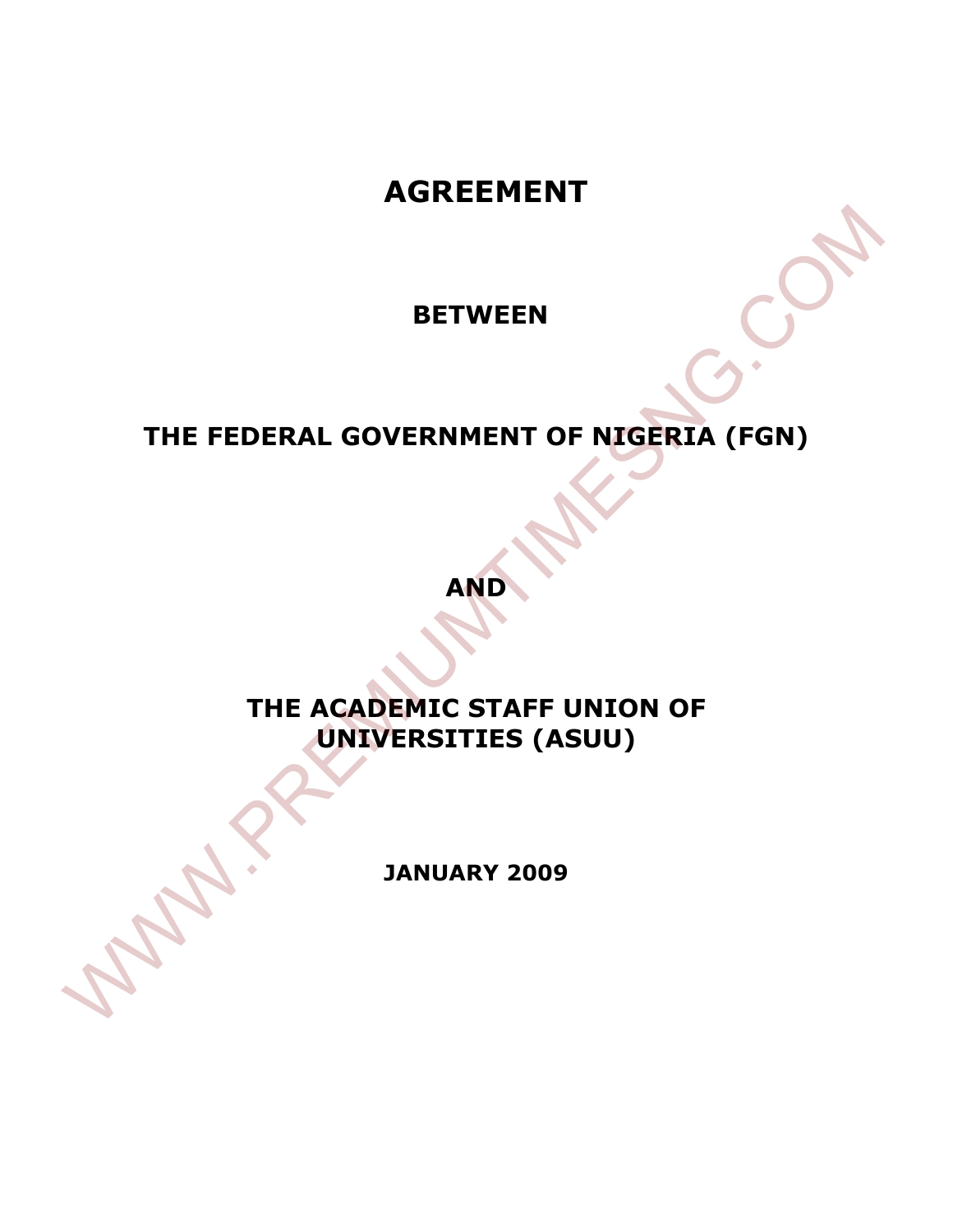### **CHAPTER ONE**

### 1.0 **PREAMBLE**

### 1.1 **Establishment of the Federal Government of Nigeria (FGN)/Academic Staff Union of Universities (ASUU) Re-Negotiation Committee**

On Thursday, 14<sup>th</sup> December, 2006, the then Honourable Minister of Education, Dr. (Mrs.) Obiageli Ezekwesili, on behalf of the Federal Government of Nigeria (FGN), inaugurated the FGN/ASUU Re-negotiation Committee comprising the FGN Re-negotiation Team led by the then Pro-Chancellor, University of Ibadan, Deacon Gamaliel O. Onosode, OFR, and the ASUU Re-negotiation Team led by the then President of ASUU, Dr. Abdullahi Sule-Kano.

The Committee met immediately after its inauguration for its first business session during which both Teams re-affirmed the need to address the identified rot in the University System, as evidenced in dilapidated infrastructure and poor conditions of service for all categories of staff. At the meeting, the ASUU Team submitted a position paper titled "Proposals for the Re-negotiation of the 2001 Agreement between the Federal Government of Nigeria/Governments of State that own Universities and the Academic Staff Union of Universities" which reflected the views of ASUU on various issues in the 2001 FGN/ASUU Agreement. 1.1 Establishment of the Federal Government of Nigeria (EGN)/Academic Staff<br>
Union of Universities (ASUU) Re-Negotiation Committee<br>
1. On Thursday, 14<sup>m</sup> December, 2006, the then Honoratole Muister of Education,<br>
1. O. (M

On Tuesday, 23rd January, 2007, the Federal Government/ASUU Re-negotiations began at the National Universities Commission (NUC), Abuja. At the meeting, the Government Team presented a position paper titled "Government Negotiating Team Position Paper for 2006 Negotiation with Academic Staff of Nigerian Universities", which was a response to ASUU demands. The Re-negotiation was suspended as a result of ASUU's withdrawal on 11<sup>th</sup> January, 2008 in connection with its stand on the Ilorin 49 issue and did not resume until  $25<sup>th</sup>$ August, 2008.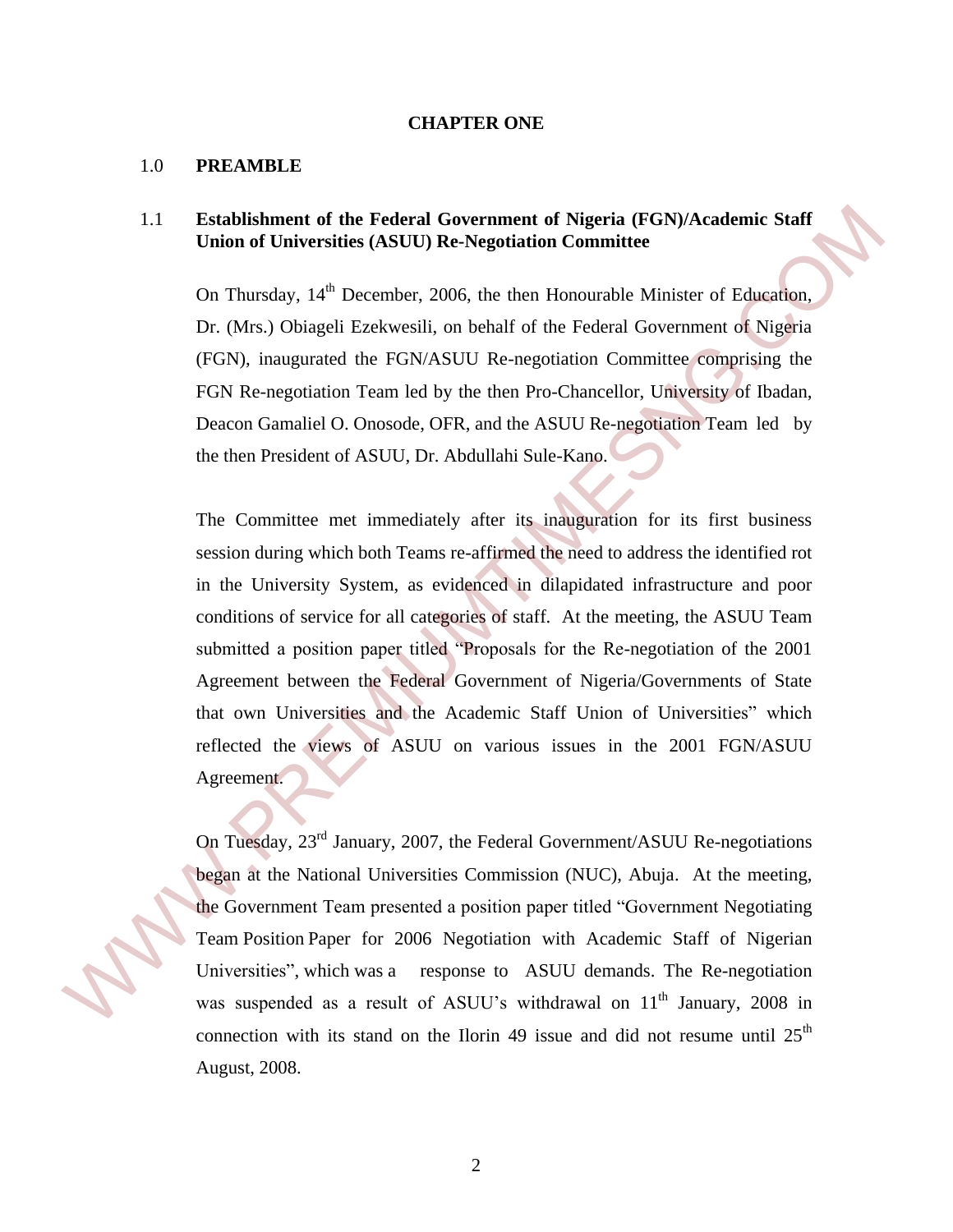### 1.2 **TERMS OF REFERENCE**

The single Term of Reference of the Committee was to re-negotiate the 2001 FGN/ASUU Agreement and enter into a workable Agreement. In the course of discussion, the Committee agreed that the essence of the Re-negotiation was:

- (i) To reverse the decay in the University System, in order to reposition it for greater responsibilities in national development;
- (ii) To reverse the brain drain, not only by enhancing the remuneration of academic staff, but also by disengaging them from the encumbrances of a unified civil service wage structure;
- (iii) To restore Nigerian Universities, through immediate, massive and sustained financial intervention; and,
- (iv) To ensure genuine university autonomy and academic freedom.

### 1.3 **COMPOSITION OF THE FGN/ASUU RE-NEGOTIATION COMMITTEE** The FGN/ASUU Re-negotiation Committee comprised the following Members,

### 1.3.1 **GOVERNMENT RE-NEGOTIATION TEAM**

| greater responsibilities in national development;<br>unified civil service wage structure;<br>financial intervention; and,<br>Advisers, Observers and the Joint Secretariat:<br><b>GOVERNMENT RE-NEGOTIATION TEAM</b><br>(a) Deacon Gamaliel O. Onosode, OFR Immediate Past | To reverse the decay in the University System, in order to reposition it for<br>To reverse the brain drain, not only by enhancing the remuneration of<br>academic staff, but also by disengaging them from the encumbrances of a<br>To restore Nigerian Universities, through immediate, massive and sustained<br>To ensure genuine university autonomy and academic freedom.<br><b>COMPOSITION OF THE FGN/ASUU RE-NEGOTIATION COMMITTEE</b><br>The FGN/ASUU Re-negotiation Committee comprised the following Members,<br>Team Leader & |
|-----------------------------------------------------------------------------------------------------------------------------------------------------------------------------------------------------------------------------------------------------------------------------|-----------------------------------------------------------------------------------------------------------------------------------------------------------------------------------------------------------------------------------------------------------------------------------------------------------------------------------------------------------------------------------------------------------------------------------------------------------------------------------------------------------------------------------------|
|                                                                                                                                                                                                                                                                             |                                                                                                                                                                                                                                                                                                                                                                                                                                                                                                                                         |
|                                                                                                                                                                                                                                                                             |                                                                                                                                                                                                                                                                                                                                                                                                                                                                                                                                         |
|                                                                                                                                                                                                                                                                             |                                                                                                                                                                                                                                                                                                                                                                                                                                                                                                                                         |
|                                                                                                                                                                                                                                                                             |                                                                                                                                                                                                                                                                                                                                                                                                                                                                                                                                         |
|                                                                                                                                                                                                                                                                             |                                                                                                                                                                                                                                                                                                                                                                                                                                                                                                                                         |
|                                                                                                                                                                                                                                                                             | Pro-Chancellor,<br>Chairman, Re-Nego-<br>University of Ibadan. tiation Committee                                                                                                                                                                                                                                                                                                                                                                                                                                                        |
|                                                                                                                                                                                                                                                                             | <b>Secretary General</b><br>Member (Deceased<br>$30th$ October, 2008)<br>CVC & Immediate<br>Past Pro-Chancellor,<br>University of Jos                                                                                                                                                                                                                                                                                                                                                                                                   |
|                                                                                                                                                                                                                                                                             | <b>Immediate Past Pro-</b><br>Chancellor, Nnamdi<br>Azikiwe University,<br>Awka.<br>Member                                                                                                                                                                                                                                                                                                                                                                                                                                              |
|                                                                                                                                                                                                                                                                             | <b>Immediate Past</b><br>Pro-Chancellor,<br>Ambrose Alli University<br>Ekpoma.<br>Member                                                                                                                                                                                                                                                                                                                                                                                                                                                |
|                                                                                                                                                                                                                                                                             | Former<br>Pro-Chancellor,<br>Abia State University,<br>Member<br>Uturu.                                                                                                                                                                                                                                                                                                                                                                                                                                                                 |
|                                                                                                                                                                                                                                                                             | (b) Prof. Musa Abdullahi<br>(c) Prof. Greg Iwu, OON<br>(d) Rev. Father T. E. Uwaifo<br>(e) Barrister Emeka Nwankpa                                                                                                                                                                                                                                                                                                                                                                                                                      |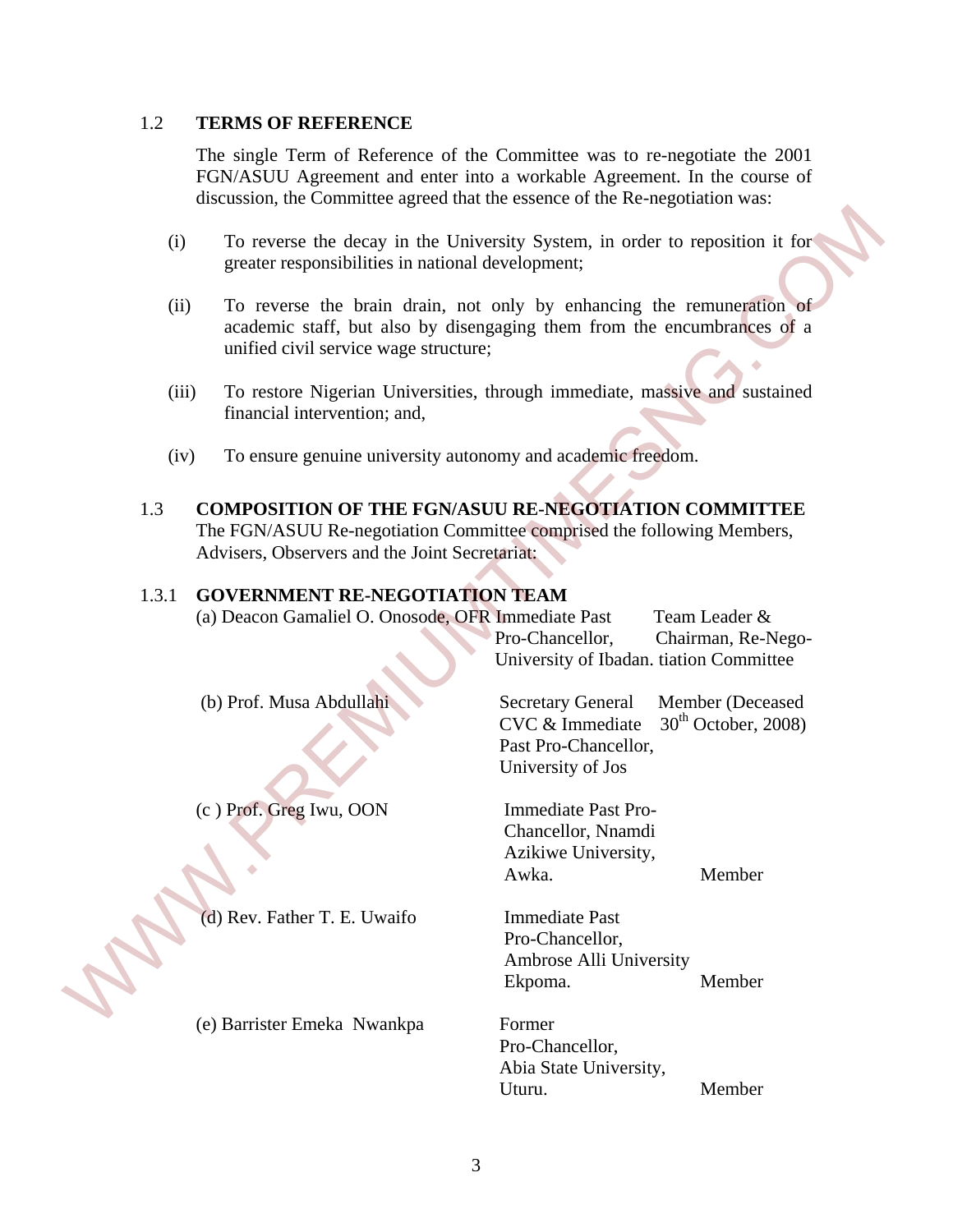| (f) Amb. Muh. Adamu Jumba |  |  |  |
|---------------------------|--|--|--|
|---------------------------|--|--|--|

Immediate Past Pro-Chancellor, Bayero University, Kano. Member

### 1.3.2 **ASUU RE-NEGOTIATION TEAM**

|       | (g) Prof. Mahmood. Yakubu         | <b>Executive Secretary, ETF Member</b>                      |                                                   |
|-------|-----------------------------------|-------------------------------------------------------------|---------------------------------------------------|
|       |                                   | Abuja                                                       |                                                   |
|       | (h) Senator Abdalla Wali          | Former Pro-Chancellor,<br>University of Technology,<br>Yola | Member (until<br>23 <sup>rd</sup> February, 2008) |
| 1.3.2 | <b>ASUU RE-NEGOTIATION TEAM</b>   |                                                             |                                                   |
|       | (a) Dr. Abdullahi Sule-Kano       | President                                                   | Team Leader                                       |
|       |                                   |                                                             | (until May 2008)                                  |
|       | (b) Prof. Ukachukwu Awuzie        | President                                                   | Team Leader                                       |
|       |                                   |                                                             | (from June, 2008)                                 |
|       | (c) Dr. Oladipo Fashina           |                                                             | Member                                            |
|       | (d) Dr. Peter Ozo-Eson            |                                                             | Member                                            |
|       | (e) Dr. Ogban Ogban-Iyam          |                                                             | Member                                            |
|       | (f) Prof. Eskor Toyo              |                                                             | Member                                            |
|       | (g) Prof. Chukuka Okonjo          |                                                             | Member                                            |
|       | (h) Prof. Omotoye Olorode         |                                                             | Member                                            |
|       | (i) Dr. (Mrs) Nnenna N. Oti       |                                                             | Member                                            |
|       | (j) Prof. Olatunde Oduleye        |                                                             | Member                                            |
|       | (k) Dr. Biodun Onilude            |                                                             | Member                                            |
|       | (1) Prof. Idowu Awopetu           |                                                             | Member                                            |
|       | (m) Dr. Olugbenga Ogunbote        |                                                             | Member                                            |
|       | (n) Dr. Ralph Ofukwu              |                                                             | Member                                            |
|       | (o) Prof. Emmanuel Egia Okoegwale |                                                             | Member                                            |
|       | (p) Prof. C. O. Orubu             |                                                             | Member                                            |
|       | (q) Dr. Nasir F. Isa              |                                                             | Member                                            |
|       | (r) Dr. Suleiman D. Abdul         |                                                             | Member                                            |
|       | (s) Dr. Festus Iyayi              |                                                             | Member                                            |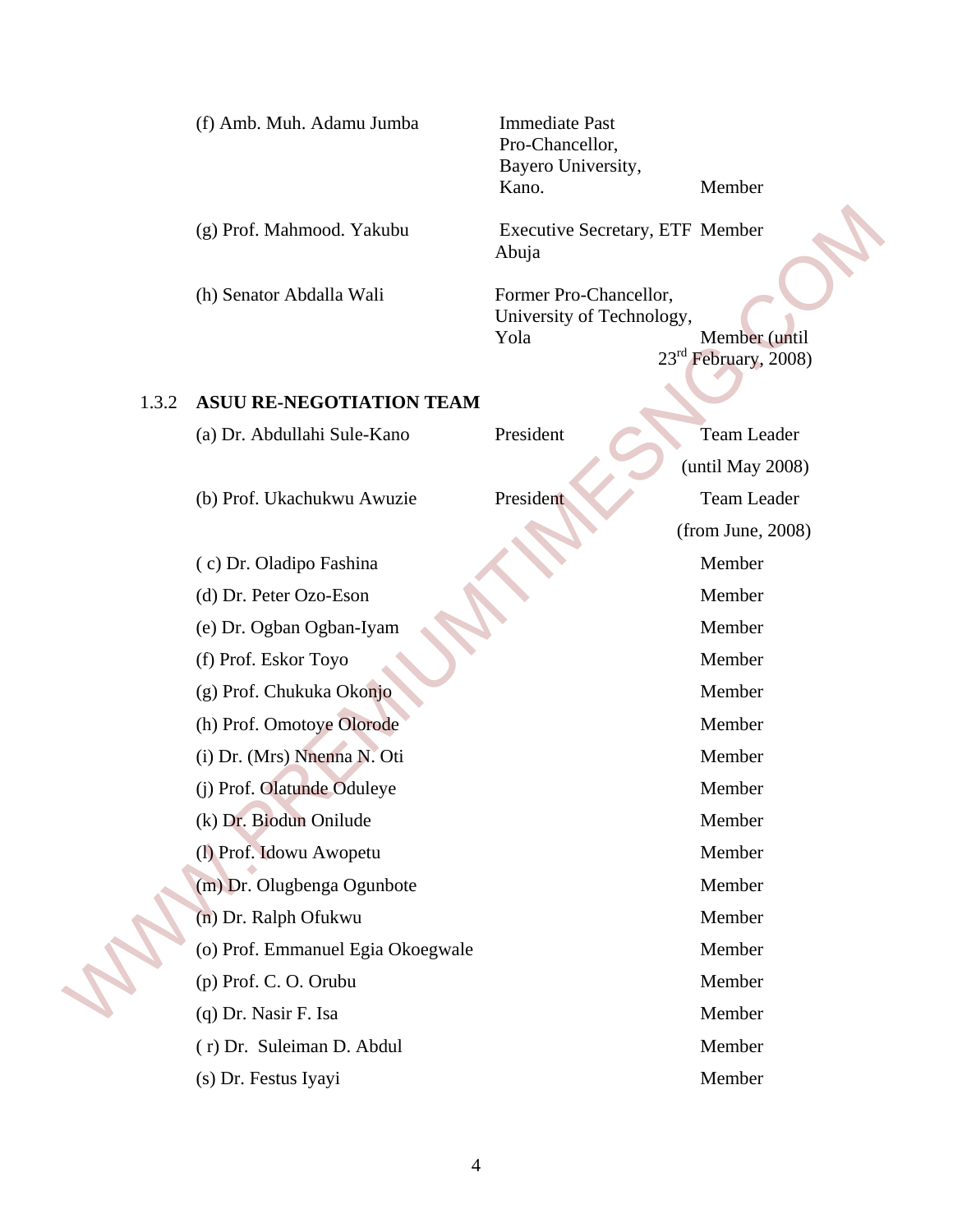- (t) Prof. Abdul-Ganiyu Garba Member
- (u) Prof. Assisi Asobie Member
- (v) Dr. Rabiu Sani Shatsari Member

### 1.3.3 **ADVISERS**

|       |                 | (w) Prof. Stephen E. Onah                                                                                                                                               | Member                                                                                                  |
|-------|-----------------|-------------------------------------------------------------------------------------------------------------------------------------------------------------------------|---------------------------------------------------------------------------------------------------------|
|       |                 | (x) Prof. Godwin N. Nsofor<br>(y) Barr. I.N.E. Worugji<br>(z) Dr. (Mrs) Regina Ode<br>$(z1)$ Mr. Sikiru Eniola<br>$(z^2)$ Dr. Abu Mallam<br>( $*$ Joined in June, 2008) | Member*<br>Member*<br>Member*<br>Member*<br>Member*                                                     |
| 1.3.3 | <b>ADVISERS</b> |                                                                                                                                                                         |                                                                                                         |
|       | (a)             | Prof. Julius A. Okojie                                                                                                                                                  | <b>Executive Secretary, National</b><br>Universities Commission, Abuja.                                 |
|       | (b)             | Prof. Oye Ibidapo-Obe                                                                                                                                                   | Former Chairman, Committee of<br>Vice-Chancellors (CVC)                                                 |
|       | (c)             | Prof. J. D. Amin                                                                                                                                                        | <b>Immediate Past</b><br>Chairman, Committee of<br>Vice-Chancellors (CVC),<br>Abuja.                    |
|       | (f)             | Prof. E. A. C. Nwanze                                                                                                                                                   | <b>Chairman Committee of Vice</b><br>Chancellors & Vice-Chancellor,<br>University of Benin, Benin City. |
|       | (d)             | Prof. Chinedu Nebo                                                                                                                                                      | Vice-Chancellor, University of<br>Nigeria, Nsukka.                                                      |
|       | (e)             | Prof. Ekanem I. Braide                                                                                                                                                  | Vice-Chancellor, Cross River<br>University of Technology, Calabar.                                      |
|       | (g)             | Prof. S. U. Abdullahi                                                                                                                                                   | Vice-Chancellor, Ahmadu Bello<br>University, Zaria.                                                     |
|       | (h)             | Prof. Abdullahi Mahadi                                                                                                                                                  | Vice-Chancellor, Gombe State<br>University, Gombe.                                                      |
|       | (i)             | Prof. Peter Adenivi                                                                                                                                                     | Former Vice Chancellor, Federal                                                                         |

(i) Prof. Peter Adeniyi Former Vice Chancellor, Federal University of Technology, Akure.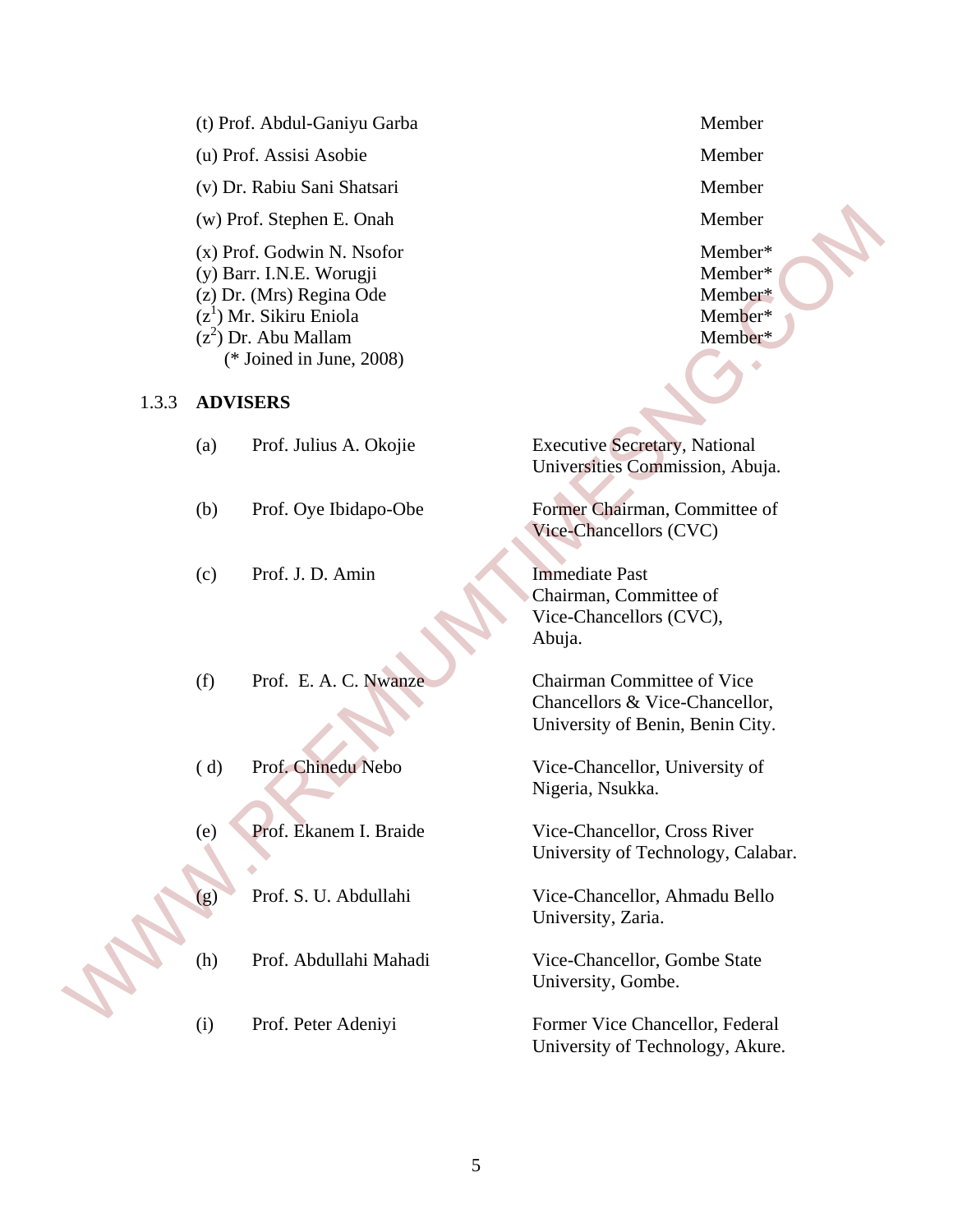|       | (j) | Chief (Mrs.) Mojisola Ladipo, mni | Former Registrar, University of<br>Ibadan, Ibadan.                         |
|-------|-----|-----------------------------------|----------------------------------------------------------------------------|
|       | (k) | Mr. M.B Modibbo                   | Registrar, University of Abuja,<br>Abuja.                                  |
| 1.3.4 |     | <b>OBSERVERS</b>                  |                                                                            |
|       | (a) | Mrs. V. A. Eghobamien             | Representative of<br>Federal Ministry of Labour,<br>Abuja.                 |
|       | (b) | Mr. S. A. Ajibola                 | Representative of Federal<br>Ministry of Labour,<br>Abuja.                 |
|       | (c) | Prof. Ignatius I. Uvah            | <b>Deputy Executive Secretary</b><br>(University Education), NUC<br>Abuja. |
|       | (d) | Mr. P. I. Ekun                    | Representative of Special<br>Services Office, The Presidency<br>Abuja.     |
|       | (e) | Mrs. E. Ori. Okojokwu             | Representative of Federal Ministry<br>of Education, Abuja.                 |
|       | (f) | Mr. Chike Ogbechie                | National Salaries, Incomes &<br>Wages Commission, Abuja.                   |
|       | (g) | Mr. A. C. Adighiogu               | National Salaries, Incomes &<br>Wages Commission, Abuja.                   |
|       | (h) | Mr. P. E. Oyong                   | Federal Ministry of Justice, Abuja.                                        |
|       | (i) | Mr. A. Ibrahim                    | Federal Ministry of Justice, Abuja.                                        |
|       | (i) | Mr. I. O. Malaolu                 | Office of the Secretary to the<br>Government of the Federation,<br>Abuja.  |
|       | (k) | Mr. G. T. Ogbenna                 | Federal Ministry of Finance, Abuja.                                        |
|       | (1) | Mrs. Cynthia I. J. Okigbo         | Budget Office of the Federation<br>Federal Ministry of Finance, Abuja.     |

6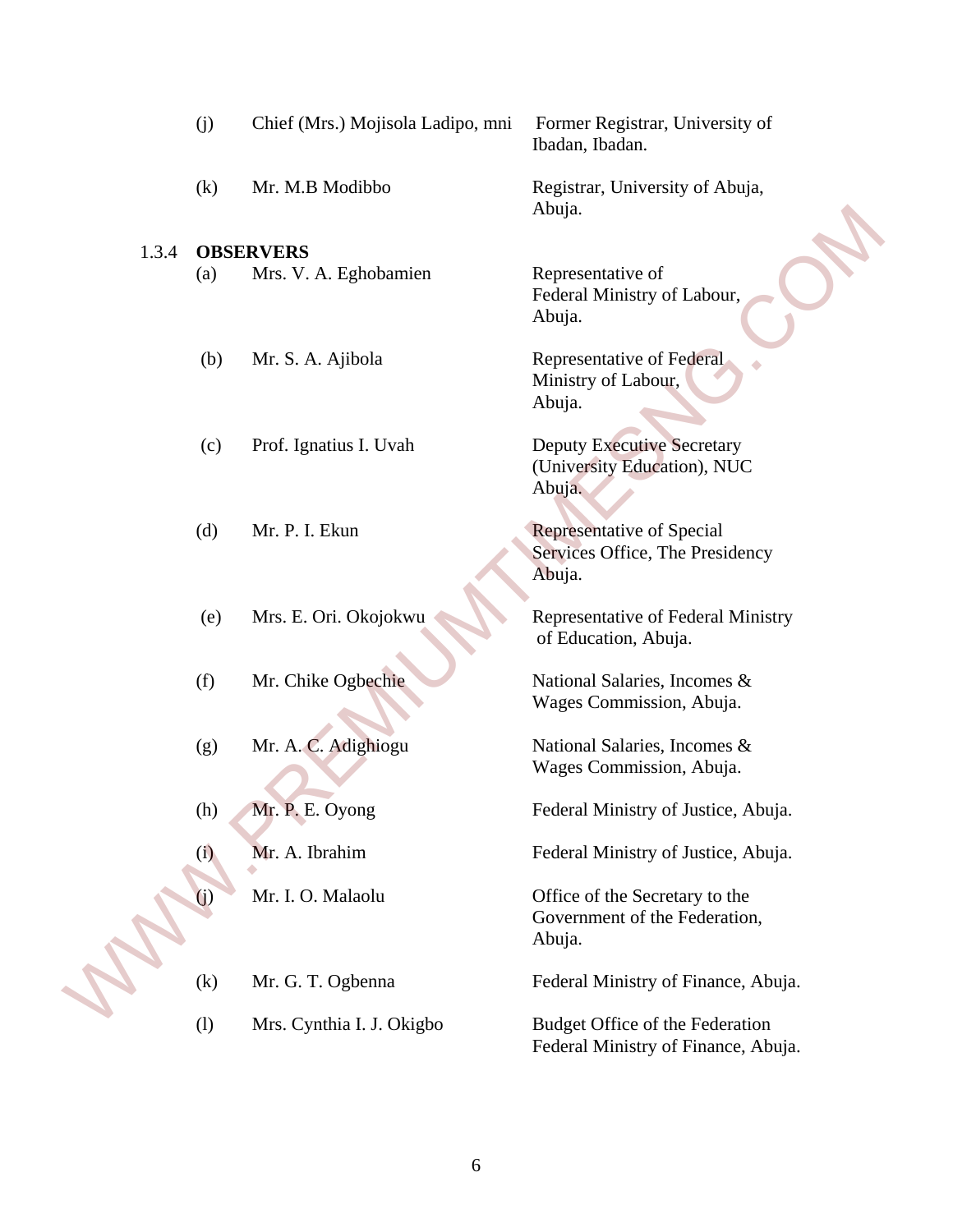### 1.3.5 **JOINT SECRETARIAT**

- 
- 
- (c) Mr. G. I. N. Emezue Representative of ASUU
- (d) Mrs. Ann E. Aiyedun Representative of Federal
- 
- (f) Mr. B. C. Odum National Universities
- (g) Mrs. C. N. Goddy-Nnadi National Universities

(a) Dr. M. K. Aliyu Representative of ASUU

(b) Dr. M. B. Kuna Representative of ASUU

Ministry of Education, Abuja.

(e) Mrs. Q. U. Elebor Representative of Federal Ministry of Education, Abuja. (Retired,  $25<sup>th</sup>$  August,  $2008$ ) (c) Mr. G. I. N. Enezue Representative of ASUU<br>
(d) Mrs. Ann E. Aiyedun<br>
Ministry of Education, Abuja.<br>
(e) Mrs. Q. U. Elebor Representative of Federal<br>
Ministry of Education. Abuja.<br>
(fedired, 25<sup>T</sup> August<sub>4</sub> 2008).<br>
(fed

Commission, Abuja.

Commission, Abuja

.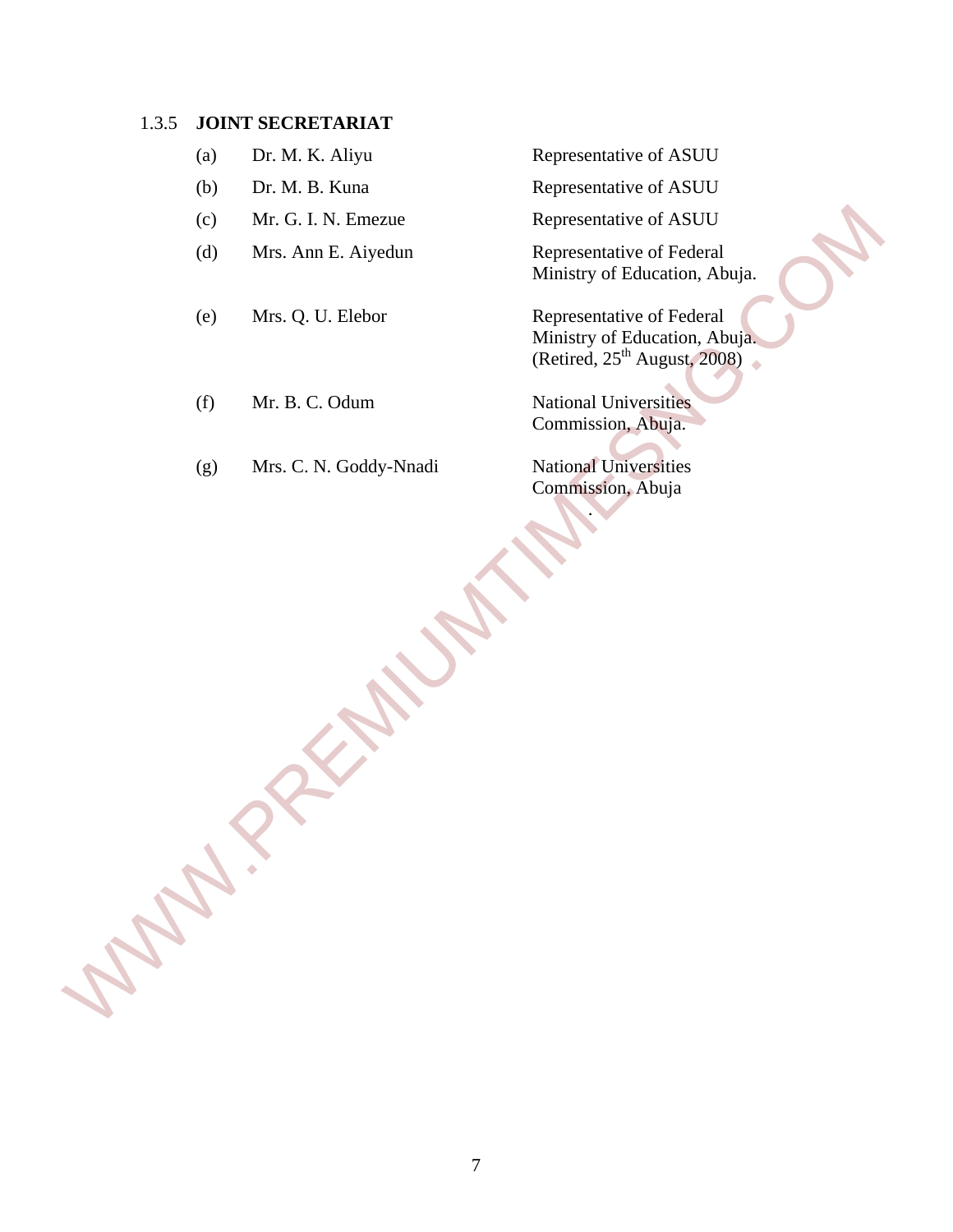### **CHAPTER TWO**

### 2.0 **MODUS OPERANDI**

### 2.1 **MANDATE**

The two Teams (FGN and ASUU) affirmed that they had the MANDATE of their respective PRINCIPALS to Re-negotiate, as in 2.2.

### 2.2 **ISSUES FOR RE-NEGOTIATION**

 Both Teams agreed that the following issues will form the agenda and focus for the Re-Negotiation:

- (a) Conditions of Service
- (b) Funding
- (c) University Autonomy and Academic Freedom
- (d) Other Matters.

### 2.3 **PRINCIPLES FOR THE RE-NEGOTIATION**

The Teams agreed to adopt the following as principles for the re-negotiation exercise:

- (a) Adjournments to allow consultation with, and briefing of, principals before signing the final document;
- (b) Establishment of an implementation monitoring mechanism that would ensure implementation of the Agreement reached;
- (c) Informal contacts during the process in order to facilitate the re-negotiation; and
- (d) Facilitation of the recording of the proceedings of the re-negotiation and the production of minutes through a joint Secretariat comprising nominees from both teams.

### 2.4 **PROCESS ADOPTED FOR THE RE-NEGOTIATION**

The Committee, in the course of the re-negotiation exercise:

- a) Held meetings, made consultations with stakeholders and visited universities;
- b) Received a position paper from the ASUU Team (Annexure 1) cataloguing its demands and a position paper from the FGN Team (Annexure 2) in response to the Union's demands. 2.1 MANDATE<br>
The two Teams (FGN and ASUU) affirmed that they had the MANDATE of their<br>
respective PRINCIPALS to Re-negotiane, as in 2.2.<br>
2.2 ISSUES FOR RE-NEGOTIATION<br>
Hoth Teams agreed that the following issues will for
	- c) Set up the following Sub-Committees:
		- i. Sub-Committee on Data Collection from the Universities;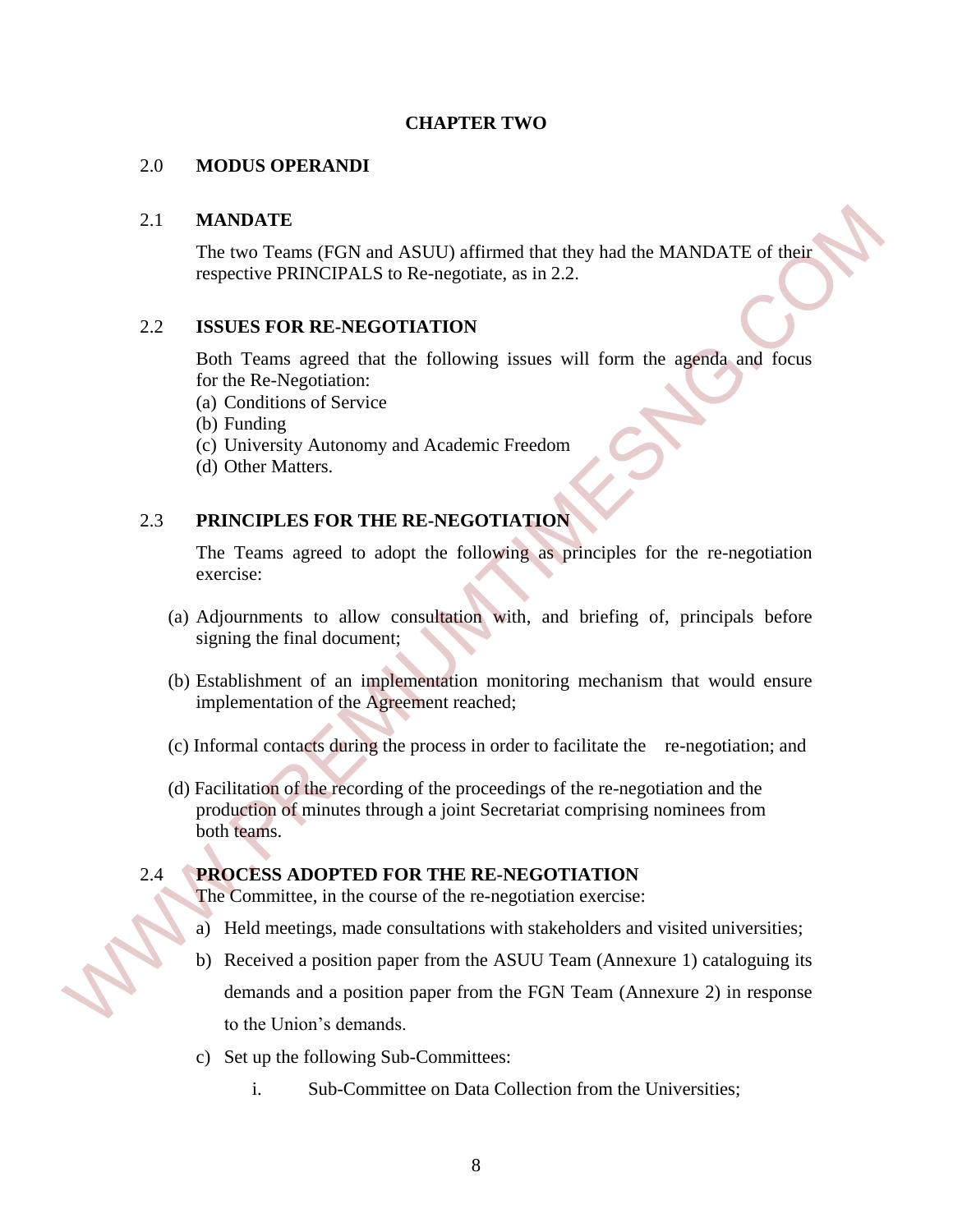- ii. Sub-Committee on Pension and Retirement Age of Academic Staff;
- iii. Sub-Committee on Earned Academic Allowances; and
- iv. Technical Sub-Committee on Development of Salary Structure..
- d) Utilised various documentary submissions from the Universities and relevant Government Agencies;
- e) Received presentations from members on their positions relating to statistical data, general principles and the history of the Nigerian Universities;
- f) Made reference to existing reports from previous Commissions on Higher Education as well as previous Agreements between Government and Academic Staff Union of Universities (ASUU);
- g) Recorded proceedings of the negotiations and the production of minutes, through a Joint Secretariat; and,
- h) Reached consensus that each Team would first make consultations with and brief its principals before signing any agreement resulting from the renegotiation exercise.
- 2.5 Whereas the Agreement is directed towards ensuring that there is a viable university system with one, rather than a multiple set of academic standards; and whereas it is recognized by the Negotiating Teams that education is on the Concurrent List and by this Agreement, the Federal Government does not intend to and shall not compel the State Governments to implement the provisions of the Agreement in respect of their Universities, it is however recognized that the State Governments shall be encouraged to adopt this Agreement, as benchmarks, if they are to operate within the goals of achieving the same sets of academic standards for their institutions within Nigeria's University system. iv. Technical Sub-Committee on Development of Salary Structure.<br>
(I Utilised various documentary submissions from the Universities and relevant<br>
(Government Agencies:<br>
e) Received presentations from members on their positi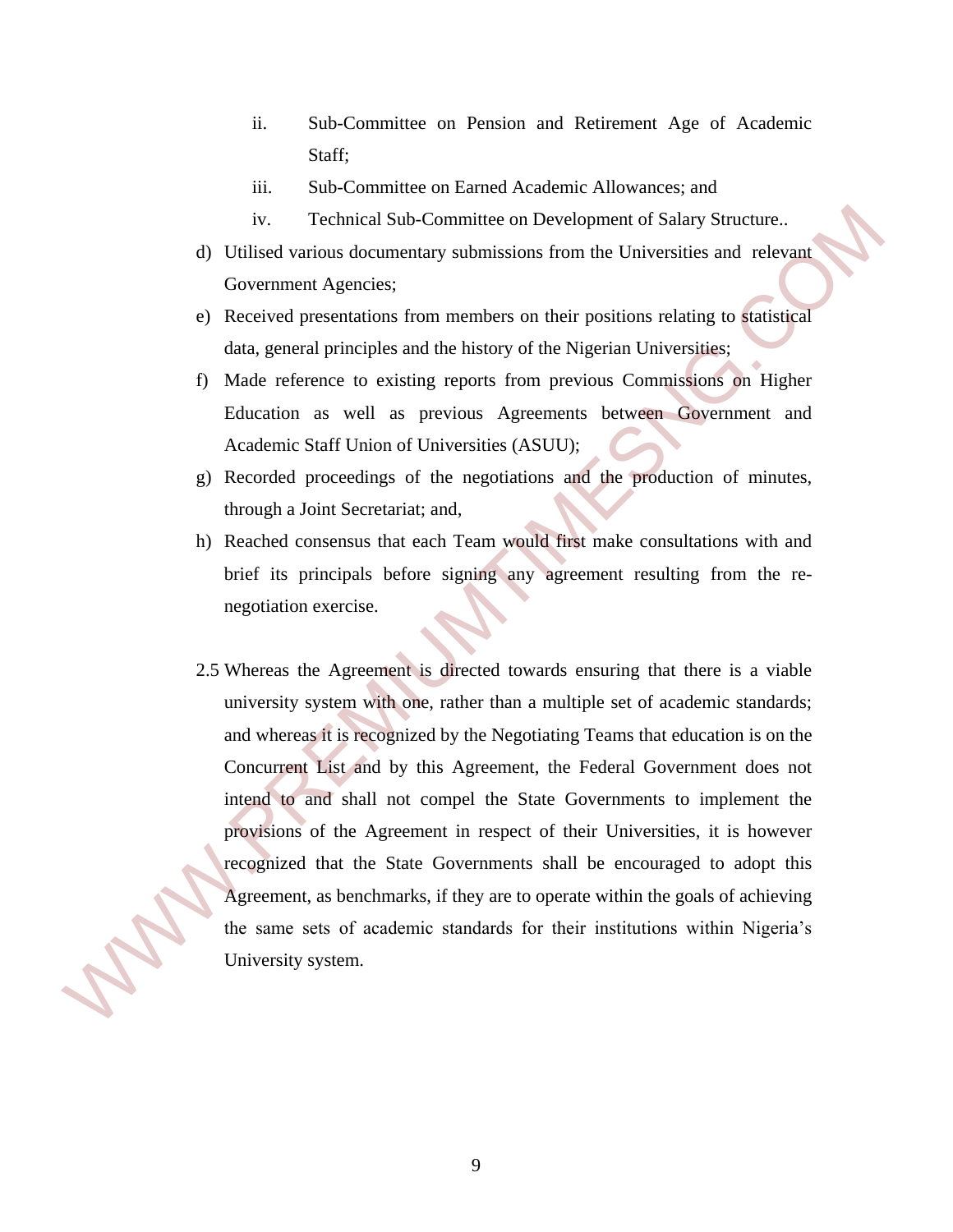### **CHAPTER THREE**

### **3.0 CONDITIONS OF SERVICE**

### **3.1 Salary Structure for Academic Staff in Nigerian Universities**

It was agreed that there shall be a separate Salary Structure for University Academic staff to be known as Consolidated University Academic Salary Structure II (CONUASS II), which is shown in Table 1. CONUASS II is made up of the following three components:

- (a) The Consolidated Salary Structure for Academic Staff (CONUASS) approved by the Federal Government of Nigeria (FGN) effective 1<sup>st</sup> January 2007 (FGN Circular SWC/S/04/S.309/1, dated 18<sup>th</sup> January, 2007).
	- (b) Consolidated Peculiar University Academic Allowances (CONPUAA), exclusively for university teaching staff and derived from allowances not adequately reflected or not consolidated in CONUASS.
	- (c) Rent as approved by the FGN effective  $1<sup>st</sup>$  January 2007 (FGN Circular SWC/S/04/S.309/1, dated  $18^{th}$  January, 2007).

### **3.1.1 Basis for CONUASS II**

In arriving at the salary structure in Table 1, the Re-negotiation Committee noted that Nigerian university academics represent the critical mass of scholars in the society, with the potential for transforming it. They, therefore, deserve unique conditions of service that would motivate them, like the intellectuals in other parts of the world, to attain greater efficiency and effectiveness in service delivery with regard to teaching, research and community service, and thereby stem the brain drain. In line with this philosophy, the Re-negotiation Committee obtained information relating to the movement of Nigerian academics to other African countries such as South Africa, Ghana, Botswana as well as developed countries. The sum grand of the sum and summarized that there shall be a separate Salary Structure for University Academic staff to be known as Consolidated University Academic Salary<br>Structure III (CONUASS II), which is shown in Tab

The figures in Table I reflect relevant African average, that is, the average remuneration of academics in selected African countries with which Nigeria potentially or effectively competes for the recruitment of academic staff.

### **3.1.2 Conditionalities for CONUASS II**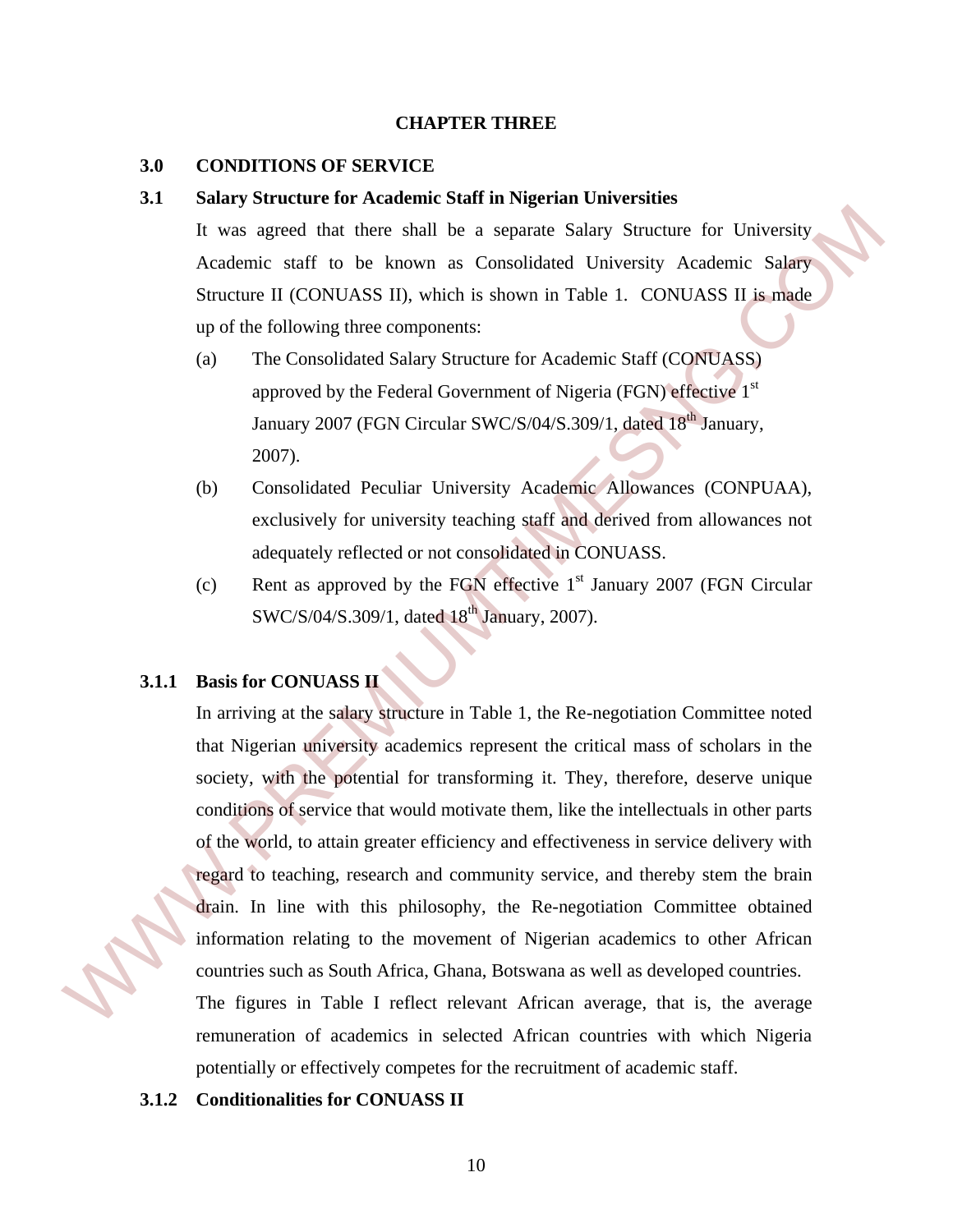The salary table was agreed upon subject to approval by the Principals and on condition that, there must be unqualified commitment on their part that, in the pursuit of their avowed goals, they would respect the sanctity of the regular university academic calendar and commit themselves to strict adherence to the provisions of prescribed minimum academic standards and to the primacy of dialogue and due process over and above those tactics that undermine and disrupt good order in the conduct of university business.

**3.1.3** Taking into cognizance the rationale behind Table 1 as the appropriate Consolidated University Academic Salary Structure and the Federal Government's fiscal difficulties, a new table (Table II) shall be used for the implementation of this Agreement. However, future salary review shall be based on Table I as a reference point. miversity academic calendar and commit themselves to strict adherence to the<br>provisions of prescribed minimum academic standards and to the primacy of<br>dialogue and othe process over and above those necits that undermine an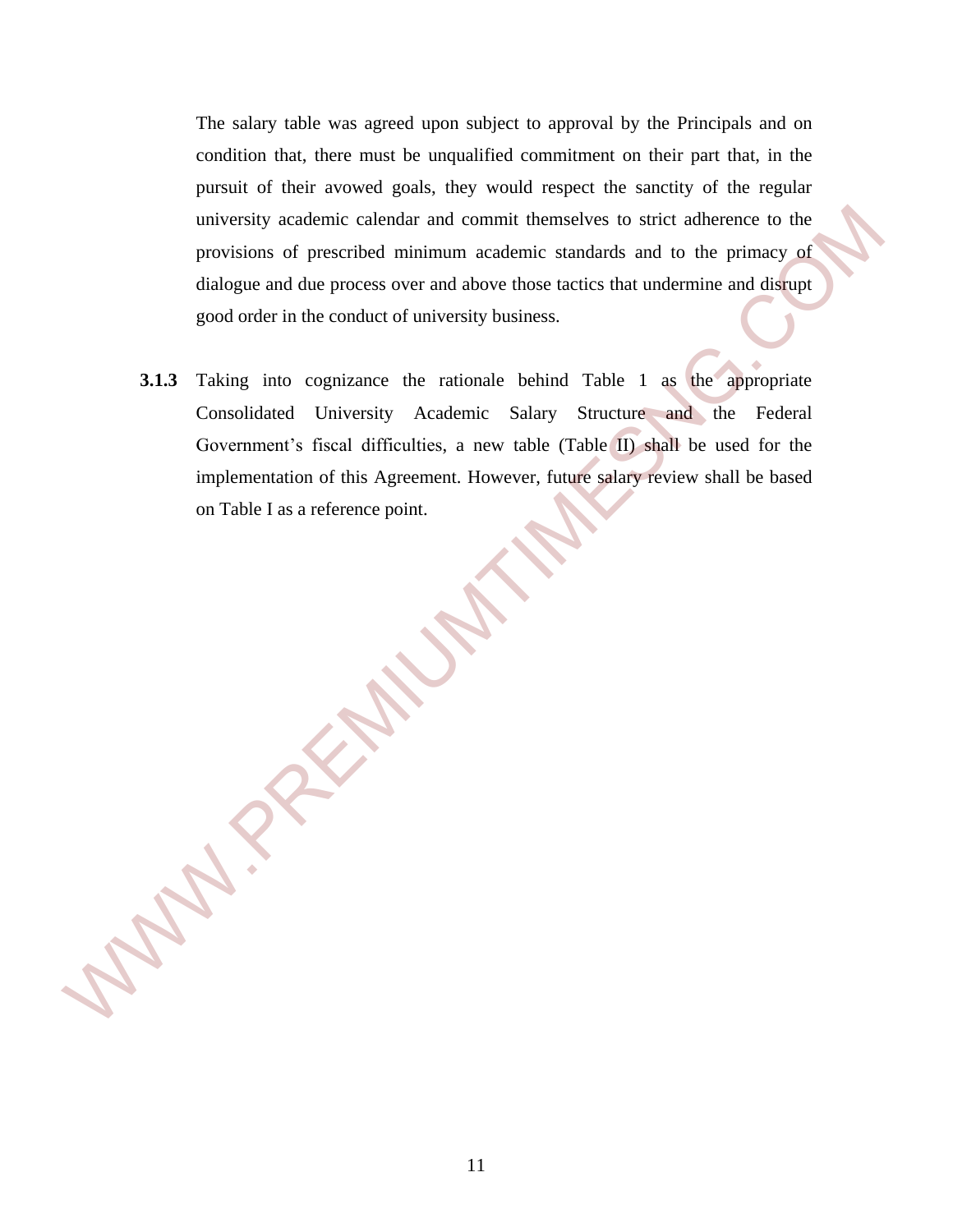*TABLE 1: The Consolidated Universities Academic Salary Structure II (CONUASS II)* TABLE I: The Consolidated Universities Academic Satary Structure II<br>(CONUASS II)<br>
NAME AND MELLAN UNIVERSITY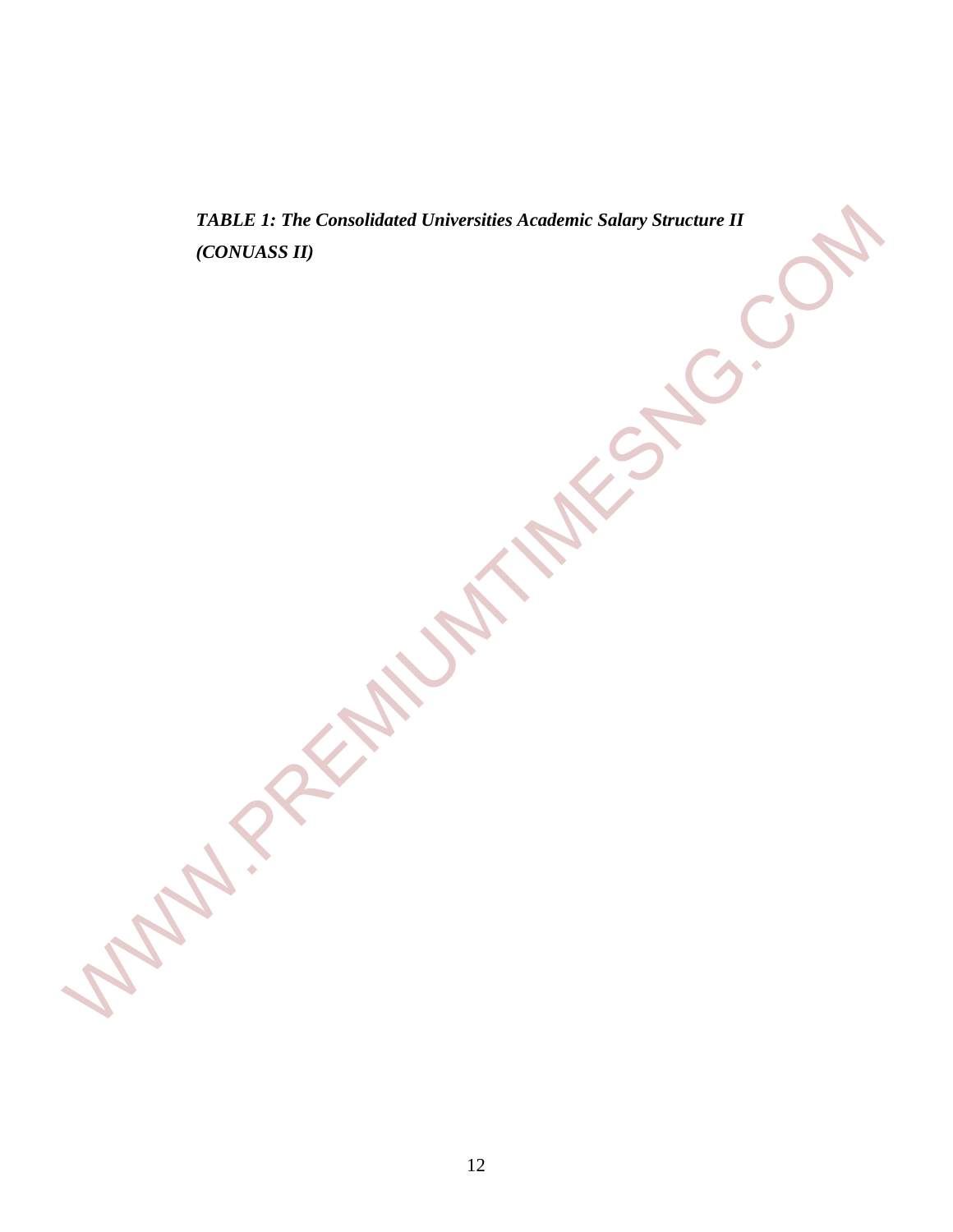|                                                     | b,                       |              |                         |                      |                                                                                                                                                                                                                                                                                                                                                                                                                                                                                     |                         |                                |                |                                                                                                                                                                                                                                                                                                                                                                                              |                                                                                                                                                                                                                                                                                                                                                                 |                                 |           |               |                                                                                         |                             | 224219<br>284219<br>20221<br>RMM |                  |                 |                       |                          |                    |               |               |         |                          |                                                                                                                                      |  |
|-----------------------------------------------------|--------------------------|--------------|-------------------------|----------------------|-------------------------------------------------------------------------------------------------------------------------------------------------------------------------------------------------------------------------------------------------------------------------------------------------------------------------------------------------------------------------------------------------------------------------------------------------------------------------------------|-------------------------|--------------------------------|----------------|----------------------------------------------------------------------------------------------------------------------------------------------------------------------------------------------------------------------------------------------------------------------------------------------------------------------------------------------------------------------------------------------|-----------------------------------------------------------------------------------------------------------------------------------------------------------------------------------------------------------------------------------------------------------------------------------------------------------------------------------------------------------------|---------------------------------|-----------|---------------|-----------------------------------------------------------------------------------------|-----------------------------|----------------------------------|------------------|-----------------|-----------------------|--------------------------|--------------------|---------------|---------------|---------|--------------------------|--------------------------------------------------------------------------------------------------------------------------------------|--|
|                                                     | 59                       |              |                         |                      |                                                                                                                                                                                                                                                                                                                                                                                                                                                                                     |                         |                                |                |                                                                                                                                                                                                                                                                                                                                                                                              |                                                                                                                                                                                                                                                                                                                                                                 |                                 |           |               | 200000                                                                                  | 540546                      | <b>SASSAS</b>                    |                  |                 |                       |                          |                    |               |               |         |                          |                                                                                                                                      |  |
|                                                     | $\mathbb{Z}^n$           |              |                         |                      |                                                                                                                                                                                                                                                                                                                                                                                                                                                                                     |                         |                                |                |                                                                                                                                                                                                                                                                                                                                                                                              |                                                                                                                                                                                                                                                                                                                                                                 |                                 |           |               | anaets<br>attein                                                                        | 524.363                     | 5196452                          |                  |                 |                       |                          |                    |               |               |         |                          |                                                                                                                                      |  |
|                                                     | y,                       |              |                         |                      |                                                                                                                                                                                                                                                                                                                                                                                                                                                                                     |                         |                                |                |                                                                                                                                                                                                                                                                                                                                                                                              |                                                                                                                                                                                                                                                                                                                                                                 |                                 |           |               | <b>REPAIR</b>                                                                           | <b>District</b><br>Note 104 | 550034                           | 青金沢              | <b>Resident</b> | 428428<br>strain's    | <b>DESERVE</b>           | <b>HISTORICANS</b> | 不是三           |               |         |                          |                                                                                                                                      |  |
|                                                     | $\cdots$                 |              |                         |                      |                                                                                                                                                                                                                                                                                                                                                                                                                                                                                     |                         |                                |                |                                                                                                                                                                                                                                                                                                                                                                                              |                                                                                                                                                                                                                                                                                                                                                                 | 1601108<br>1444335              | 30448     | 3401190       | 219871                                                                                  | 45/168                      | \$40,000                         | 言語の              |                 | <b>THEM</b>           |                          |                    |               |               |         |                          |                                                                                                                                      |  |
|                                                     | ٠                        |              |                         |                      | $\begin{array}{l} \frac{1}{2} \left( \begin{array}{c} 0 \\ 0 \\ 0 \end{array} \right) = \begin{array}{l} \frac{1}{2} \left( \begin{array}{c} 0 \\ 0 \\ 0 \end{array} \right) = \begin{array}{l} \frac{1}{2} \left( \begin{array}{c} 0 \\ 0 \\ 0 \end{array} \right) = \begin{array}{l} \frac{1}{2} \left( \begin{array}{c} 0 \\ 0 \\ 0 \end{array} \right) = \begin{array}{l} \frac{1}{2} \left( \begin{array}{c} 0 \\ 0 \\ 0 \end{array} \right) = \begin{array}{l} \frac{1}{2} \$ |                         | azzate.<br><b>HERE'S</b>       |                | $\frac{1}{2} \frac{1}{2} \frac{1}{2} \frac{1}{2} \frac{1}{2} \frac{1}{2} \frac{1}{2} \frac{1}{2} \frac{1}{2} \frac{1}{2} \frac{1}{2} \frac{1}{2} \frac{1}{2} \frac{1}{2} \frac{1}{2} \frac{1}{2} \frac{1}{2} \frac{1}{2} \frac{1}{2} \frac{1}{2} \frac{1}{2} \frac{1}{2} \frac{1}{2} \frac{1}{2} \frac{1}{2} \frac{1}{2} \frac{1}{2} \frac{1}{2} \frac{1}{2} \frac{1}{2} \frac{1}{2} \frac{$ | Honour                                                                                                                                                                                                                                                                                                                                                          | <b>HERRY</b>                    | Circulati | загия         |                                                                                         |                             | WN                               |                  |                 | <b>WASSER</b>         | <b>House</b>             | ment               | <b>HISTM</b>  | 7233360       |         |                          |                                                                                                                                      |  |
|                                                     | $-1$                     |              |                         |                      | H                                                                                                                                                                                                                                                                                                                                                                                                                                                                                   | the                     | <b>ZYMPOS</b><br><b>Notes</b>  | <b>Take</b>    | <b>STORM</b>                                                                                                                                                                                                                                                                                                                                                                                 | 2758816                                                                                                                                                                                                                                                                                                                                                         |                                 |           |               |                                                                                         |                             | <b>SALES</b>                     |                  | 2943010         | <b>SCONS</b>          | <b>SREAM</b>             | <b>Insurer</b>     | <b>SKORDS</b> | Thosea        |         |                          |                                                                                                                                      |  |
|                                                     | $\alpha$                 | i<br>Hit     | H                       | 田本田                  | 1962002<br>Ĭ                                                                                                                                                                                                                                                                                                                                                                                                                                                                        | $\frac{1}{2}$           | zinaza<br>ĺ                    | <b>ARRIVER</b> | <b>PARKS</b>                                                                                                                                                                                                                                                                                                                                                                                 | $\frac{1}{2} \sum_{i=1}^{n} \frac{1}{2} \sum_{i=1}^{n} \frac{1}{2} \sum_{i=1}^{n} \frac{1}{2} \sum_{i=1}^{n} \frac{1}{2} \sum_{i=1}^{n} \frac{1}{2} \sum_{i=1}^{n} \frac{1}{2} \sum_{i=1}^{n} \frac{1}{2} \sum_{i=1}^{n} \frac{1}{2} \sum_{i=1}^{n} \frac{1}{2} \sum_{i=1}^{n} \frac{1}{2} \sum_{i=1}^{n} \frac{1}{2} \sum_{i=1}^{n} \frac{1}{2} \sum_{i=1}^{n$ | <b>DESTRU</b><br><b>FCRADE:</b> |           |               | <b>THERE</b>                                                                            | 4433233                     | 5114952                          | <b>THOMAS</b>    | 調節料             | 5420506<br>Ì          | 正言                       | <b>SACTAS</b>      | i da i        | 094220        |         |                          |                                                                                                                                      |  |
| CONSOLO ANY OF UNIVERSITY ACADEMIC SALARY STRUCTURE | ÷                        | <b>Hotel</b> | in and                  | 180346               | Militär                                                                                                                                                                                                                                                                                                                                                                                                                                                                             | $\frac{1}{2\pi\hbar^2}$ |                                |                |                                                                                                                                                                                                                                                                                                                                                                                              |                                                                                                                                                                                                                                                                                                                                                                 | <b>TERRA</b><br><b>TERRIT</b>   | 20mm      | 2148179       | 1965043                                                                                 | <b>STORAGE</b>              | 427225                           | <b>EXECUTIVE</b> | <b>Height</b>   | smeets<br>481720      | <b>INSURANT</b>          | METRIN             | 清洁            | \$833400      |         |                          |                                                                                                                                      |  |
|                                                     | Ť.                       | ERSKE        | in and<br><b>MATINE</b> | <b>URIN</b>          | <b>The Second</b>                                                                                                                                                                                                                                                                                                                                                                                                                                                                   |                         | <b>COMMAND</b><br><b>HONOR</b> |                | <b>HANK</b>                                                                                                                                                                                                                                                                                                                                                                                  | Stewart                                                                                                                                                                                                                                                                                                                                                         | <b>INTERIOR</b>                 | Sticket   | <b>MATTER</b> | <b>Million</b>                                                                          | <b>SRAGIN</b>               | ATOPTH                           | 1203448          | 美星              | <b>STRANDS</b><br>机切解 | 2726440                  | SASARIT            | script        | <b>POSSIB</b> |         |                          |                                                                                                                                      |  |
|                                                     | $\overline{\phantom{a}}$ | D            |                         | TAN                  | <b>The Althous</b><br><b>HORPS</b>                                                                                                                                                                                                                                                                                                                                                                                                                                                  | tehtis.                 | <b>Analysis</b><br>计算法         |                | uarring<br>1989                                                                                                                                                                                                                                                                                                                                                                              | 388730                                                                                                                                                                                                                                                                                                                                                          | super                           |           | 291456        | <b>Trease</b>                                                                           |                             | 201708                           | <b>HEGH!</b>     | MONGH           | 442722                | 35433937<br><b>Hante</b> | MONST              | elith 26      | \$386752      |         |                          |                                                                                                                                      |  |
|                                                     | NE                       |              |                         | Litterator           |                                                                                                                                                                                                                                                                                                                                                                                                                                                                                     |                         |                                |                | <b>MARIE SANA</b>                                                                                                                                                                                                                                                                                                                                                                            |                                                                                                                                                                                                                                                                                                                                                                 |                                 |           |               |                                                                                         |                             |                                  |                  |                 |                       |                          |                    |               |               |         |                          |                                                                                                                                      |  |
|                                                     | ś                        |              |                         |                      |                                                                                                                                                                                                                                                                                                                                                                                                                                                                                     |                         |                                |                |                                                                                                                                                                                                                                                                                                                                                                                              |                                                                                                                                                                                                                                                                                                                                                                 |                                 |           |               |                                                                                         |                             |                                  |                  |                 |                       |                          |                    |               | 120722        |         | $\frac{1742438}{184434}$ | rresear                                                                                                                              |  |
|                                                     |                          | concessi     |                         | <b>All September</b> | phone.<br><b>CERTIFICATE</b>                                                                                                                                                                                                                                                                                                                                                                                                                                                        |                         | ciril Employee                 |                |                                                                                                                                                                                                                                                                                                                                                                                              | plat firms                                                                                                                                                                                                                                                                                                                                                      | owner<br>Chuusta                |           |               | $\begin{array}{l} \underline{198448666664}\\ \underline{1004441}\\ 0000341 \end{array}$ |                             | Intelligent<br>j                 | CONJASS          |                 |                       |                          |                    |               |               | person. |                          | NOTE<br>CONJUSE - CONSOLIDATED UNIVERSITY ACADEMIC SALARY STRUCTURE<br>CONFUIA - CONSOLIDATED PECULIAR UNIVERSITY ACADEMIC ALLOWANCE |  |
|                                                     | <b>Chicago</b>           |              | ĸ                       |                      | a                                                                                                                                                                                                                                                                                                                                                                                                                                                                                   |                         |                                |                |                                                                                                                                                                                                                                                                                                                                                                                              |                                                                                                                                                                                                                                                                                                                                                                 | 2                               |           |               |                                                                                         | z                           |                                  |                  | g               |                       |                          | t                  |               |               | ġ       |                          |                                                                                                                                      |  |

13 13 13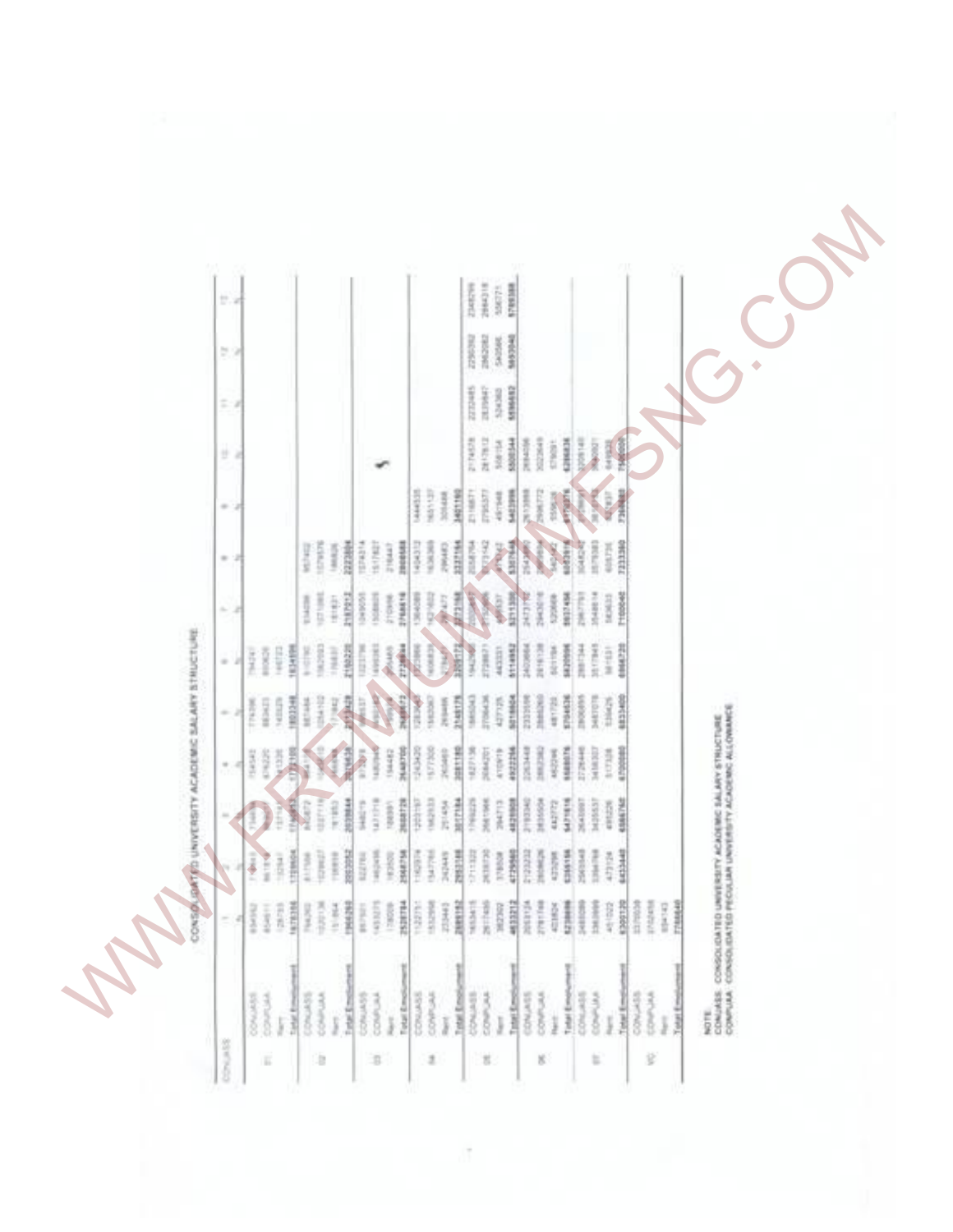**Table II** 

WWW.PREMIUMTIMESNG.COM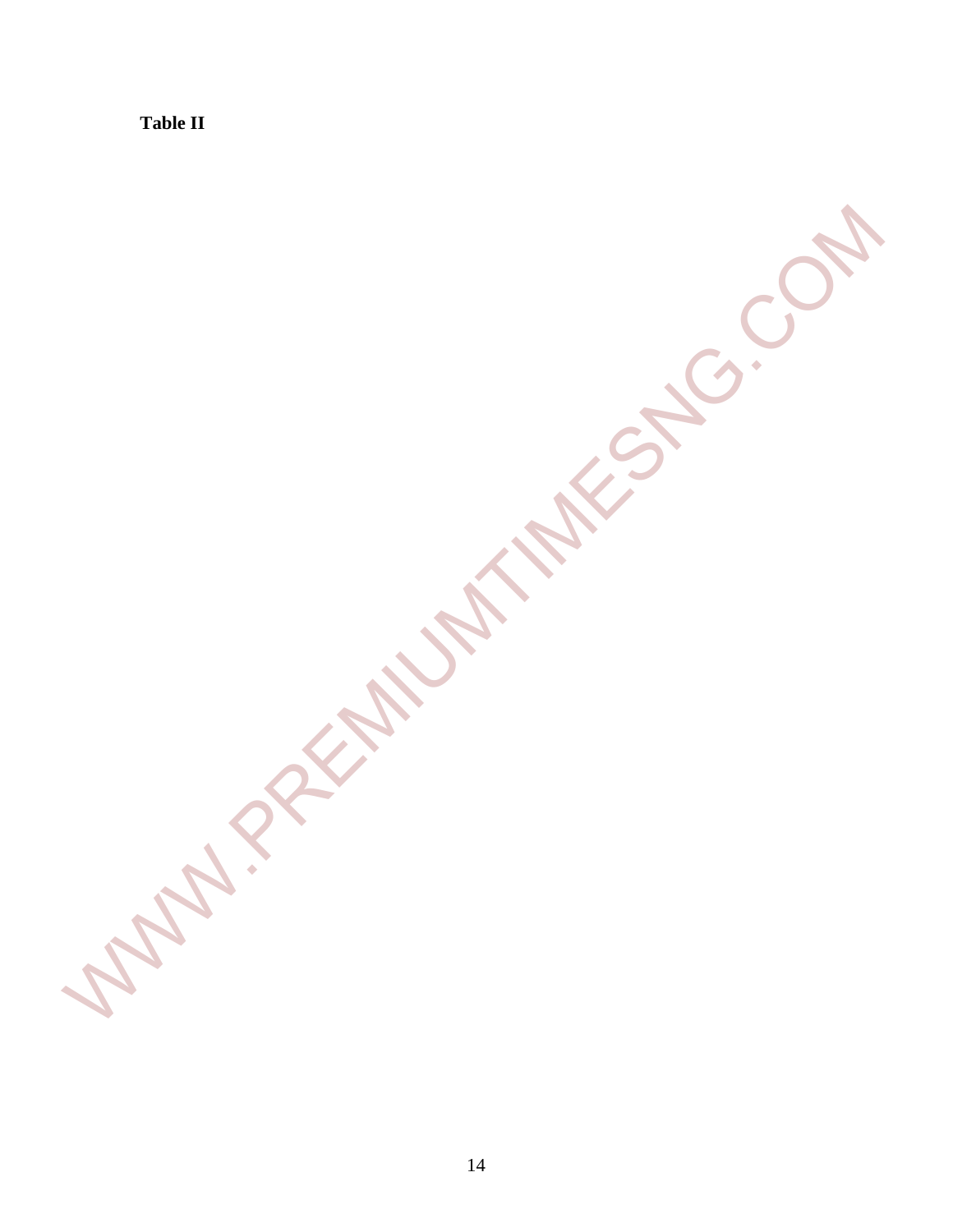### **3.2 Earned Academic Allowances**

It was agreed that entitled academic staff shall be paid the following earned allowances at the rates indicated for undertaking the listed assignments.

### a. **Postgraduate Supervision Allowance**

| (1)   | Lecturer I         | N15,000 per student, per annum |
|-------|--------------------|--------------------------------|
| (11)  | Senior Lecturer    | N20,000 per student, per annum |
| (111) | Reader & Professor | N25,000 per student, per annum |

### b. **Teaching Practice/Industrial Supervision/Field Trip Allowances**

|        | <b>Assistant Lecturer – Lecturer I</b> | N60,000 per annum              |
|--------|----------------------------------------|--------------------------------|
| (11)   | Senior Lecturer                        | N <sub>80</sub> ,000 per annum |
| (111 ) | Reader & Professor                     | $N100,000$ per annum           |

### c. **Honoraria for External/Internal Examiner (Postgraduate Thesis)**

|               | a.                                                                    |                                                                     | <b>Postgraduate Supervision Allowance</b>                                                             |                       |                                |  |  |
|---------------|-----------------------------------------------------------------------|---------------------------------------------------------------------|-------------------------------------------------------------------------------------------------------|-----------------------|--------------------------------|--|--|
|               |                                                                       | (i)                                                                 | Lecturer I                                                                                            |                       | N15,000 per student, per annum |  |  |
|               |                                                                       | (ii)                                                                | Senior Lecturer                                                                                       |                       | N20,000 per student, per annum |  |  |
|               |                                                                       | (iii)                                                               | Reader & Professor                                                                                    |                       | N25,000 per student, per annum |  |  |
|               |                                                                       |                                                                     | This allowance shall be paid to the entitled academic staff for a maximum<br>of 5 students per annum. |                       |                                |  |  |
| b.            |                                                                       |                                                                     | <b>Teaching Practice/Industrial Supervision/Field Trip Allowances</b>                                 |                       |                                |  |  |
|               |                                                                       | (i)                                                                 | <b>Assistant Lecturer - Lecturer I</b>                                                                |                       | N60,000 per annum              |  |  |
|               |                                                                       | (ii)                                                                | Senior Lecturer                                                                                       |                       | N80,000 per annum              |  |  |
|               |                                                                       | (iii)                                                               | Reader & Professor                                                                                    |                       | N100,000 per annum             |  |  |
|               | Where the work involves travelling out of town, the usual mileage and |                                                                     |                                                                                                       |                       |                                |  |  |
|               |                                                                       | night allowances shall be paid in line with the existing Government |                                                                                                       |                       |                                |  |  |
|               |                                                                       |                                                                     | regulations. Also, where a staff is involved in more than one of the above                            |                       |                                |  |  |
|               |                                                                       |                                                                     | activities in a given year, he or she shall be remunerated separately for                             |                       |                                |  |  |
|               | each activity.                                                        |                                                                     |                                                                                                       |                       |                                |  |  |
| $\mathbf{c}.$ |                                                                       |                                                                     | Honoraria for External/Internal Examiner (Postgraduate Thesis)                                        |                       |                                |  |  |
|               | <b>External</b>                                                       |                                                                     |                                                                                                       |                       |                                |  |  |
|               |                                                                       | (i)                                                                 | Master's degree                                                                                       | N80,000 per thesis    |                                |  |  |
|               |                                                                       | (ii)                                                                | Doctorate degree                                                                                      | $N105,000$ per thesis |                                |  |  |
|               | <b>Internal</b>                                                       |                                                                     |                                                                                                       |                       |                                |  |  |
|               |                                                                       | (i)                                                                 | Master's degree                                                                                       | N45,000 per thesis    |                                |  |  |
|               |                                                                       | (ii)                                                                | Doctorate degree                                                                                      | N65,000 per thesis    |                                |  |  |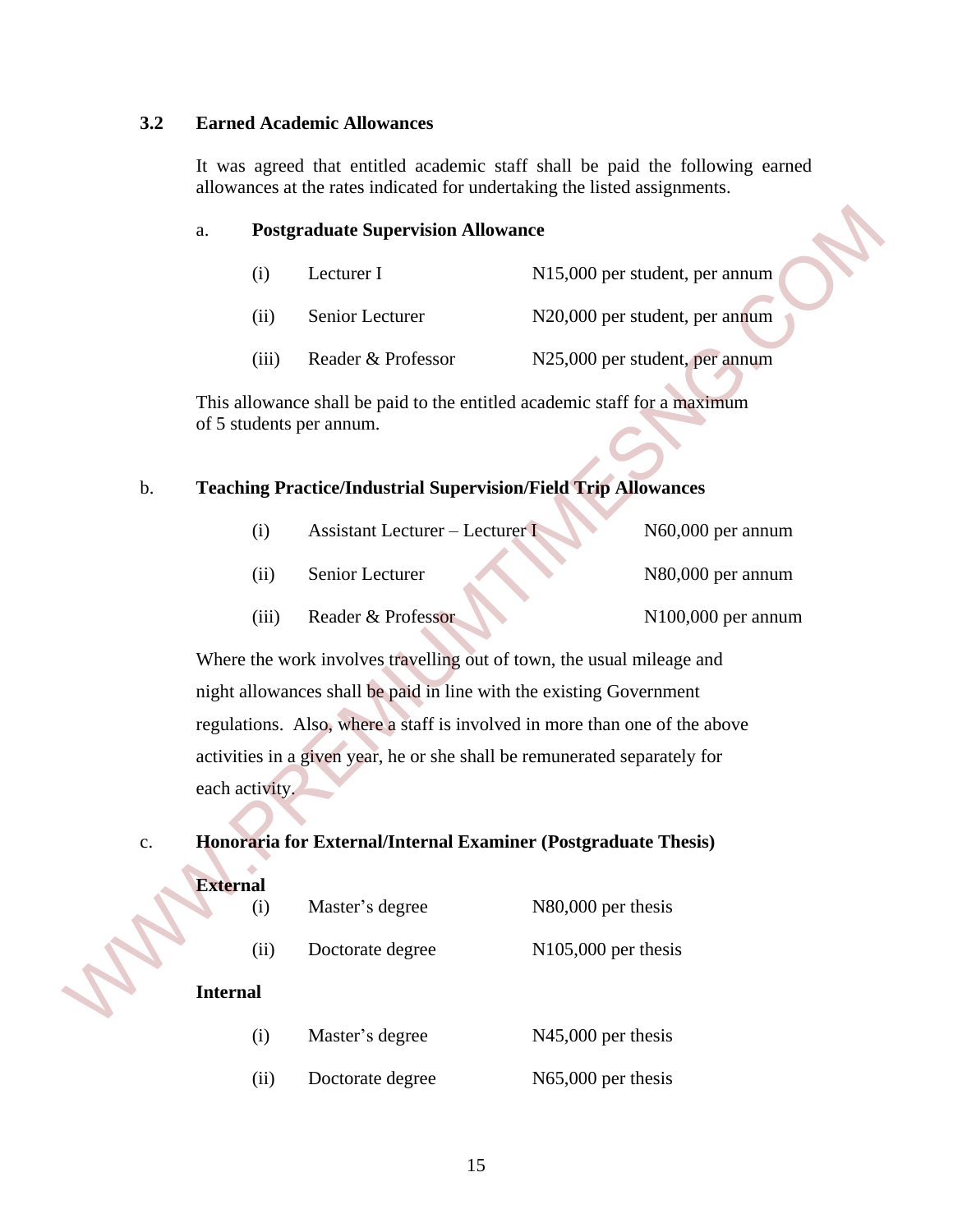### d. **Honoraria for External Moderation of Undergraduate and Postgraduate Examinations**

| (1)  | Undergraduate | Up to 50 Candidates<br>more than 50 candidates | N60,000<br>N80,000 |
|------|---------------|------------------------------------------------|--------------------|
| (11) | Postgraduate  | Up to 10 Candidates<br>more than 10 candidates | N60,000<br>N80,000 |
|      |               |                                                |                    |

### e. **Postgraduate Study Grant**

(i) **Science based** 

Master's degree N350,000 per session

Doctorate degree N500,000 per session

### (ii) **Non-Science based**

Master's degree N250,000 per session

Doctorate degree N350,000 per session

The above grant is to encourage young academics to obtain higher relevant qualification and remain on the job, provided that they do not exceed the normal years of the approved programmes i.e. Two (2) academic sessions for a Master degree, Four (4) academic sessions for a Doctorate Degree programme.

### f. **External Assessment of Readers or Professors**

In view of the critical nature of external assessment of candidates for Professorship and Readership positions in developing and sustaining the Universities, it was agreed that external assessors shall be paid a minimum allowance of **N200, 000** per assessment for the position of Reader or Professor. more than 50 candidates N80,000<br>
(ii) Postgraduate Up to 10 Candidates N80,000<br>
more than 10 candidates N80,000<br>
e. **Postgraduate Study Grant**<br>
(i) Science hased<br>
Master's degree<br>
Doctorate degree<br>
Notomas degree<br>
Naster's

### g. **Call Duty/Clinical Duty/Clinic Hazard**

It was agreed that Call Duty/Clinical Duty/Clinical Hazard Allowance shall be paid to entitled academics as in the National Salaries, Incomes and Wages Commission (NSIWC) circular reference number SWC/S/04/S.309 of 18<sup>th</sup> January, 2007 on approved Four Non-regular Allowances in the Public Service,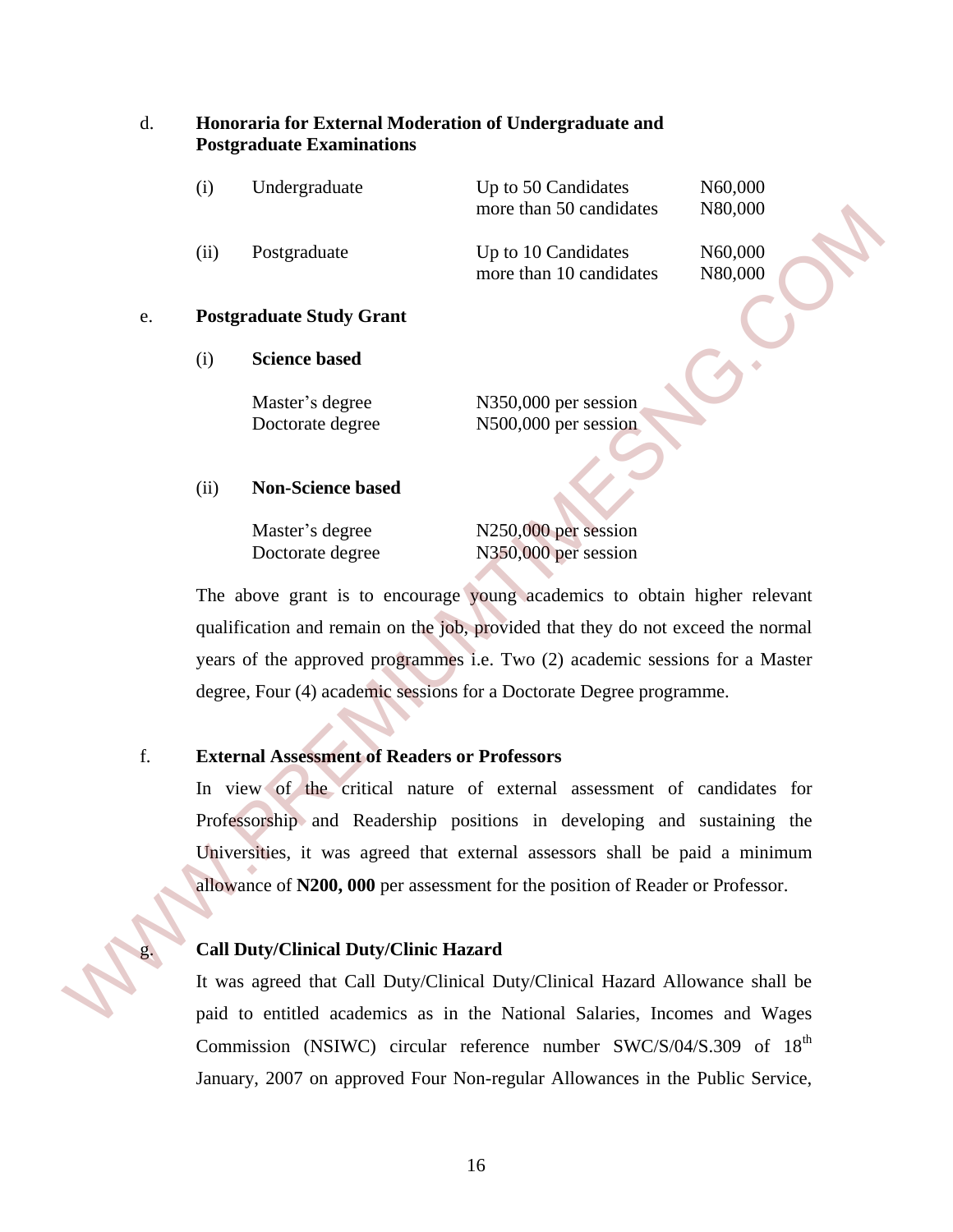and also as in the National Salaries, Incomes and Wages Commission (NSIWC) circular reference number SWC/S/04/S.309 of  $7<sup>th</sup>$  March, 2007 on approved Four Non-regular Allowances in the Public Service.

### h. **Responsibility Allowance**

- i. Deputy Vice-Chancellor/Librarian N750,000
- ii. Provost/Dean/Director N500,000
- iii. Deputy/Vice/Associate Dean or Provost N350,000
- iv. Head of Dept./Sub Dean N250,000
- v. Fac./Dept Exam Officer N150,000
- vi. Hall Warden N150,000
- vii. All other Officers N150,000

### j. **Excess Workload Allowance**

| h.    | <b>Responsibility Allowance</b>                                                                                                                     |                              |
|-------|-----------------------------------------------------------------------------------------------------------------------------------------------------|------------------------------|
|       | It was agreed that Responsibility Allowance shall be paid annually as follows:                                                                      |                              |
|       | i.<br>Deputy Vice-Chancellor/Librarian                                                                                                              | N750,000                     |
|       | Provost/Dean/Director<br>ii.                                                                                                                        | N500,000                     |
|       | iii.<br>Deputy/Vice/Associate Dean or Provost                                                                                                       | N350,000                     |
|       | Head of Dept./Sub Dean<br>iv.                                                                                                                       | N250,000                     |
|       | Fac./Dept Exam Officer<br>V.                                                                                                                        | N150,000                     |
|       | Hall Warden<br>vi.                                                                                                                                  | N150,000                     |
|       | All other Officers<br>vii.                                                                                                                          | N150,000                     |
| j.    | <b>Excess Workload Allowance</b>                                                                                                                    |                              |
|       | It was agreed that Excess Workload Allowance, which shall be phased out<br>without delay, shall be paid only to entitled academic staff as follows: |                              |
|       | i.<br>Professor                                                                                                                                     | N3,500 per hour              |
|       | ii.<br>Reader                                                                                                                                       | N3,500 per hour              |
|       | iii.<br>Senior Lecturer                                                                                                                             | N3,500 per hour              |
|       | vi.<br>Lecturer I                                                                                                                                   | N <sub>2</sub> ,000 per hour |
|       | Lecturer II<br>V.                                                                                                                                   | N <sub>2</sub> ,000 per hour |
|       | <b>Assistant Lecturer</b><br>vi.                                                                                                                    | N2,000 per hour              |
|       | <b>Graduate Assistant</b><br>vii.                                                                                                                   | N <sub>2</sub> ,000 per hour |
|       | University administrators shall ensure that only those entitled are paid the<br>allowance.                                                          |                              |
|       |                                                                                                                                                     |                              |
| May 1 |                                                                                                                                                     |                              |
|       |                                                                                                                                                     |                              |
|       |                                                                                                                                                     |                              |
|       |                                                                                                                                                     |                              |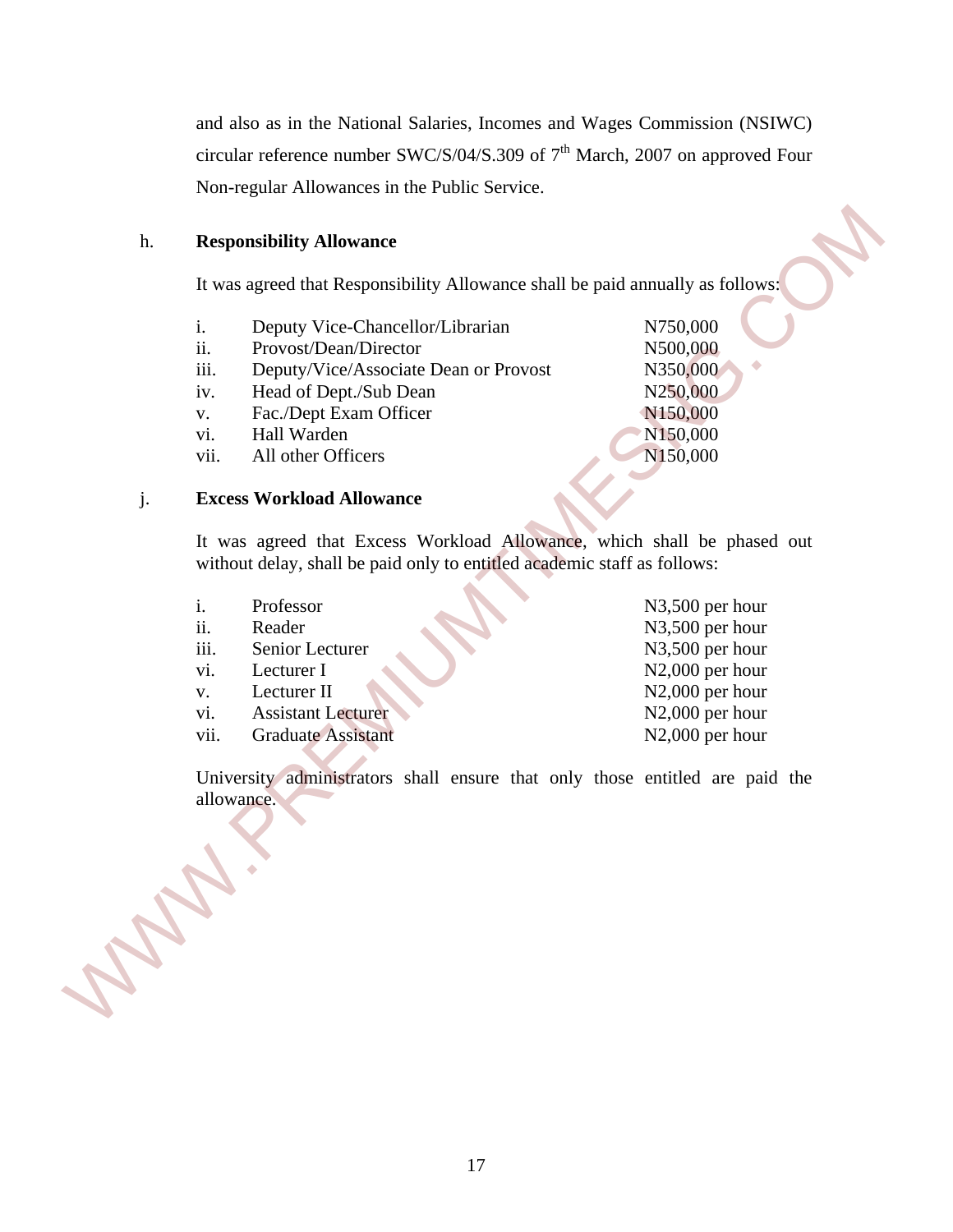### **3.3 NON-SALARY CONDITIONS OF SERVICE**

### a. **Fringe Benefits**

The following fringe benefits, which are currently in place and are included in the conditions of service for academic staff in many universities, should be retained and improved upon:

### (i) **Vehicle Loan/Car Refurbishing Loan**

It was agreed that **e**ach University shall create a fund for a Vehicle loan/Car Refurbishing Loan scheme. Each academic staff who satisfies the conditions set for the loans by the Governing Council or the University Administration shall be entitled to a Vehicle Loan/Car Refurbishing Loan equivalent to his/her annual basic salary (CONUASS). This loan is repayable over a four (4) year, period with a 2% charge as administrative cost, subject to review by Council. Similarly, a Car Refurbishing Loan of N500,000.00 shall be provided to those academic staff who may want to refurbish their old vehicles. This also will attract a 2% charge as administrative cost, subject to review by Council. The following three total cases of the carrently in pluce and are included in the<br>
conditions of service for academic staff in many universities, should be retained<br>
and improved upon:<br>
(1) **Vehicle Loan/Car Refurbishing** 

### (ii) **Housing Loan**

It was agreed that each University shall procure the establishment of a Housing Loan Fund. A loan equivalent to, at least, eight (8) times of his/her annual salary (CONUASS), shall be granted to each academic staff who meets the conditions for the granting of the loan. The loan shall be repayable within a period and at an interest rate to be determined by the Governing Council of each University.

### **Research Leave**

It was agreed that each academic staff shall be entitled to an academic research leave of twenty-six (26) working days per annum to enable him or her to take advantage of research facilities or opportunities that are not available locally or are available for a short period only.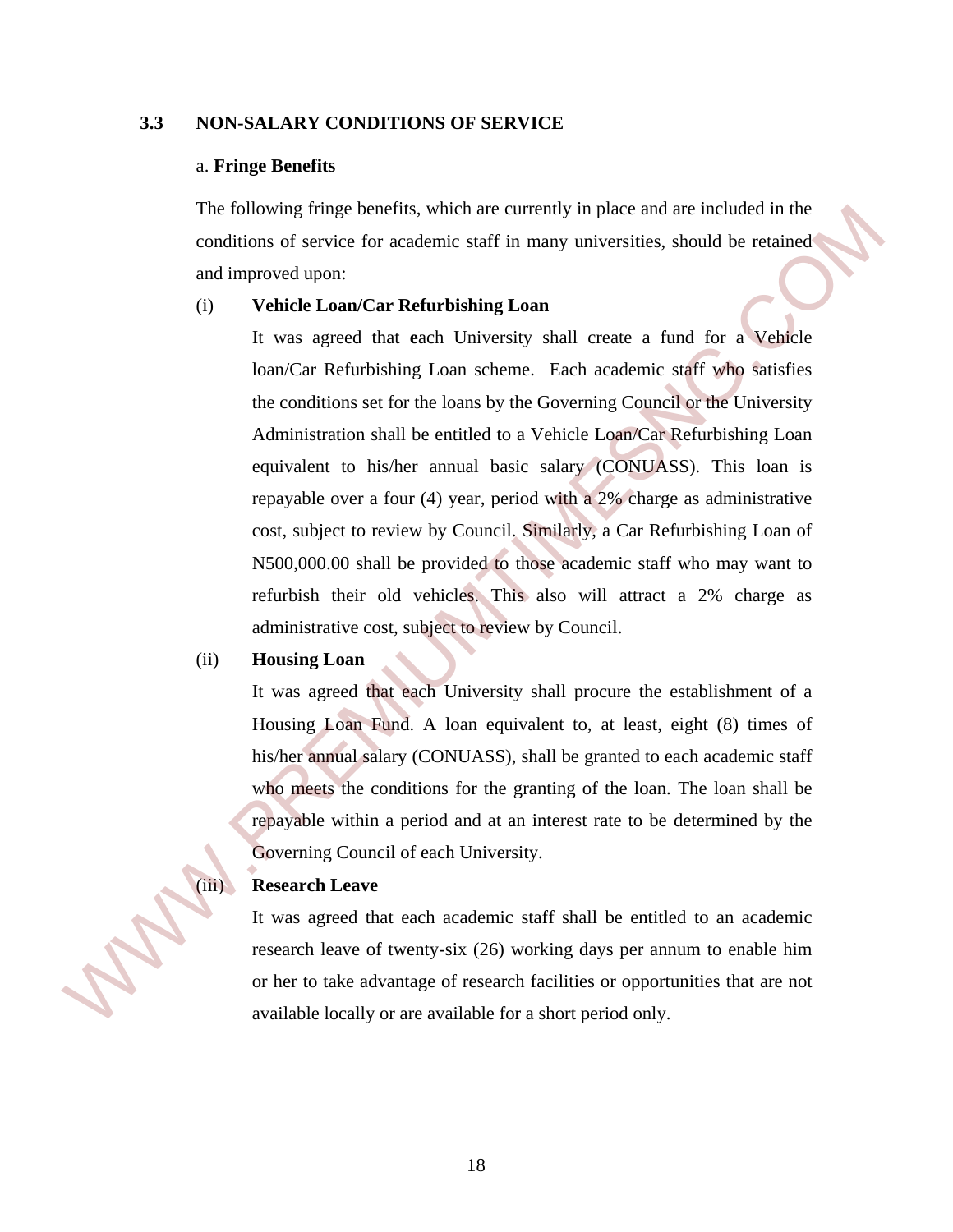### (iv) **Sabbatical Leave**

It was agreed that the practice whereby each academic staff shall be entitled to a sabbatical leave after six (6) years of continuous service, should continue. For an academic staff going abroad on Sabbatical Leave, the University shall pay the transport expenses of a spouse and four children in consonance with the existing practice.

### **(v) Annual leave**

Each academic staff shall be entitled to an annual vacation leave as is applicable in the public service.

### **(vi) Sick leave**

 Each academic staff who is qualified should be entitled to a maximum of six (6) weeks per year of sick leave if not hospitalised; if hospitalized, he or she shall be entitled to a sick leave of (6) six calendar months with full pay in the first instance, subject to an extension of another six months. Thereafter, a Medical Board shall determine if he/she shall be allowed further sick leave or invalidated from service (as in the May 29, 1999 Agreement) should continue. For an occolenic starf going obvood on Sabbotical Leave,<br>the University shall pay the transport expresses of a spause and fruit<br>children in consonance with the existing practice.<br>(v) **Amual leave**<br>Each oc

### **(vii) Maternity Leave**

 Each female academic staff who is qualified shall be entitled to maternity leave (as in the May 29, 1999 Agreement).

### **(viii) Injury Pension**

 Each University shall be required to take Group Insurance Cover (as in the May 29, 1999 Agreement).

### **(ix) Staff Schools**

- (a) The University shall bear the full capital and recurrent costs of University Staff Primary Schools (as in the May, 29, 1999 Agreement).
- (b) The University shall (without recourse to Government) bear the full Capital Cost of University Secondary Schools while parents bear the full Recurrent Cost (as in the May, 29, 1999 Agreement).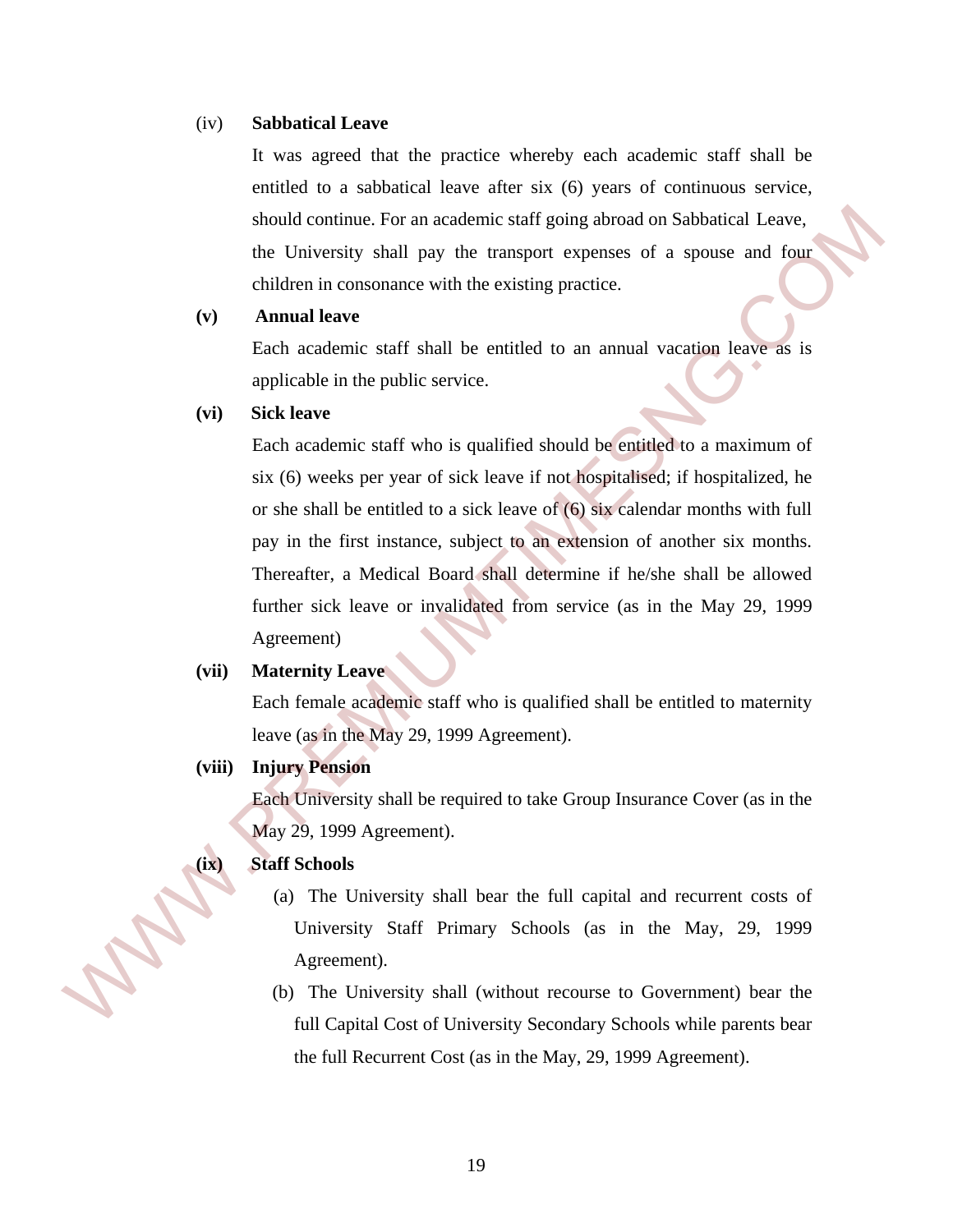### **(x). Provision of Office Accommodation and Facilities**

The individual University Governing Councils shall ensure the provision of a pool of vehicles, office and laboratory Accommodation/Facilities, improvement of communication facilities, and provision of computer facilities for Departments and individual Staff.

### **3.4 PENSION FOR UNIVERSITY ACADEMIC STAFF AND COMPULSORY RETIREMENT AGE**

It was agreed that Decree 11 of 1993 and the Pension Reform Act (2004) should be amended to:

- (a) Increase the retirement age of academics from 65 years to 70 years for those in the Professorial cadre.
- (b) Remove certain ambiguities from the provisions that allowed Professors to retire with full benefits, by reformulating these provisions (Pension Reform Act, 2004), as follows:

An academic staff who retires as a Professor in a recognized University shall be entitled to pension at a rate equivalent to his annual salary provided that:

- (i) The Professor has served continuously in a recognized University up to the retirement age;
- (ii) Notwithstanding (i) above, where the Professor has not served up to the retirement age, he shall be entitled to the rate of pension above provided that he or she has served a minimum of 15 years as a Professor in a recognized University; and, improvement of communication facilities, and provision of compute<br>facilities for Departments and individual Staff.<br>
METIREMENT AGE<br>
EVERIGN FOR UNIVERSITY ACADEMIC STAFF AND COMPUESORY<br>
EVERIGNMENT AGE<br>
It was agreed that
	- (iii) Where an academic joins a Nigerian University as a Professor, such a Professor must have served continuously for a least 15 years in a recognized University; and,
	- For the purposes of (i) and (iii) above, continuous service shall include periods of approved National or University assignments.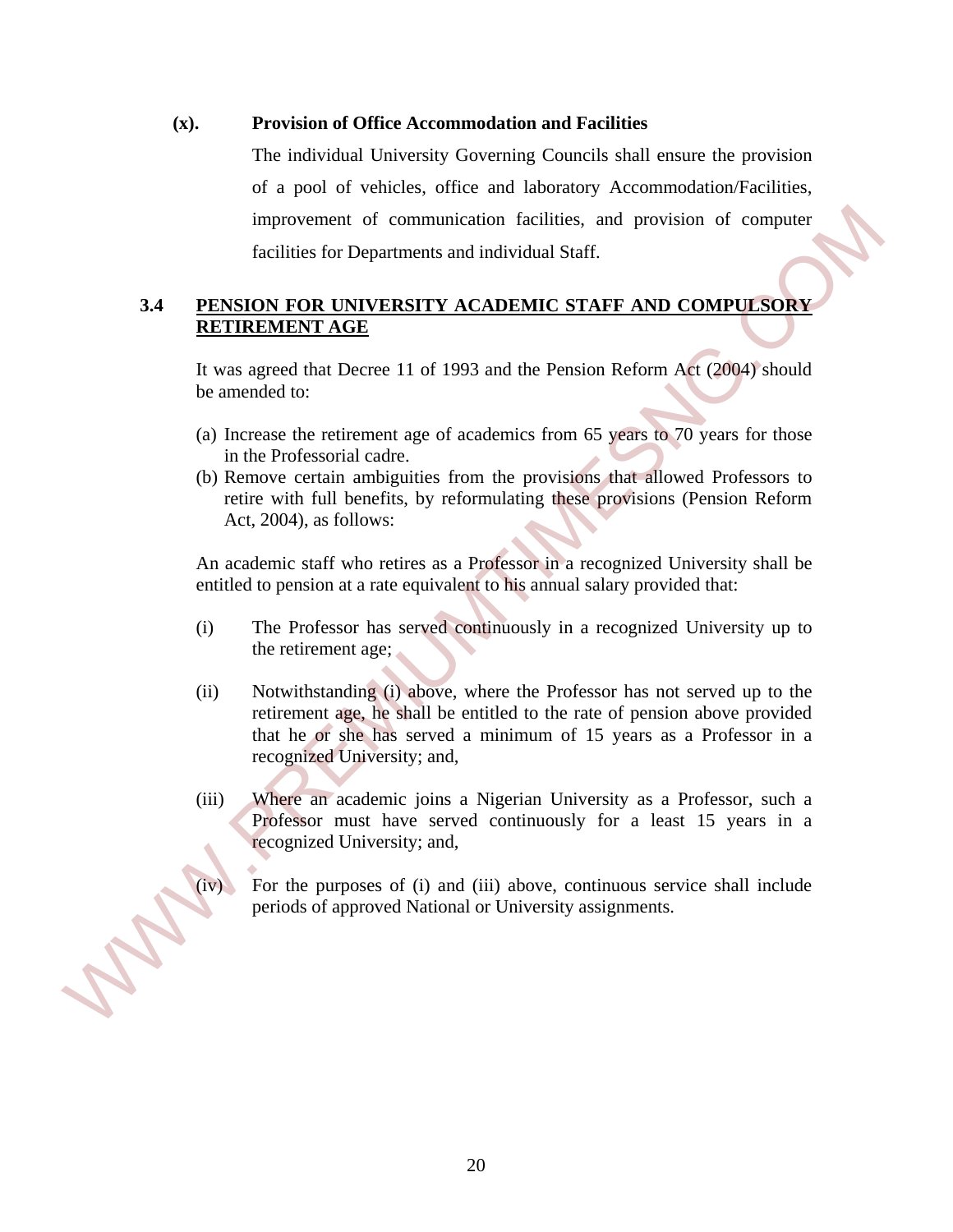### **3.5 FORMATION OF THE NIGERIAN UNIVERSITY PENSION FUND ADMINISTRATOR**

For the purposes of managing the Pension funds of university staff, the Renegotiation Committee recommends to the appropriate university authorities, individually or collectively to:

- a. Establish a National University Pension Management Company (NUPENCO);
- b. Establish a Pension Board of Trustees for each University, created by its Governing Council, with representation from University Management, the Senate , and the University Academic Staff Union and other staff unions; and,
- c. Contract, from time to time through University Governing Councils, a group of university specific pension fund investment consultants for the purpose of advising the individual universities and NUPENCO on the most profitable investment of their Pension funds.

### **3.6. NATIONAL HEALTH INSURANCE SCHEME (NHIS)** It was agreed that:

- **(a)** The University Health Centres which qualify as Primary Health Care Providers shall be recognized as such, and NHIS Contributions of University staff registered with them shall be directly remitted to the University Health Centres. University Governing Councils shall ensure that their health centres are upgraded to meet the stipulated requirements for registration set by NHIS. regotiation Committee recommends to the appropriate university authorities,<br>individually or collectively to:<br>a. Issuehisla a Pension Round Chiversity Pension Management Company<br>MUPENCO):<br>b. Feathbisla a Pension Round of Tr
	- **(b)** University staff, their spouses and not more than four children (under the age of 18) for each family shall be entitled to health care delivery as in their conditions of service.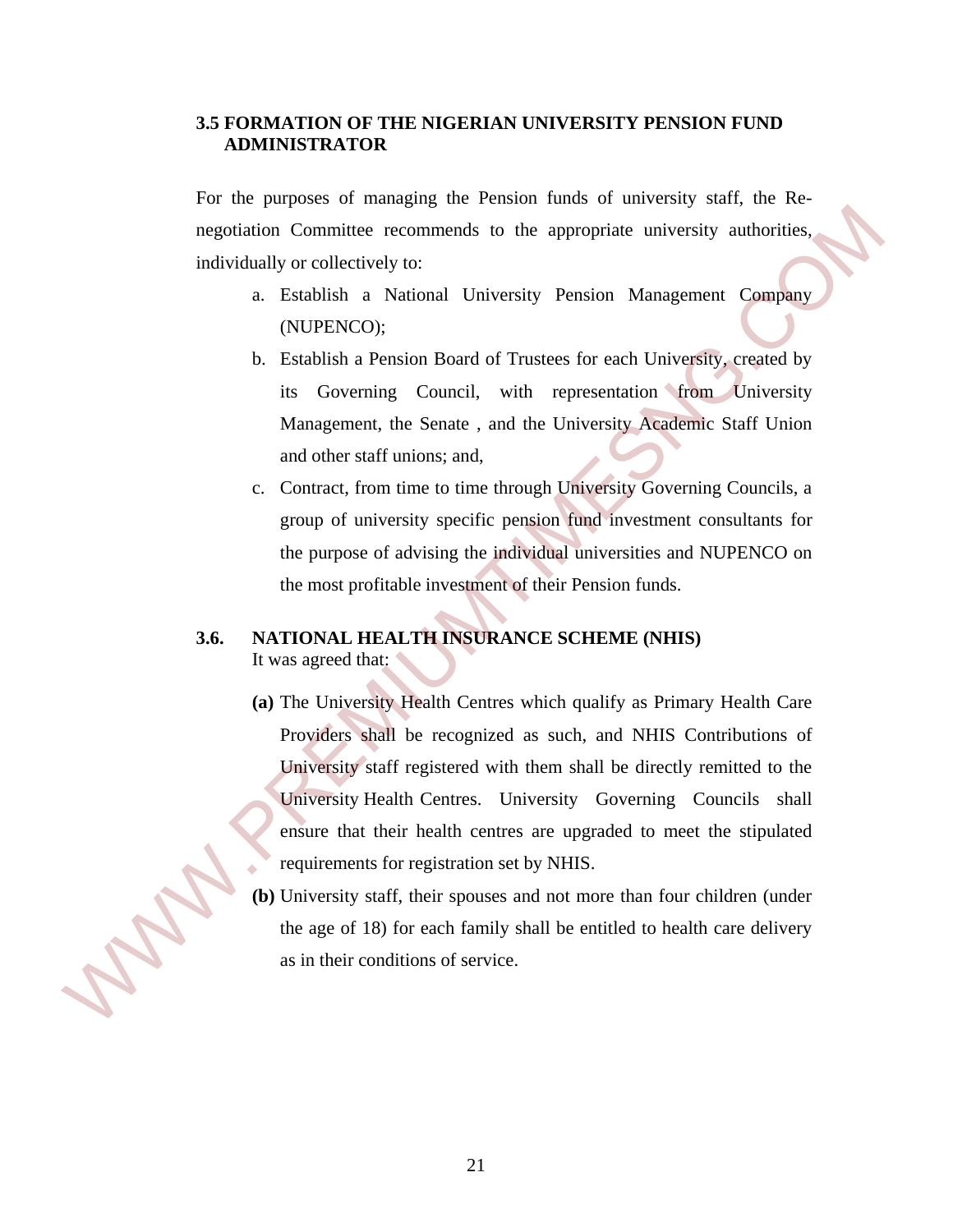### **CHAPTER FOUR**

### 4.0 **FUNDING**

The Re-negotiation Committee, in order to arrive at the funding provisions stated below, took serious cognizance of the widely acknowledged fact that:

- (i) The key to the survival of our country in the  $21<sup>st</sup>$  Century lies in its ability to produce applied and theoretical knowledge in science, technology and the humanities; and
- (ii) The task of revitalizing and accelerating the development of the Nigerian University system to become internationally competitive can no longer be delayed, more so if Nigeria is to become a leading economy in the world within the next ten years or so as desired by the Government.

 On the basis of the data collected, and their analysis through a rational and scientific procedure, the following funding requirements were projected for a quick and effective **remedy of deficiencies** in the programmes and facilities, and for a systematic upgrading of programmes and facilities that would rapidly advance Nigeria's knowledge production for development. (The justification of the projected figures is in Appendix I "Funding Requirements for Revitalizing the Nigerian University System: 2009 -2011). The Re-negotiation Committee, in order to arrive at the funding provisions stated<br>
below, took scribus organizates of the widely achoustedded fact that:<br>
(i) The key to the survival of our country in the 21<sup>st</sup> Century lie

### **4.1 Funding of Universities**

It was agreed to recommend that:

a) All regular Federal Universities shall require the sum of one trillion, five hundred and eighteen billion, three hundred and thirty-one million, five hundred and fortyfive thousand, three hundred and four naira (**N1,518,331,545,304)** only for the period 2009 -2011 as follows:

| Year         | Amount $(N)$          |
|--------------|-----------------------|
| 2009         | 472,031,575,919       |
| 2010         | 497,531,778,701       |
| 2011         | 548,768,190,681       |
| <b>Total</b> | 1, 518, 331, 545, 304 |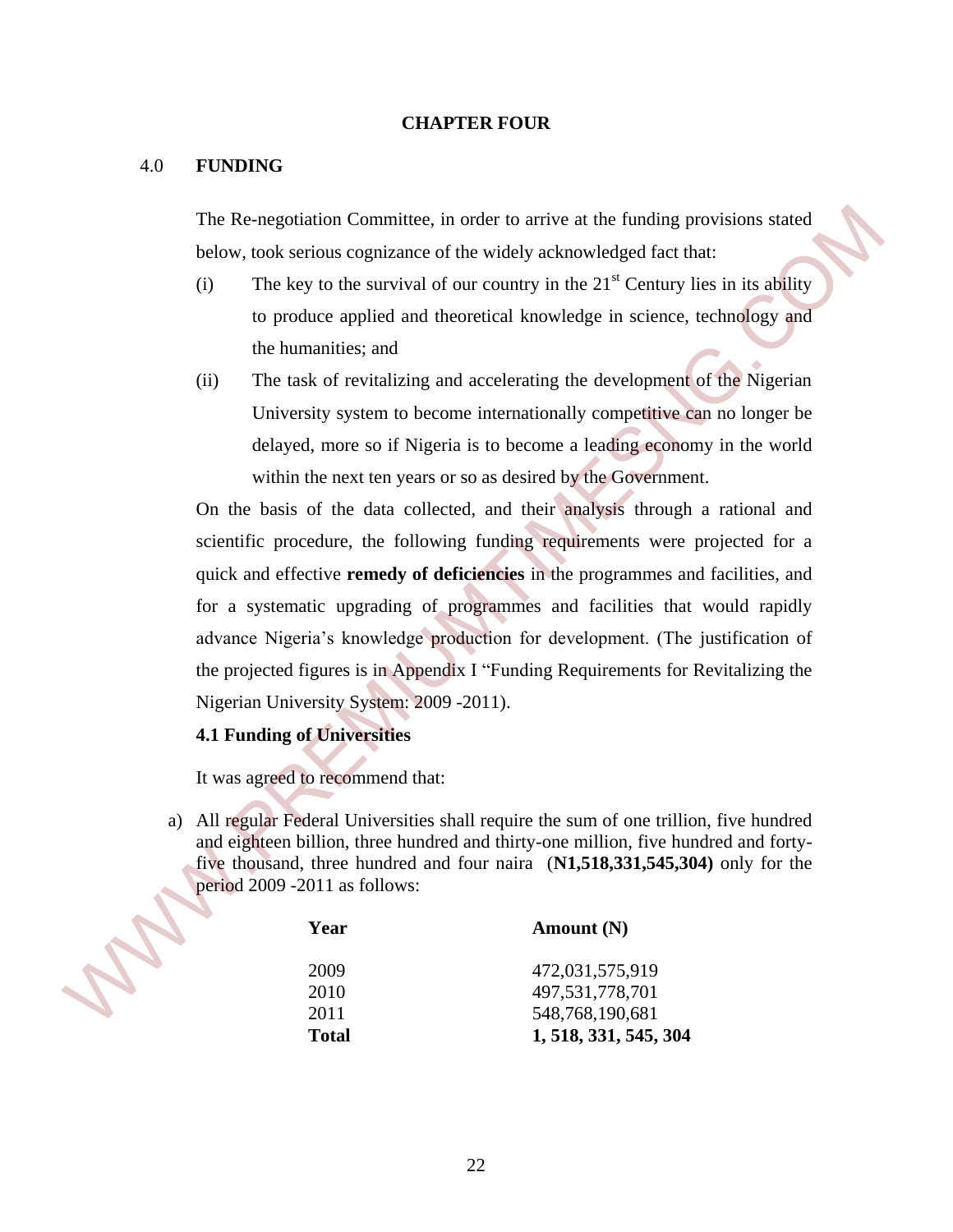b.) Each State University shall require three million, six hundred and eighty thousand and eighteen Naira (N3,680,018) per student for the period 2009 – 2011 as follows:

| л сат                | $\boldsymbol{\Lambda}$ <i>Muodhit</i> (19) |
|----------------------|--------------------------------------------|
| 2009                 | 1,144,075                                  |
| 2010                 | 1,205,880                                  |
| 2011                 | 1,330,063                                  |
| Total (approximated) | 3,680,000                                  |

**Year Amount (N)** 

These amounts include Recurrent and Capital Grants, and are based mainly on the disaggregated returns from the universities.

### **4.2 SOURCES OF FUNDING**

### **4.2.1 Federal and State Governments**

The goal of this negotiation is to put Nigeria in a strong position to become a knowledgebased society that will be able to compete and survive in the  $21<sup>st</sup>$  Century.

To achieve this, the entire education system requires massive funding at all levels. While non-budgetary sources have a role to play, and there must be continuous efforts to identify and use them prudently, the major source of funding education for national development is through budgetary allocation from State and Federal Governments. 2009<br>
2010 11.144.075<br>
2010 11.144.075<br>
2011 12.05.880<br>
2011 16.3840,000<br>
These amounts include Recurrent and Capital Grans, and are based mainly on the<br>
disaggregated returns from the universities.<br>
4.2 SOURCES OF FUNDIN

With this in view, the Re-negotiation Committee agreed to recommend to the relevant authorities that:

- (a) A minimum of 26% of the annual budget of the State and Federal Governments be allocated to education;
- (b) At least 50% of the budgeted 26% shall be allocated to the universities; and,
- (c) The representation of the Federal Ministry of Education to the Revenue Mobilisation and Fiscal Commission to put education on the "First Charge" be vigorously pursued.
- (d) Being mindful of the processes for meeting this goal of 26% annual budgetary allocation to education as enunciated in the UNESCO benchmark, the Federal Government shall endeavour to progressively increase its budgetary allocation to the education sector in accordance with its vision 20:2020 programme.

### **4.2.2 Federal Government Assistance to States for Higher Education**

It was agreed that the Federal Government should, as appropriate, provide general assistance both to the State Governments that are proprietors of universities and those that do not own universities but need assistance in the area of higher education, as allowed by the Nigerian Constitution (Section 164.1).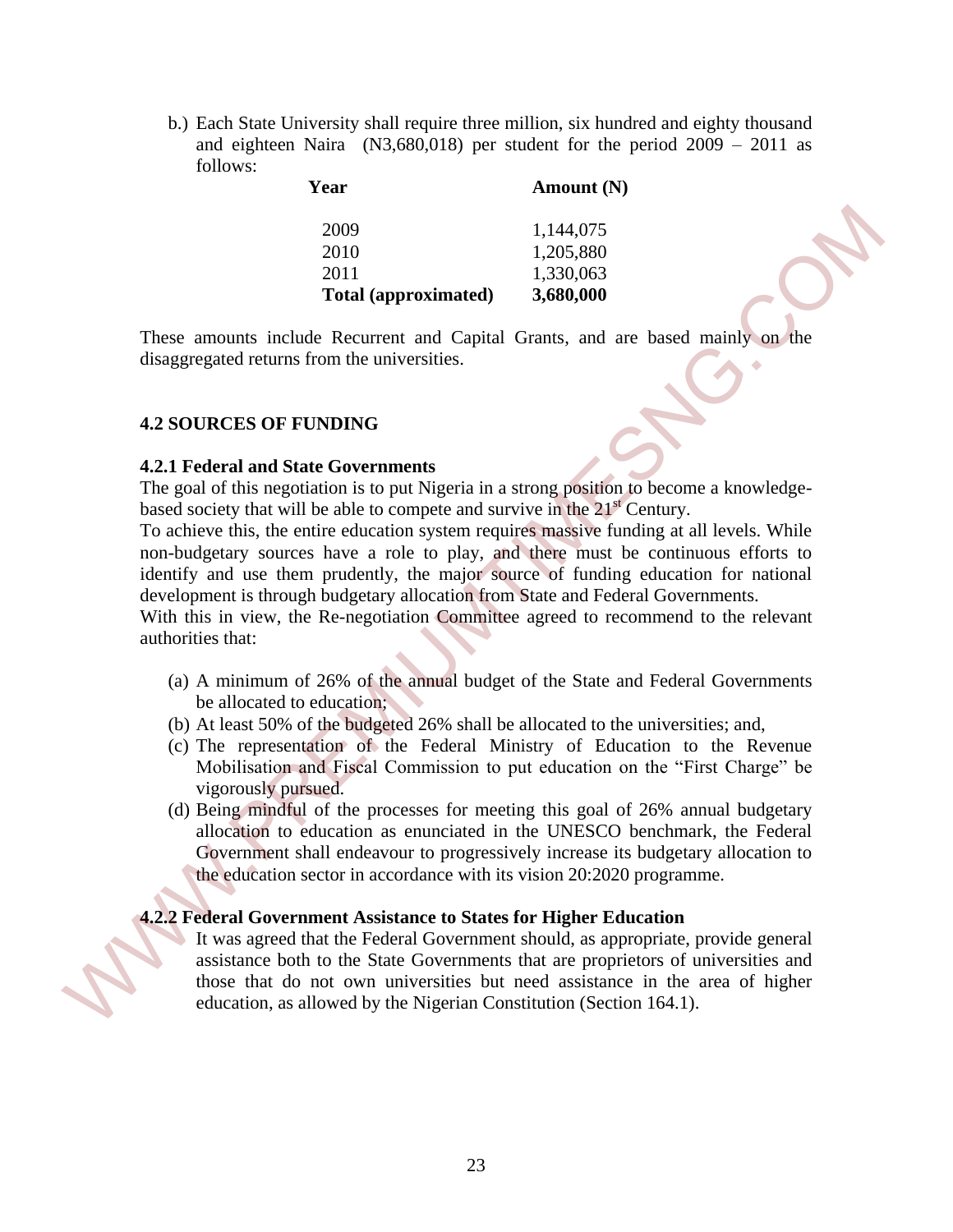### **4.2.3 Education Tax Fund**

It was agreed to recommend that the Education Tax Fund Act be amended to:

- (i) Return the Education Tax Fund to its original conception as Higher Education Fund;
- (ii) Make the Education Tax Fund more effective as an intervention to rehabilitate, restore and reposition Tertiary Educational Institutions in Nigeria in order to develop a knowledge-based society in the twenty-first century;
- (iii) Make for a better representation on the Board of Trustees of the Education Tax Fund;
- (iv) Propose a fair procedure for the disbursement of the fund through the creation of a Team of Experts to assess research proposals submitted to the Board of Trustees;
- (v) Provide a better specification of the areas in which the funds shall be disbursed;
- (vi) Make appropriate specification of qualities of members of the Board of Trustees in order to reflect the change in the conception of the Fund; and,
- (vii) Propose the proportion of disbursement of the funds between the Universities, Polytechnics, and Colleges of Education.(The proposed Bill is in Appendix II)

### **4.2.4 Petroleum Technology Development Fund (PTDF)**

It was agreed that Governing Councils of Universities shall access and effectively utilize funds from PTDF for research, training and development of academic staff. Accordingly, it is recommended that Government shall encourage PTDF to assist Universities in this regard. (ii) Make the Education Tax Fund more effective as an intervention to relabilitation, resident episodicon Terminum Educational Ensimilations in the set of the Education Tax Fund;<br>
Where for a better representation on the

### **4.2.5 Transfer of Landed Property**

This was an item of agreement in both the 1992 and 2001 FGN/ASUU Agreements. It was, therefore, agreed that the Implementation Monitoring Committee of this Agreement shall pursue its implementation as appropriate.

### **4.2.6 Patronage of University Services**

It was agreed that the Federal and State agencies shall be encouraged to patronize quality university consultancies, without prejudice to the principle of due process.

### **4.2.7 Funds from Alumni Association**

It was agreed that Governing Councils of Universities shall encourage Alumni Associations to contribute funds to Universities through direct funding, endorsements, bequests, etc.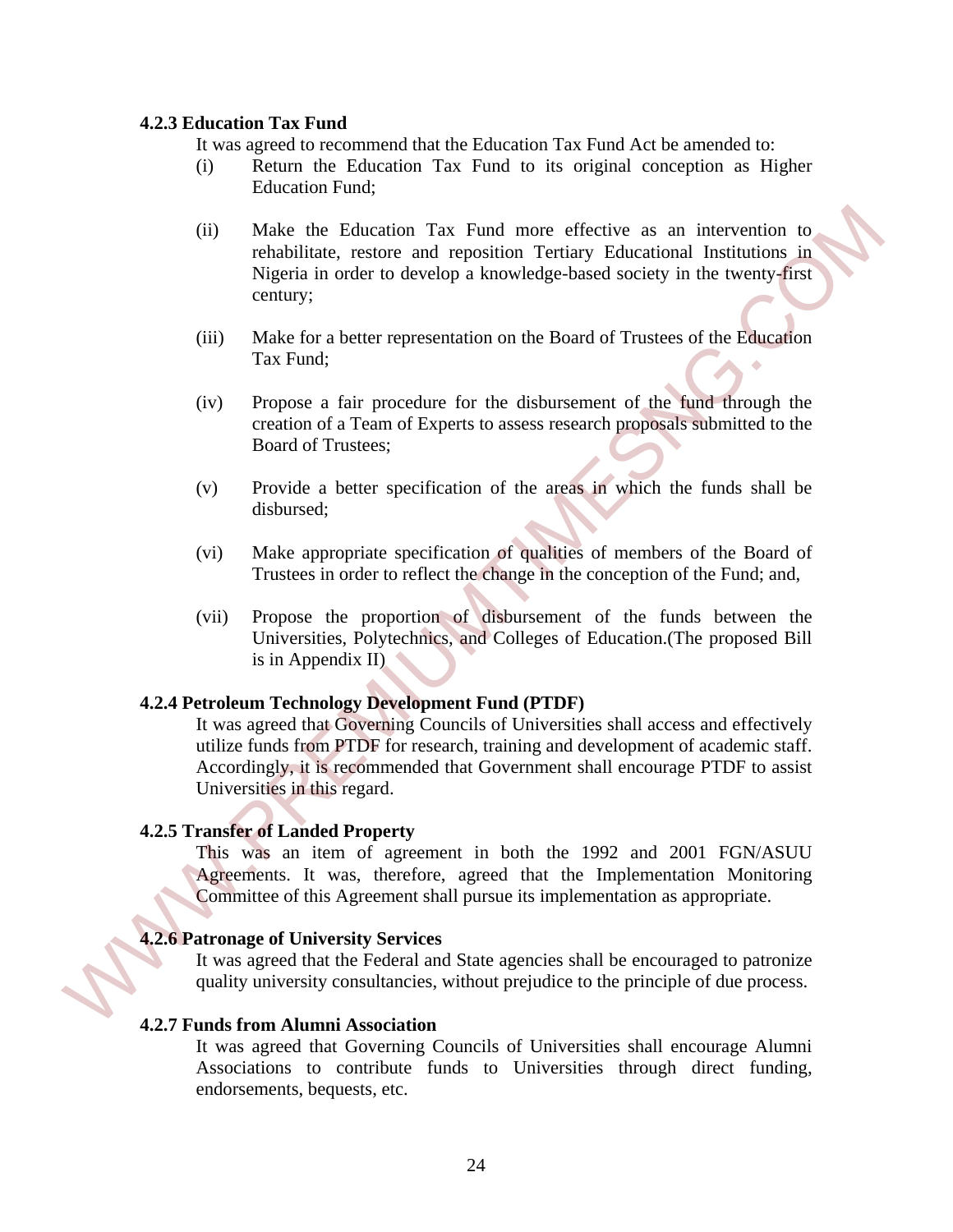### **4.2. 8 Private Sector Contributions**

It was agreed that Government shall encourage the private sector of the Nigerian economy, Voluntary Agencies and Philanthropic Individuals, through Tax Relief and other means, to make voluntary financial and material contributions to Nigerian Universities. The private sector shall be encouraged to engage in research collaboration with universities and commercialization of research results.

### **4.3 Other Sources of Funding**

### **4.3.1 Cost-Saving Measures**

It was agreed that each academic department in the Nigerian Universities shall be provided with the minimum set of equipment to enable it to execute its mandate. The collective use of highly specialized equipment of exceedingly high cost through establishment of central laboratories among departments should be encouraged. However, this cannot be a substitute for specialized laboratories in departments. Each University shall arrange its own cost-saving measures. and other means, to make volume<br>any impact and material contract controllations to measure choices<br>of Nigerian Universides. The private sector shall be encounged to engage in<br>respectively. The meaning of the controllation

### **4.3.2 Duty-Free Importation of Educational Materials by Universities**

It was agreed that Universities shall be entitled to duty-free importation of books, laboratory equipment, journals and other teaching and research materials.

### **4.3.3 Setting up Research Development Units by Companies Operating in Nigeria**

It was agreed that Government shall encourage companies registered in Nigeria to intensify their Research and Technical Collaboration with Nigerian Universities within the next ten years, with a view to playing a more significant role in the development of research and relevant technologies in Nigerian Universities.

### **4.3.4 Three-Year Rolling Plan**

Ì

It was agreed that Government shall, in respect of University Education, formulate and implement a three-year rolling plan.

### **4.3.5 Budget Monitoring Committee**

It was agreed that, to help in enforcing discipline and ensuring budget performance, each University Governing Council shall set up a Budget Monitoring Committee.

The Committee shall comprise one **elected** representative each, of Congregation, Senate, ASUU, SSANU, NAAT, NASU and the Students' Union, with an external member of the Governing Council as Chairman.

It was further agreed that Government and its agencies shall make public all funds released to Universities immediately after the release.

It was also agreed that each University shall: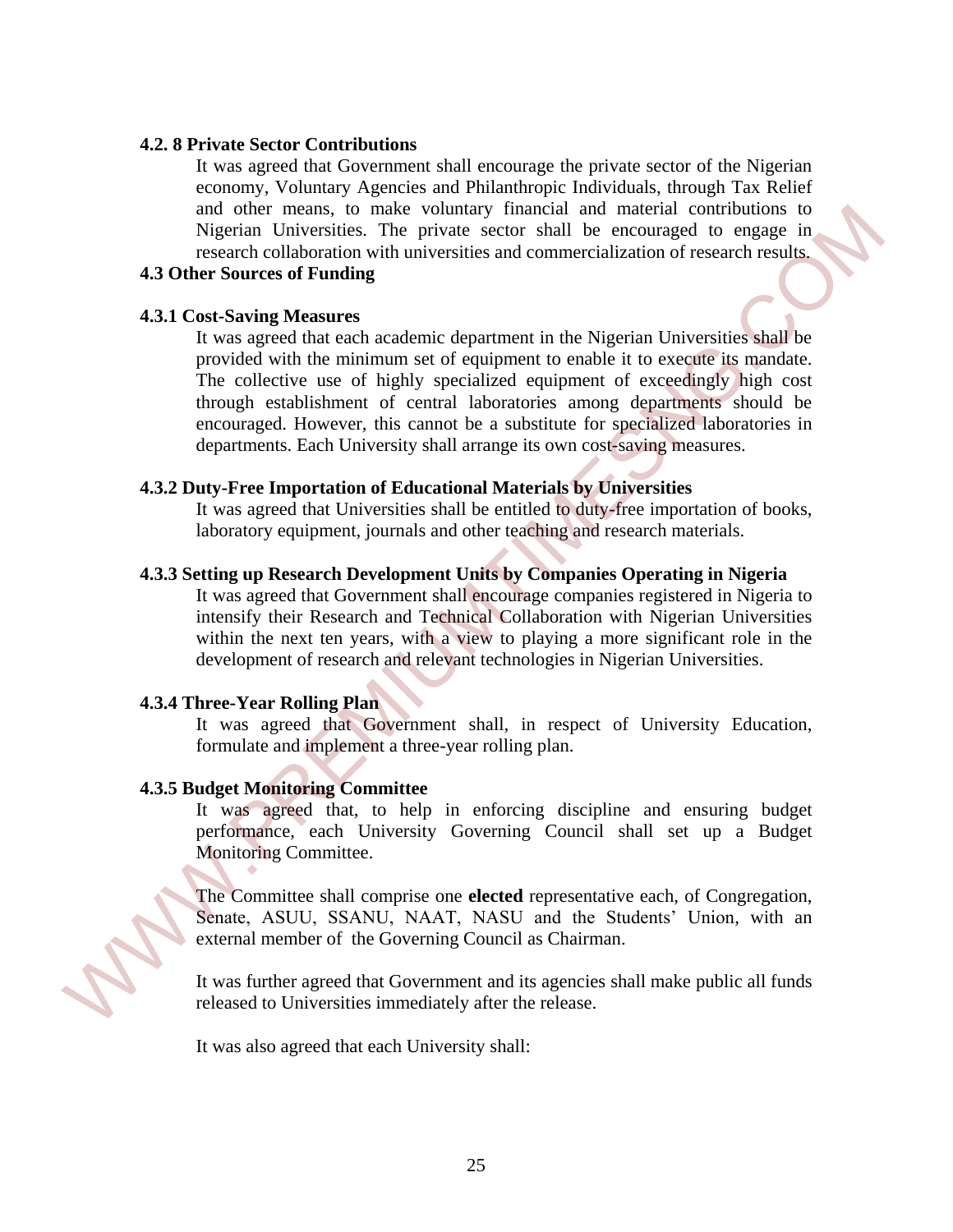- (i) resuscitate and make operational and transparent the democratic budgetary structures and processes provided for in University laws or that were traditional to Universities;
- (ii) utilize funds mainly for (a) effective remedy of deficiencies in programmes and facilities; and (b) systematic upgrading of programmes and facilities; and,
- (iii) be guided by the principles enshrined in the Fiscal Responsibility Act, 2007 and the Public Procurement Act 2007 as well as fiscal transparency.

### **4.3.6 University Post-Doctoral Fellowship**

It was agreed to recommend that each University Governing Council should introduce Post-Doctoral Fellowship Leave with Pay outside Nigeria into the University's Conditions of Service as part of its Staff Development Programme, to be funded as appropriate. (ii) utilize funds mainly for (a) effective remedy of deficiencies in<br>programmes and racilities; and (b) systematic upgrading of programmes<br>and facilities; and,<br>(iii) be guided by the principles enshrined in the Fiscal Re

### **4.3.7 Provision for Teaching and Research Equipment**

It was agreed that the provision of up-to-date equipment in each department, to facilitate teaching and research, shall be reflected in the Annual Budget of Universities.

### **4.3.8 National Research Fund**

It was agreed that there shall be a National Research Fund domiciled with ETF, with funds drawn from ETF and other sources and disbursed on a competitive basis.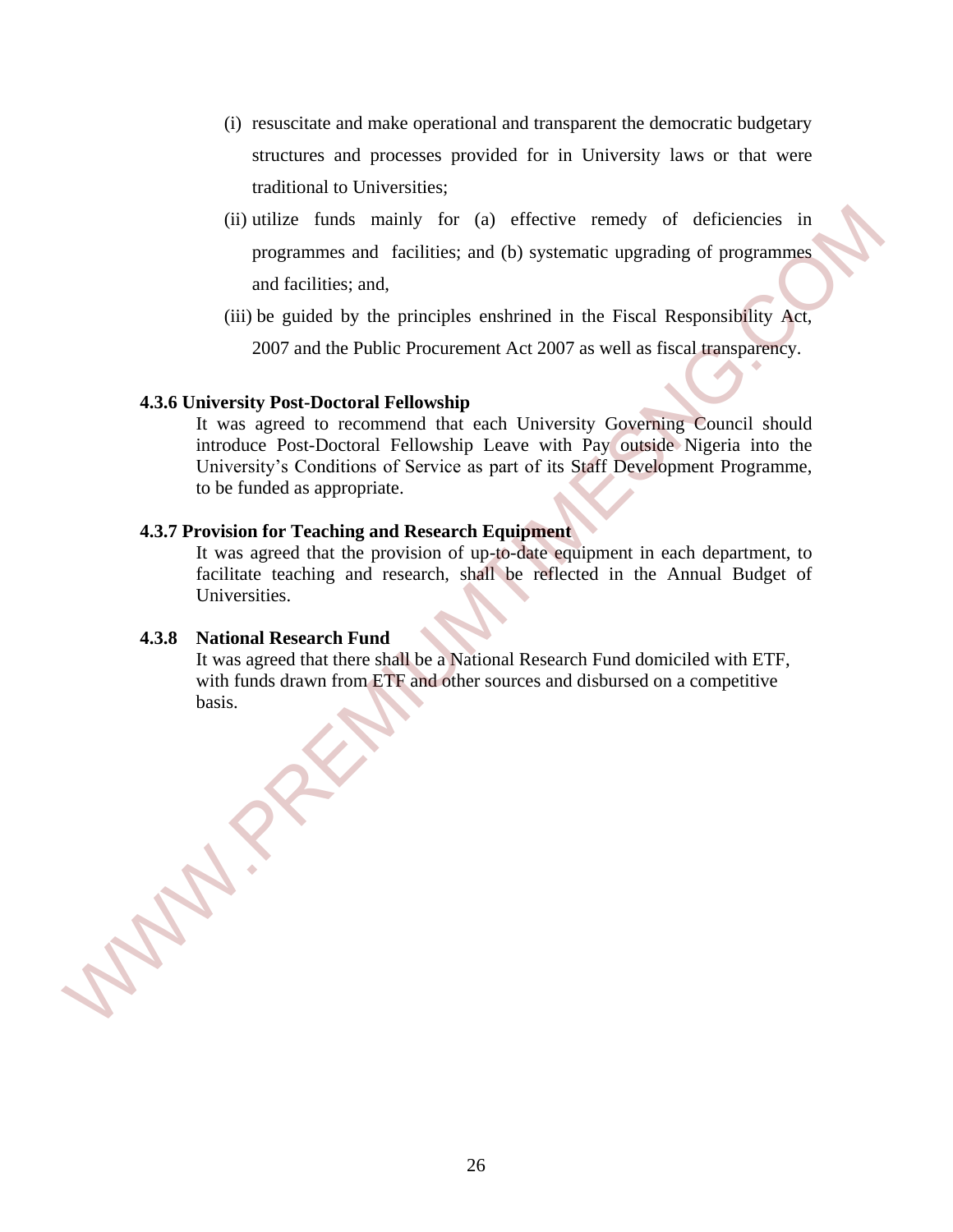### **CHAPTER FIVE**

### **5.0 UNIVERSITY AUTONOMY AND ACADEMIC FREEDOM**

The Re-negotiation Committee, in pursuance of the goal of revitalization of Nigerian Universities and objectives set out in the various universities' Enabling Laws and Statutes, and the Universities (Miscellaneous Provisions) (Amendment) Act 1993 as amended by the Universities (Miscellaneous Provisions) (Amendment) Act 2003 and the provisions therein, strongly believes that:

- a. The autonomy of universities and academic freedom should be enhanced and protected;
- b. The protection and enhancement of the autonomy of universities and academic freedom require a greater assumption of responsibilities and commitment from inside the universities themselves, by the university administration strictly adhering to proper operation of the Committee System which is essential for smooth and effective running of the university from the departmental to Council levels. They require avoidance of *ad hoc* committees in academic matters, which tend to undermine statutory committees. They can be secured by allowing, subject to prescribed minimum standards, proper selection or election of Deans, Provosts, Directors, Heads of Department and Members of Committees, promoting self-assurance of students and their participation in the governance of the universities, and by maintaining proper accountability The Re-negotiation Committee, in pursuance of the goal of revitalization of Nigerian<br>Universities and dipictives set out in the various universities' Emabling Laws and<br>Statutes, and the Universities (Miscellaneous Provisio as required by law at all times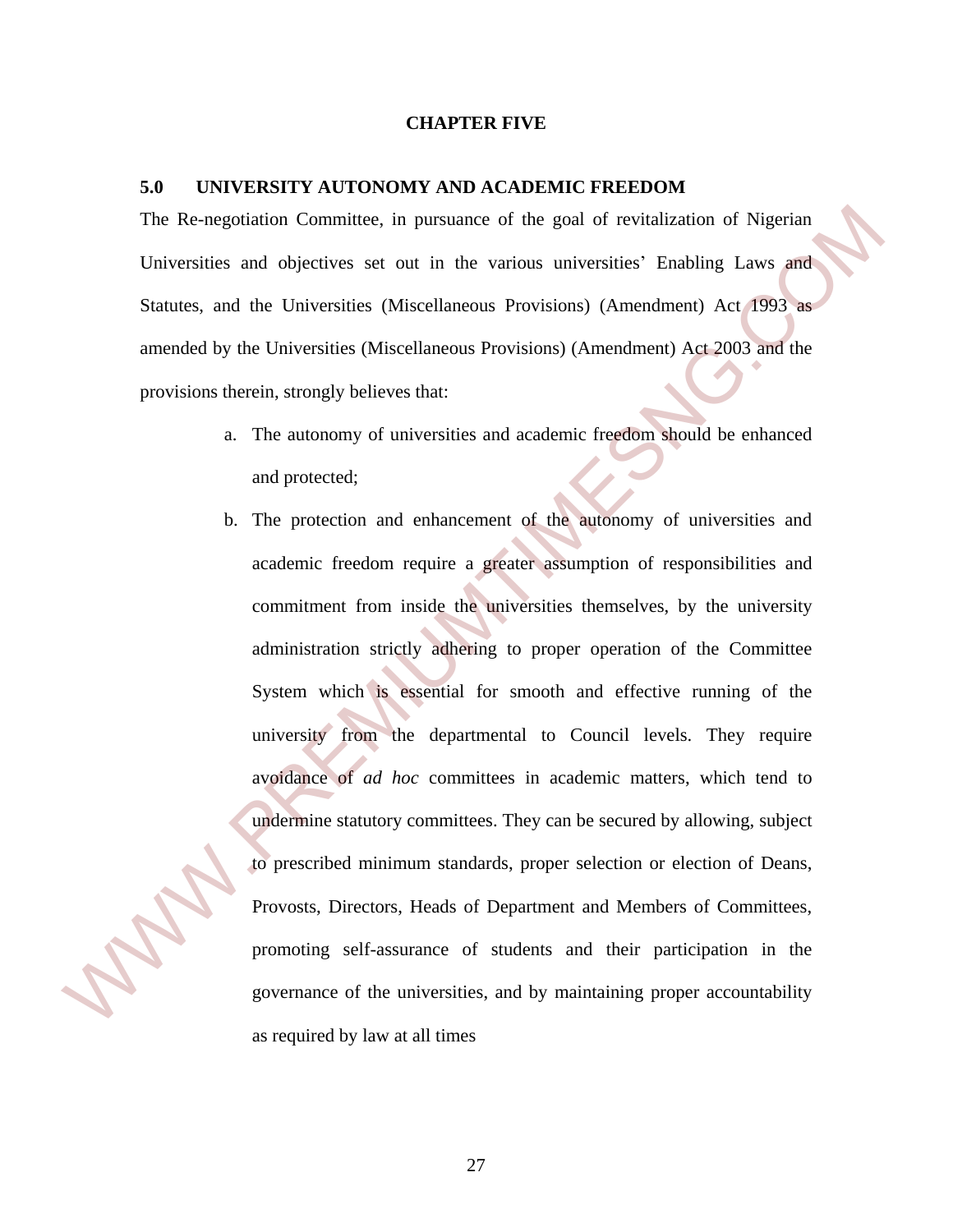AND, the Government, on its part, should ensure that in dealing with the universities, the powers of the university Governing Councils and Senates are fully respected in view of the fact that one source of friction regarding university autonomy is the role and the force of circulars emanating from Government in the operation of the Universities, which, in some cases, have been observed to conflict with statutory powers of University Councils and Senates and undermine due process and fair procedures in the operation of the Universities.

(iii) There is the need for all sides, that is, Government and the Universities, actively to promote and protect university autonomy and academic freedom in accordance with the goals and objectives of the universities and the law. On its part, the Government in its relationship with the universities shall ensure that its circulars do not encroach on the capability of the universities to run according to their enabling law and statutes. Similarly, Governing Councils, University Senates, Vice- Chancellors, the Departments and the University Committees and Community shall protect and enhance university autonomy by respecting due process, fair procedure, accountability and the law. are fully respected in view of the fact that one source of friction regarding<br>university autonomy is the role and the force of circulars emanating from<br>Government in the operation of the Universities, which, in some cases,

AND that in pursuance of these objectives, the following agreement herein contained is reached but its inherent provisions are not to be construed as a manual for running universities.

### **5.1.1 Membership of Governing Council**

It was agreed that to qualify for membership of a University Governing Council, a person shall be a holder, at the minimum, of a regular university degree (as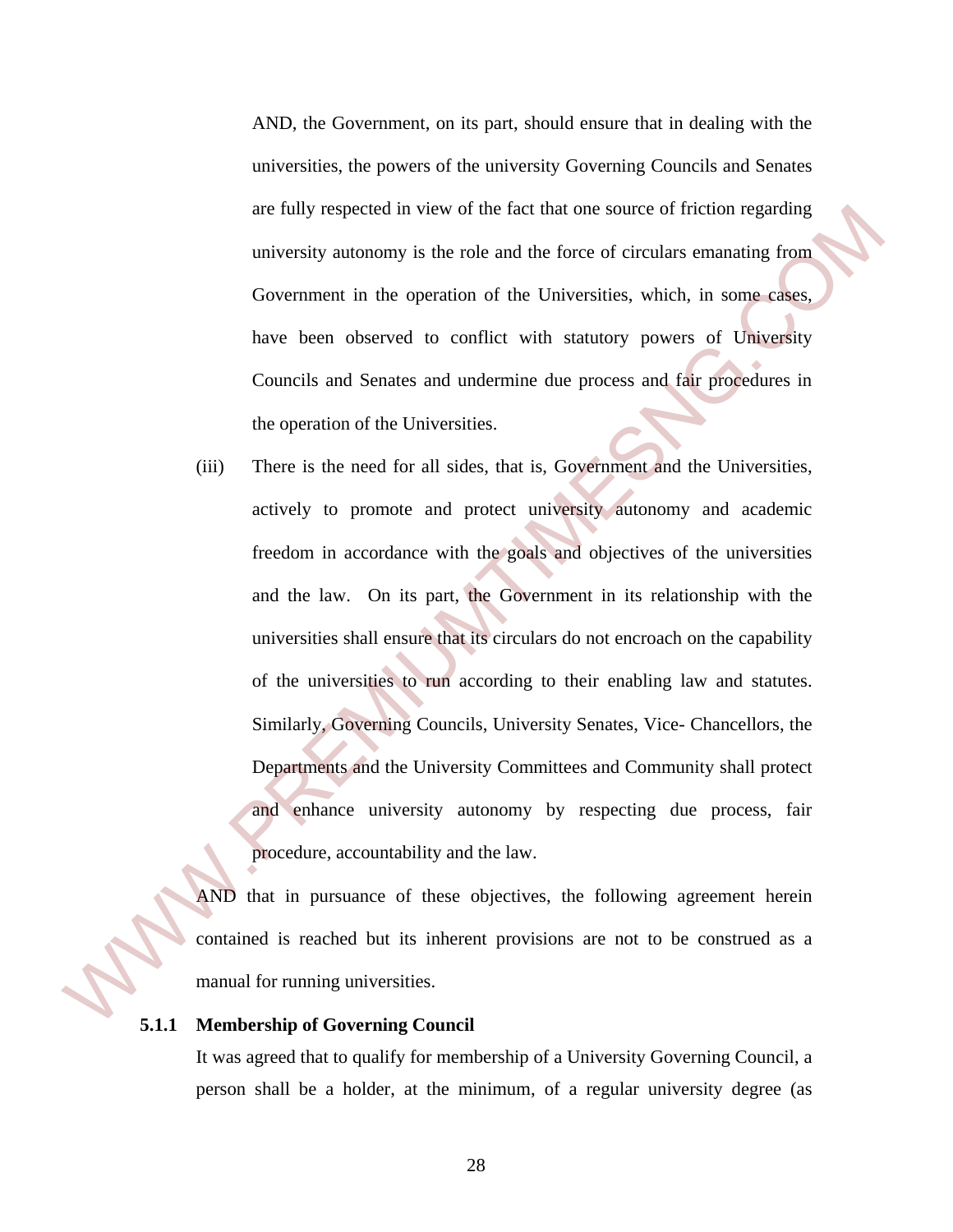opposed to an honorary degree); be of proven integrity, knowledgeable in, and familiar with, the affairs and traditions of the university.

## **5.1.2 Review of Laws that Impede University Autonomy, Academic Freedom, Internal Accountability and Transparency.**

It was agreed that all laws that impede University Autonomy, Academic Freedom, Internal Accountability and Transparency, and the speed of internal operations, shall be reviewed.

### **5.1.3 Sole Administrators for Nigerian Universities**

It was agreed that:

- a. There shall be no Sole Administrator in any Nigerian University; and
- b. No acting Principal Officer shall stay in office in that capacity for more than six (6) months.

### **5.1.4 Pre-Degree / Remedial**

In the University System, there is a growing tendency to establish Pre-degree Programmes. Pre-degree Programmes, however, should not be established with the main objective of generating funds. This is the case where a university establishes pre-degree programmes in disciplines which are heavily subscribed, and in many cases oversubscribed in the regular programmes. This practice has had the consequence of lowering the academic standards in the universities as well as harming the country's drive for man-power in certain needed areas. The Re-negotiation Committee, in view of the potential damage of the practice, affirms the necessity of reversing this trend. University Senates should ensure that Pre-degree programmes, where they exist, should be restricted to the sciences and other hardship disciplines. 5.1.2 Review of Laws that Impede University Antonomy, Academic Freedom,<br>
Internal Accountability and Transparency.<br>
If was agreed that all laws that impede University Autonomy, Academic Freedom,<br>
Internal Accountability a

### **5.1.5 Pyramidal Structure of Academic Staff Establishment in Universities**

It was agreed that the pyramidal structure should neither be abolished nor used as upper limit for establishment.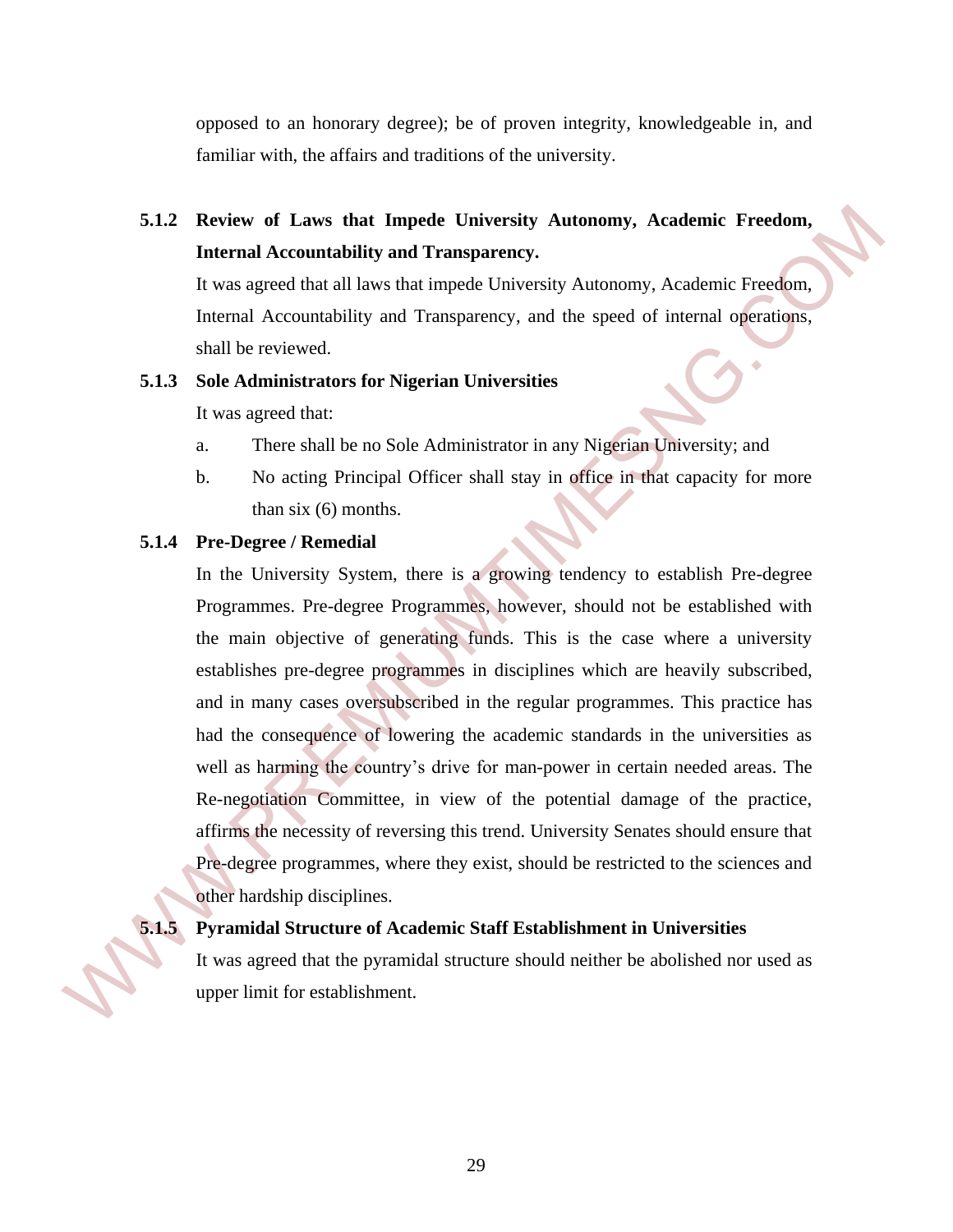### **5.1.6 Expenditure on Academic Affairs**

For the universities to develop through research, in the period of rehabilitation and subsequent consolidation, the expenditure by universities must be redirected to financing, predominantly, academic activities and development, in accordance with NUC guidelines.

Although an NUC guideline exists with respect to the balance in expenditure between academic vis-à-vis non-academic activities, this guideline is generally not followed.

### **5.2 ISSUES THAT REQUIRE LEGISLATION TO IMPLEMENT**

### **5.2.1. Joint Admission and Matriculation Board (JAMB) ACT 2004**

 It was agreed to recommend that the Joint Admission and Matriculation Board Act 2004 be amended to:

- (i) Provide for better collaboration between JAMB and the Universities in the process of admission of students, in a way *more consistent* with the autonomy of universities.
- (ii) Make the process of admission into universities more consistent with the powers of University Senates as provided for in the Statutes of Universities.
- (iii) To confer on universities power to admit students within the nationally recognized guidelines and to determine additional requirements for admission, without prejudice to the power of JAMB to ensure that the national guidelines are followed in the process of admission. (A suggested Amendment Bill is set out in Appendix III). 16 Infinancing, <u>predominantly</u>, academic activities and development, in accordance<br>with NUC guideline exists with respect to the balance in expenditive<br>between academic vis-à-vis non-academic activities, this guideline i

### **5.2.2 Amendment of the National Universities Commission Act 2004**

It was agreed to recommend that the National Universities Commission Act 2004 should be amended to make its provisions **more consistent** with university autonomy and powers of Senate on academic matters by deleting certain provisions from the Act. (The suggested text of an Amendment Bill is set out in Appendix IV).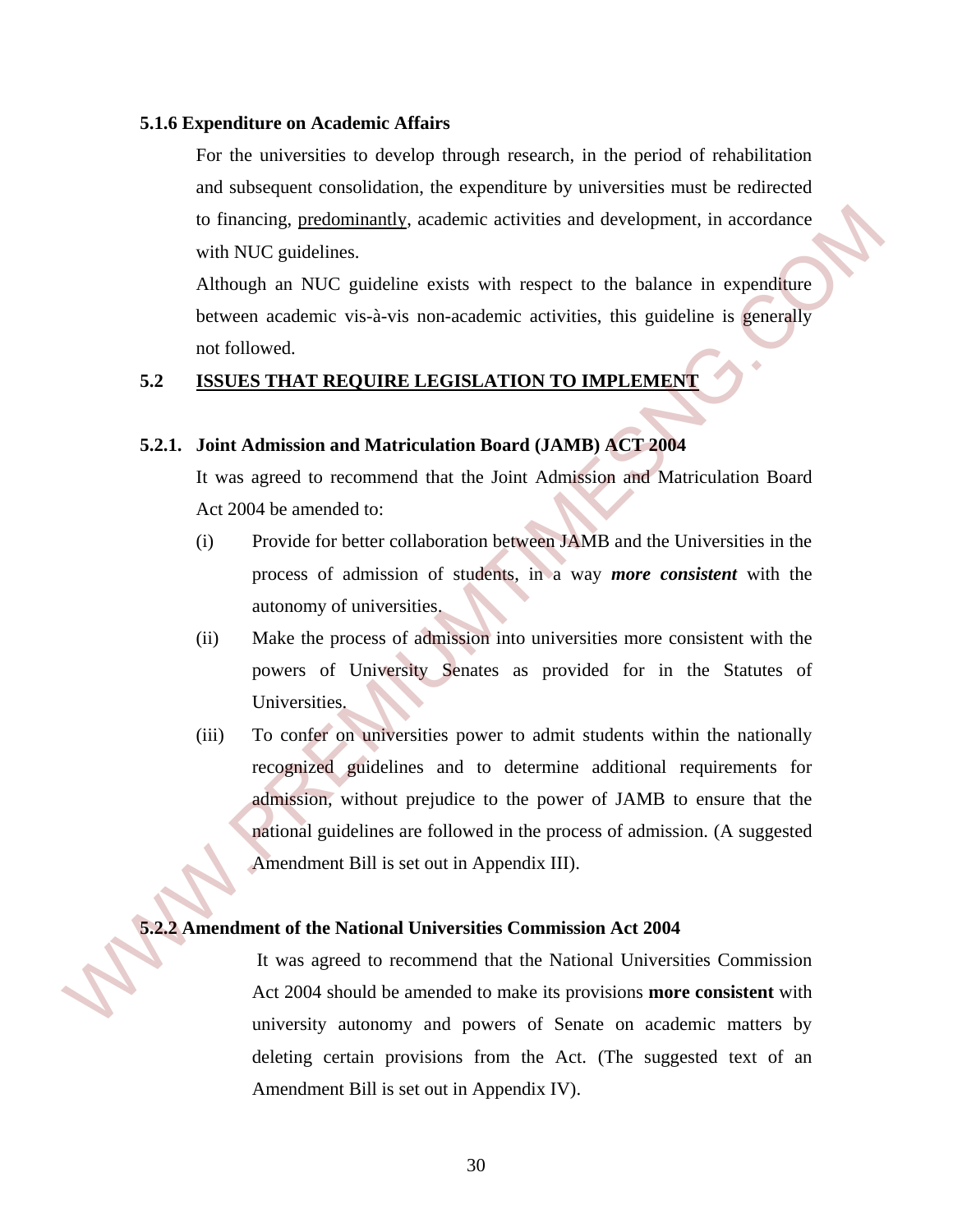### **5.2.3 Amendment of the Education (National Minimum Standards and Establishment of Institutions) Act 2004**

- a) It was agreed to recommend that the Education (National Minimum Standards and Establishment of Institutions) Act 2004 be amended to:
- (i) Better articulate the coordinating function of the NUC in the accreditation exercise and the establishment of minimum standards;
- (ii) Provide for the accreditation of programmes through an effective collaboration of the recognized Academies, Professional and Academic Bodies with the NUC; and Establishment of Institutions) Act 2004 be amended to:<br>
(i) Better aritwitate the coordinating function of the NUC in the accreditation<br>
evertise and the establishment of minimum standards;<br>
(ii) Provide for the accred
	- (iii) Provide for an appropriate role of University Senate in the accreditation exercise and establishment of minimum standards; and,
	- (iv) Make the functions of Inspectors inapplicable to Universities and other Tertiary Institutions.

### **(The suggested text on an Amendment Bill is set out in Appendix V)**

b) It was noted that proposals for the amendment of this Act were being processed by the Federal Ministry of Justice. (See Appendix Va)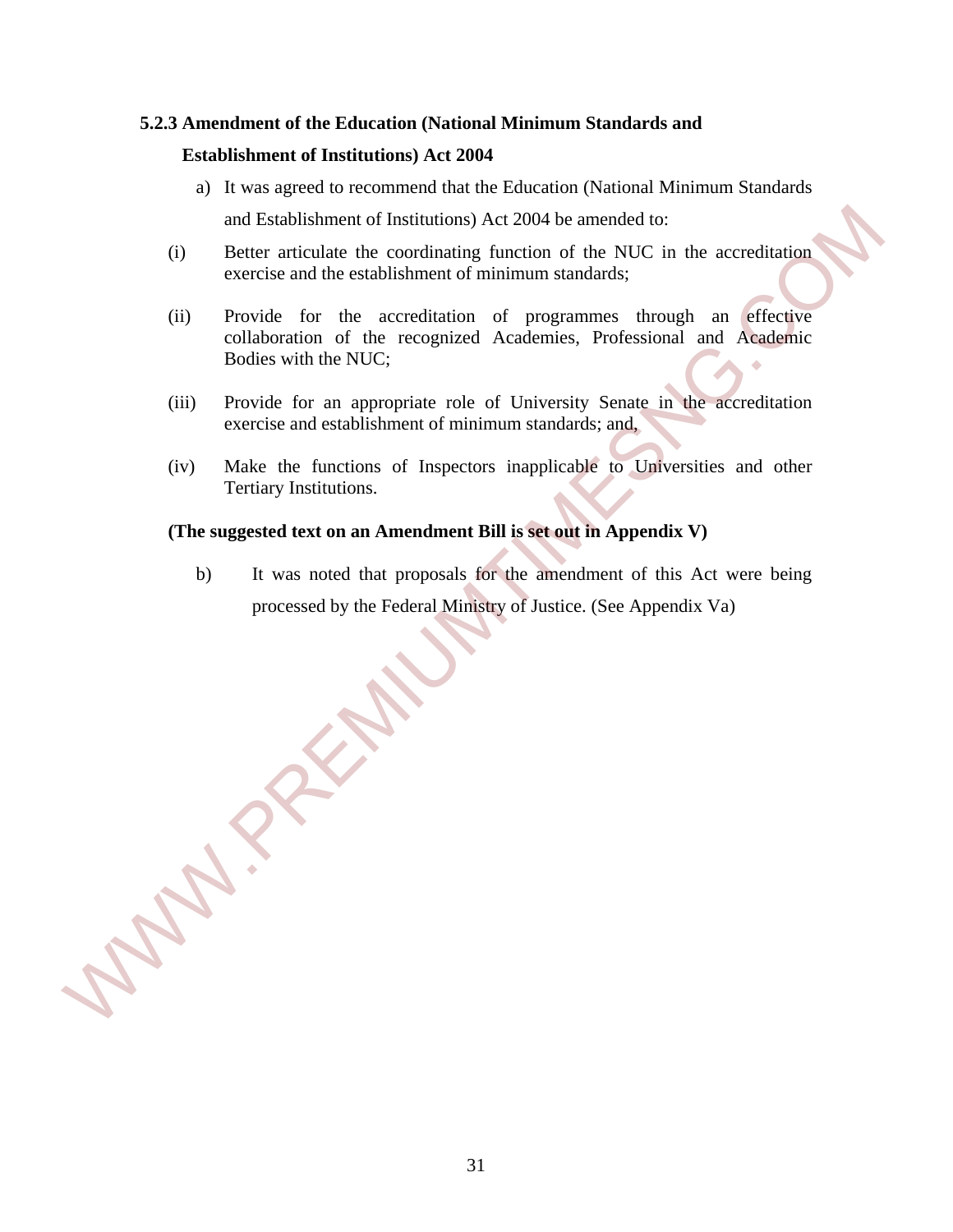### **CHAPTER SIX**

### **6.0 OTHER MATTERS**

### **6.1 Priority Areas of Implementation**

It was agreed to recommend that the following be implemented immediately as priorities:

- a. Setting up of an Implementation Monitoring Committee to commence the process of procuring amendment of laws in respect of those aspects of the Agreement requiring legislation, and to monitor implementation of all aspects of the Agreement. 6.1 Priority Areas of Implementation<br>
It was agreed to recommend that the following be implemented inmediately as<br>
proceding. Setting up of an Implementation Monitoring Continues to communical<br>
process of precuring areadm
	- b. Amendment of relevant laws as recommended.
	- c. Release of funds to meet the obligations of Government as appropriate in this Agreement.

### **6.2 Machinery for Implementation Monitoring of the Agreement**

An Implementation Monitoring Committee shall consist of:

- a. Two members representing the Committee of Pro-Chancellors (CPC), one of whom shall be the Chairman of CPC. The Chairman of CPC shall be the Chairman of the Committee;
- b. The Chairman, Committee of Vice-Chancellors of Federal Universities (CVC),
- c. One member representing the NUC as Secretary;
- d. One member representing the Federal Ministry of Education;
- e. Five members representing ASUU; and
- f. It is recommended that the following be members of the Committee:
	- One representative of the Senate Committee on Education
	- One representative of the House Committee on Education
	- Chairman, Committee of Pro-Chancellors of State Universities
	- Chairman, Committee of Vice-Chancellors of State Universities

### **6.3 Effective Date of the Agreement**

The effective date of this Agreement shall be  $1<sup>st</sup>$  July, 2009, except that the effective date for the 70 years retirement age for those academics in the Professorial cadre shall notionally be  $1<sup>st</sup>$  January, 2009

### **6.4 Periodic Review of the Agreement**

- a.) It was agreed that whenever there is a general increase in public sector salaries and allowances, the remuneration of academic staff shall be correspondingly increased.
- b.) A comprehensive review of the Agreement shall be undertaken in accordance with the ILO Convention 98 and within the framework of Medium Term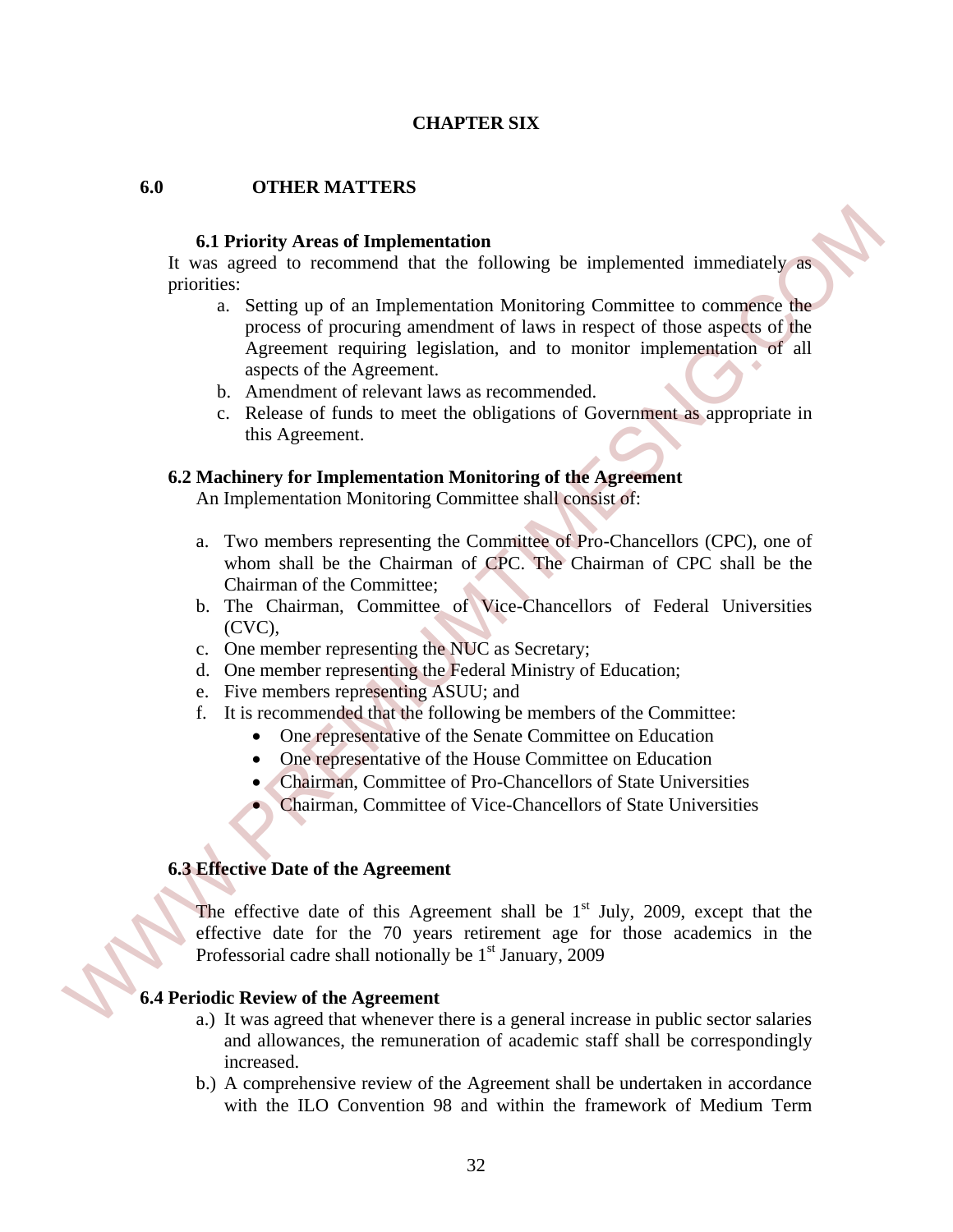Sector Strategy (MTSS) and Vision 20: 2020, and in this case by 2012, provided that a review of any of the issues covered by the Agreement may, by notice given by either party, be made at any time.

### **6.5 Review of Procedure for Negotiations**

It was agreed that there shall be a review of the Collective Bargaining machinery in the university system, including procedure and substance of negotiations. All the problems and issues that have arisen on the procedure and levels of negotiations will be resolved at such review, and this is to be referred to the Federal Ministry of Labour to undertake. 6.5 Review of Procedure for Negotiations<br>
It was agreed that there shall be a review of the Collective Bargaiaing machinery<br>
in the university system, including procedure and substance of negotiations. All<br>
the problems a

### **6.6 Reinstatement of Academic Staff Sacked at the University of Ilorin 49**

The Re-negotiation Committee had originally agreed that the matter of the sacked UNILORIN academic staff should be settled out of court, and this agreement was conveyed to the Federal Government.

The Government Team later informed the Negotiation Committee that the Federal Government preferred that the matter before the Supreme Court be concluded. The ASUU Team insisted that an immediate out-of-court settlement was appropriate and preferable, and should continue to be pursued.

### **IT WAS AGREED THAT NOBODY SHALL BE VICTIMISED IN ANY WAY WHATSOEVER FOR HIS/HER ROLE IN THE PROCESS LEADING TO THIS RE-NEGOTIATION AND AGREEMENT.**

Signed this ……………... day of …………………….…….. 2009

### ………..…..….………………….. **Dr. B. O Babalakin SAN, OFR**

*Chairman, Committee of Pro – Chancellors of the Federal Universities and Pro-Chancellor University of Maiduguri*

……………………………

**Professor Ukachukwu Awuzie**  *President, ASUU, For and on behalf of the Academic Staff of Union of Universities* 

**------------------------------------- Deacon Gamaliel O. Onosode, OFR**  *Chairman, FGN/ASUU Re-negotiation Committee and Pro – Chancellor, University of Lagos*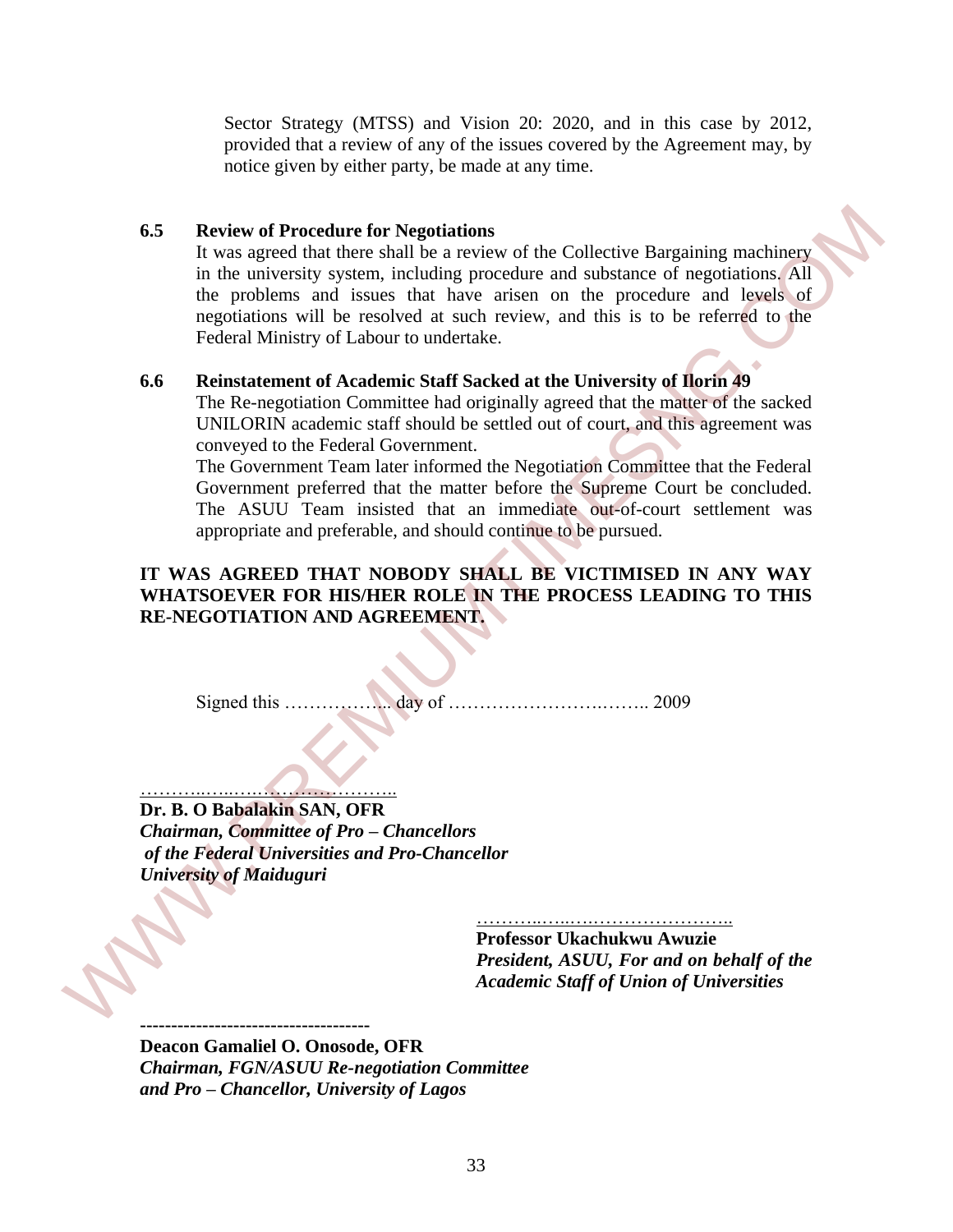### **APPENDICES**

### **APPENDIX I**

### **FUNDING REQUIREMENTS FOR REVITALIZING THE NIGERIAN UNIVERSITY SYSTEM: 2009-2011**

The Federal Government of Nigeria (FGN)/Academic Staff Union of Universities (ASUU) Re-negotiation Committee for nearly two years was engaged in a process of deep reflection in a search for how to reposition the Nigerian University System so that it can become one of the best in the world. The Re-negotiation Committee realized, as widely acknowledged, that:

- (1) the key to the survival of our country in the  $21<sup>st</sup>$  Century lies in our country's ability to produce applied and theoretical knowledge in science, technology and humanities; and,
- (2) the task of revitalizing and accelerating the development of the Nigerian University system into one of the best in the world cannot be **delayed** (more so, if Nigeria is to become one of the leading economies in the world as desired by the government).

The urgency of the task of building a viable society in the  $21<sup>st</sup>$  Century made it necessary that the negotiation be devoted to the goal of repositioning the Nigerian University System to become internationally competitive. To achieve this goal, the decay that has afflicted the system must be halted and there must be clear and decisive commitment on all sides – the government, the Universities and, the Nigerian public. **EUNDING REOUIREMENTS FOR REVITALIZING THE NIGERIAN**<br> **ENIVERSITY SYSTEM: 2009-2011**<br>
The Federal Government of Nigeria (FGN)/Academic Staff Union of Universities<br>
(ASUU) Re-negotiation Committee for nearly two years was

The Re-negotiation Committee arrived at a consensus on the need for a rational and scientific procedure for determining the funding requirements to begin the process of revitalizing the Nigerian University System. In pursuant of the consensus, the Renegotiation Committee set up a Sub-Committee that identified, collated, analysed and presented data for deriving the information on which an agreement would be made through a rational scientific procedure. The Sub-Committee relied upon information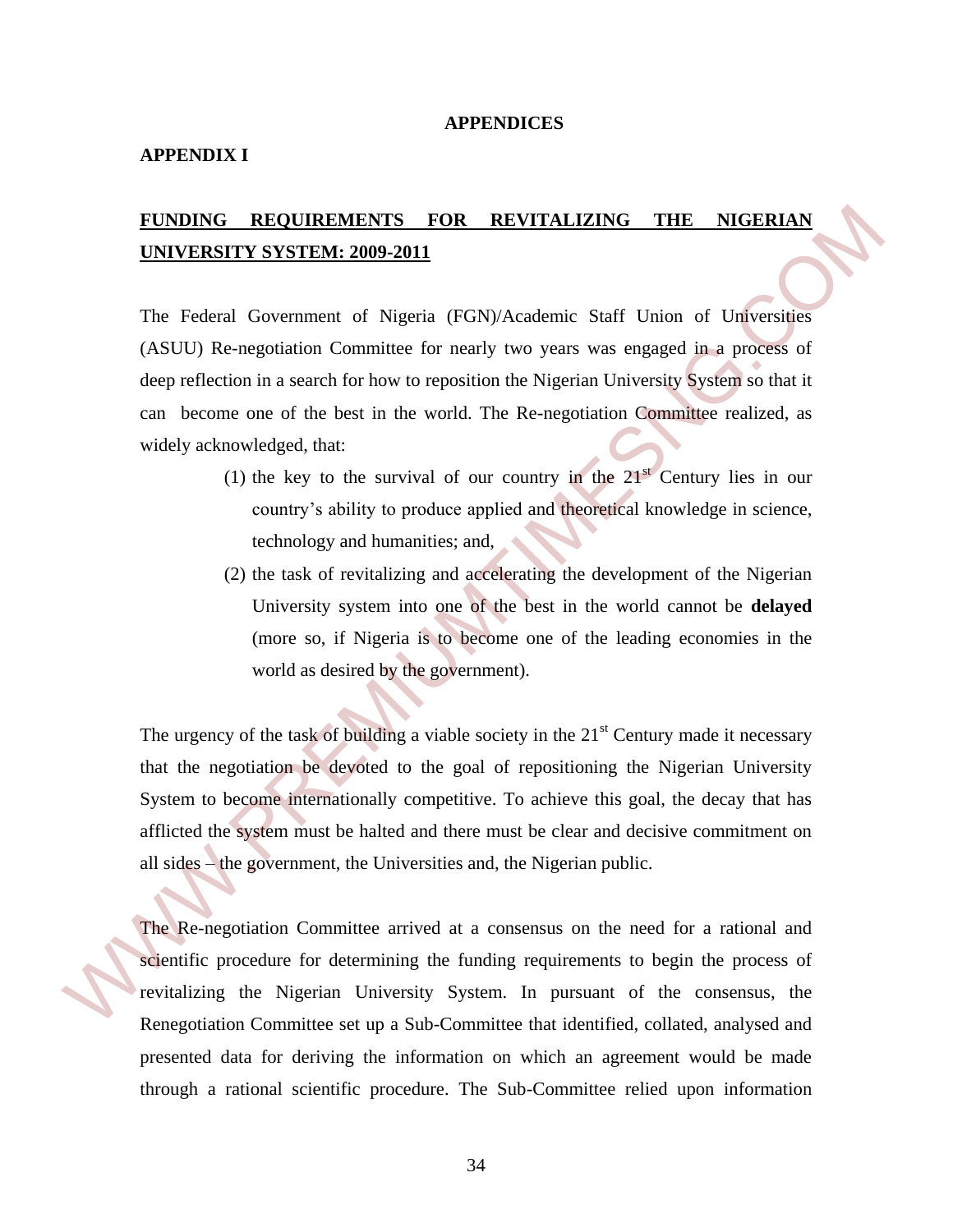obtained from international and local sources such as the Association of Commonwealth Universities, Association of African Universities, International Publications such as the United Nations Development Programme (UNDP) Human Development Reports, the Central Bank of Nigeria, Nigerian Universities, Federal Ministry of Education and especially the National Universities Commission (NUC).

The Sub-Committee, on the basis of the data collected, prepared the ground for, rational and scientific estimates and projections of the magnitude of funds needed to begin the process of revitalizing the Nigerian University System. To achieve the desired goal of a globally competitive Nigerian University System, the revitalization funding seeks to achieve:

- (1) a **quick and effective remedy of deficiencies in programmes and facilities;** and ,
- (2) systematic upgrading of programmes and facilities that would rapidly advance Nigeria's knowledge production for development. The Sub-Committee's work produced a fifty three page Report which served as the basis upon which the quantum of funds required in 2009 – 2011 was derived by the Re-negotiation Committee.

The Re-negotiation Committee, having done its own share of painstaking evaluation of the Sub-Committee's presentation, concluded that in order to begin the process of repositioning the University System to play its proper role in national development, the Nigerian University System **urgently needs** the quantum of funds summarized in the Table II in the next three years. These funds, if provided and transparently and effectively managed, will constitute a big leap forward and give hope to a country where people are yearning for quality education and a progressive, just and democratic society. The Re-negotiation Committee agreed that the methods used by the Sub-Committee in analysing the data, and calculating the funding requirements summarized in **Table II** are based on sound and rational scientific foundation. The Committee noted that the data used for the analysis were supplied by the universities themselves. In addition, the Sub-Committee Report provides a well considered basis upon which the National Assembly Central Bank of Nigeria, Nigerian Universities, Federal Ministry of Education and<br>especially the National Universites Commission (NUC).<br>The Sub-Committee, on the basis of the data collected, prepared the ground for cation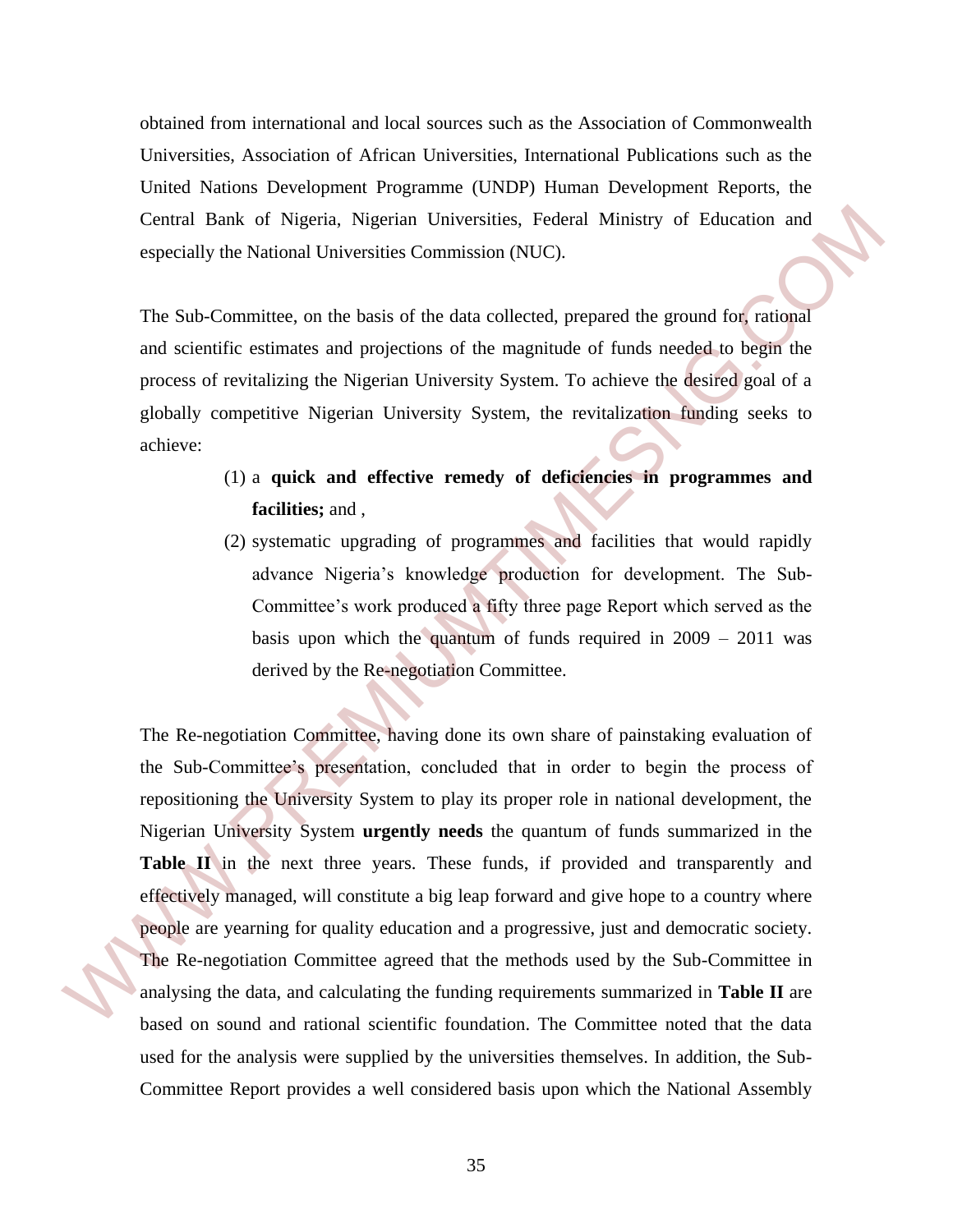and State Houses of Assembly will come to know what is required to begin to realize the shared goal of developing knowledge based society. These figures should be viewed as approximating what is necessary to realize the goal.

The Re-negotiation Committee acknowledges the need for Nigerian Universities to make more effort to increase their contributions to their funding through internally generated revenues without compromising the goals and integrity of the Universities. Significant progress has been made in generating revenues internally by several Universities. However, the uneven development of the Universities, their geographical locations, the lack of capital to invest even in clement location, and a host of other factors, make for only limited success in the quest of the universities for fund generation. Universities are expected to do more to generate funds from Alumni Associations, Private Sector contributions, which could be encouraged through Tax Relief, Contributions from Voluntary Agencies and Individuals, patronage of university services, a more productive university-industry relationships and commercialization of inventions. The Re-negotiation Conmittee acknowledges the need for Nigerian Universities to make<br>more effort to increase their contributions to their finding through internally generated<br>revenues without compromising the goals and int

In the short to medium term, the funds that can be internally generated owing to the factors listed and more, however, would be too limited to provide the needs of the University System for attaining the goal of repositioning it for national development. What is hoped for is that as the system systematically improves its research bases and fund generating drives, the proportion of internally generated revenues will rise significantly. Until then, the government funding should be the backbone of University funding, through Budgetary and non-Budgetary sources. In addition, the non-budgetary contributions to the revitalization project can be enhanced to a great extent through a review of the Education Tax Act.

A university administration that diverts or misuses the revitalization funds should be held responsible and sanctioned while those that effectively use the revitalization funds to remedy and upgrade programmes and facilities should be amply rewarded.

To help in enforcing discipline and ensuring satisfactory budget performance, the Renegotiation Committee agreed on the necessity for each Governing Council to set up a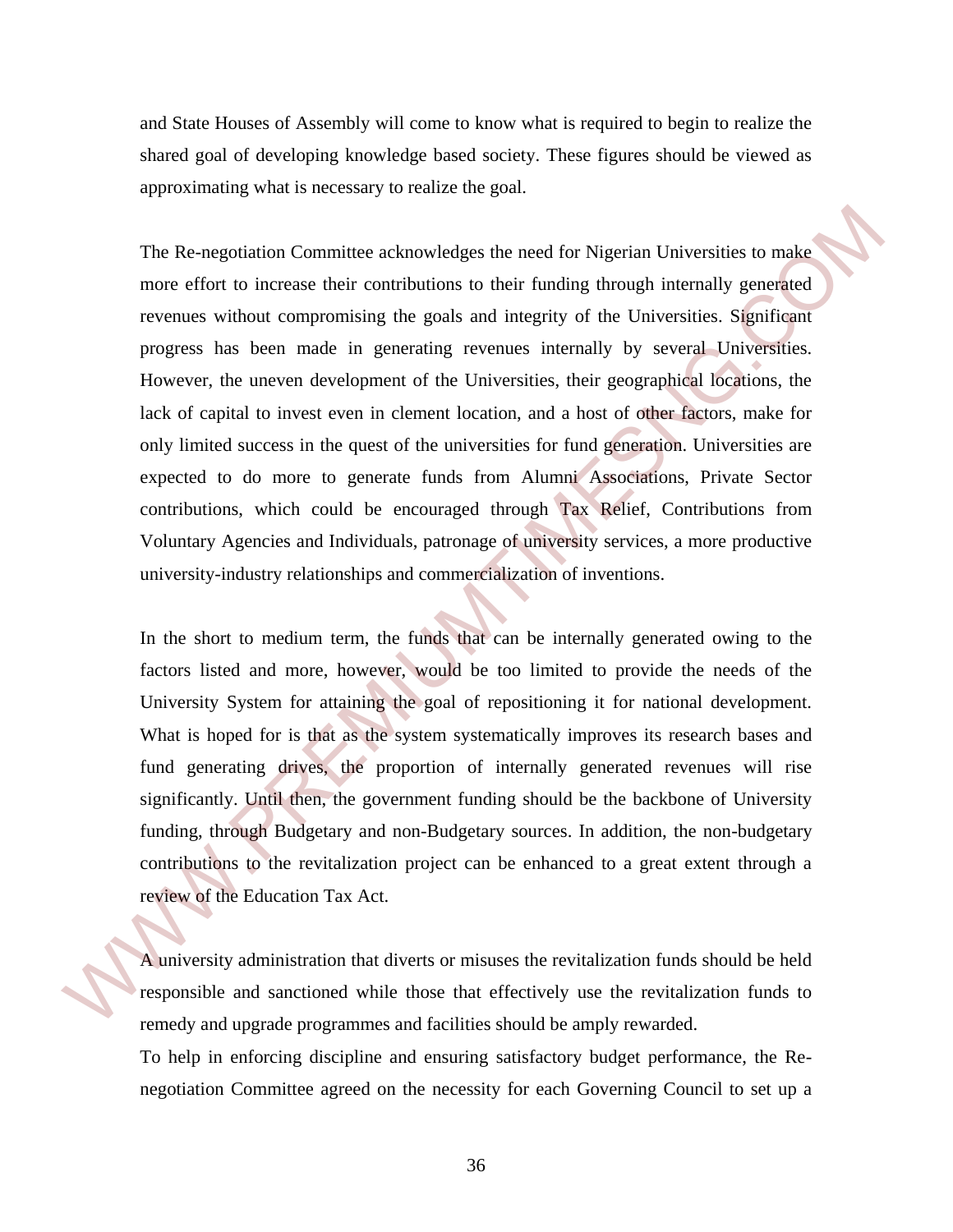Budget Monitoring Committee. The Budget Monitoring Committee is to comprise one **ELECTED** representative each from Congregation, Senate, ASUU, SSANU, NAAT, NASU and Students' Union, with an external member of the Governing Council as Chairman.

### **Conclusion**

In the light of the preceding observations, the Renegotiation Committee agreed to commend to the Federal and State Governments the funding requirements of the University System for 2009 – 2011 in **Table II** as the beginning of the process of repositioning the Nigerian University System for playing its vital role in meeting the challenges of the 21<sup>st</sup> Century. Charlman.<br>
Conclusion<br>
In the light of the preceding observations, the Renegotiation Committee agreed to<br>
comment to the Federal and State Governments the funding requirements of the<br>
University System for 2009 – 2011 in T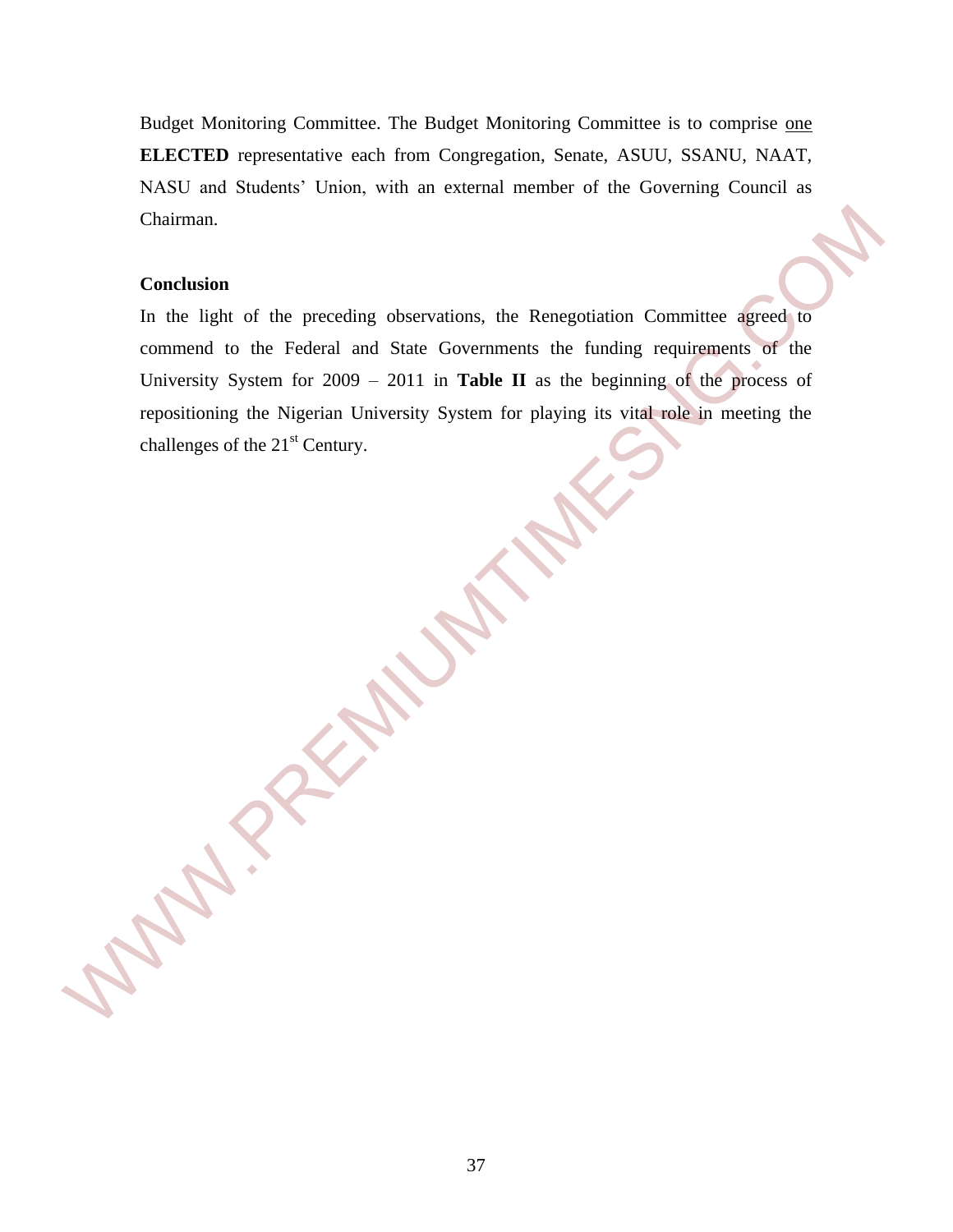### **Appendix II**

### **SUGGESTED BILL FOR AN ACT TO FURTHER AMEND THE EDUCATION TAX FUND (AMENDMENT) ACT 2003.**

ENACTED by the National Assembly of the Federal Republic of Nigeria-

- 1. The Education Tax Fund Act, 1993 (in this Act referred to as "the Principal Act") as amended, is further amended as set in this Act.
- 2. Section 1 (1) of the Principal Act is amended by replacing the expression "Education Tax" with "Higher Education Tax".
- 3. Section 3 (1) of the Principal Act is hereby amended by replacing "Education Fund" with "Higher Education Fund".
- 4. Section 4(1) of the Principal Act, as amended, is replaced with the following new subsection:

"4 (1) There is established for the management of the Fund a Higher Education Trust Fund Board of Trustees (in this Act referred to as "the Board of Trustees") which shall consist of- ENACTED by the National Assembly of the Federal Republic of Nigeria-<br>
1. The Education Tax Fund Act, 1993 (in this Act referred to as "the Principal<br>
Act") as amended, is further amended as set in this Act.<br>
2. Section 1

- (a) a Chairman;
- (b) Six persons each representing the six geo-political zones of the country
- (c) The Accountant General of the Federation;
- (d) A representative of-
	- (i) the Minister of Education;
	- (ii) the Committee of Vice-Chancellors of Nigerian Universities
	- (iii) the Committee of Rectors of the Polytechnics in Nigeria.
	- (iv) the Committee of Provosts of the Colleges of Education in Nigeria
	- (v) the Executive Secretary, National Universities Commission.
	- (vi) the Executive Secretary, National Board of Technical Education
	- (vii) the Executive Secretary, National Commission for Colleges of Education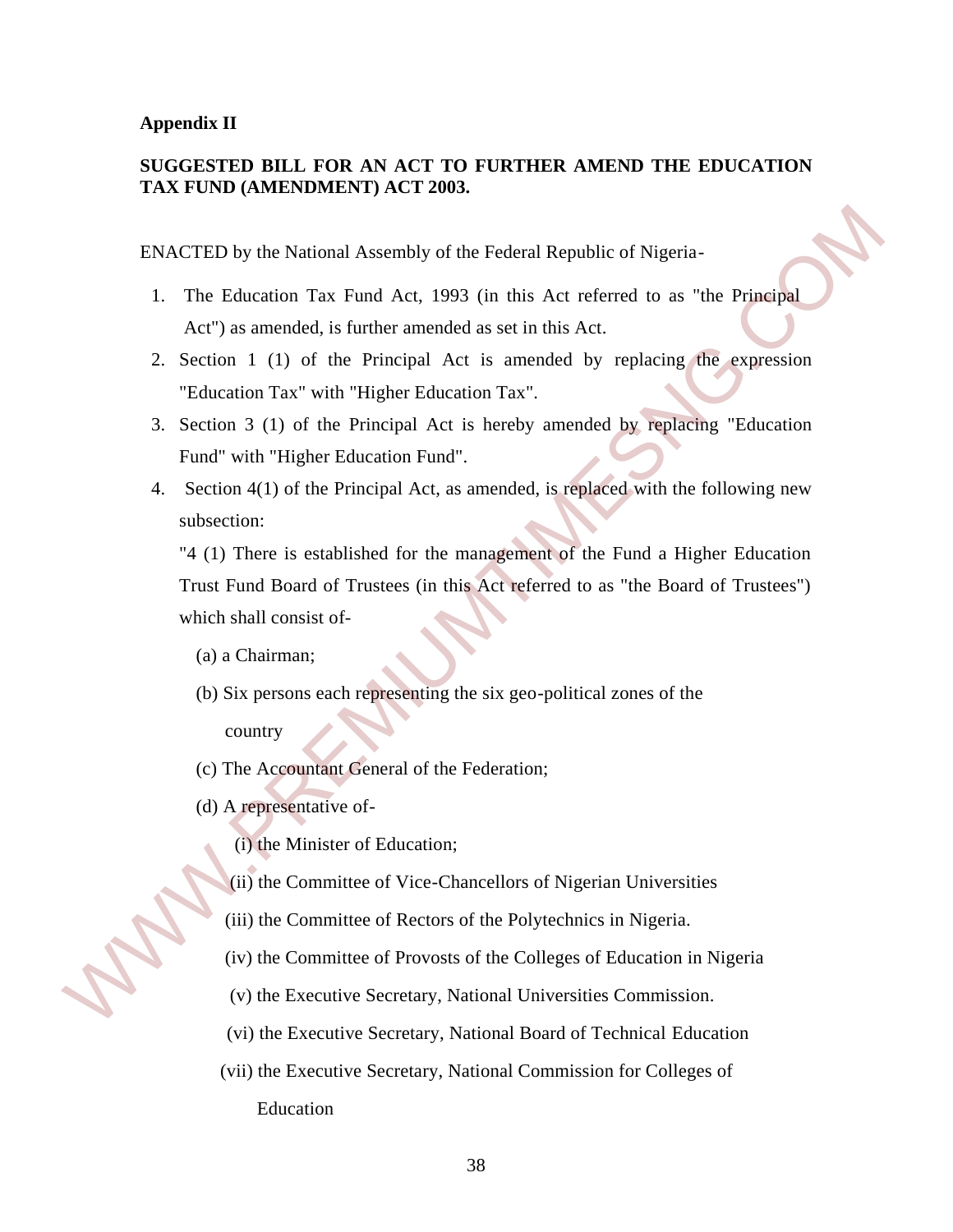(viii) the National Association of Chambers of Commerce, Industry,

Mines and Agriculture

- (ix) the Manufacturers' Association of Nigeria
- (x) Oil and Gas Companies operating in Nigeria
- (xi) The Academic Staff Union of Universities
- (xii) The Academic Staff Union of Polytechnics
- (xiii) The College of Education Academic Staff Union, and
- (xiv) The Executive Secretary of the Fund who shall serve as the Secretary.
- 5. Section 4 (3)a of the principal Act is deleted and replaced with the following: "The members of the Board of Trustees shall be persons of proven integrity, knowledgeable in the area of public tertiary institutions and research, having a broad vision of nation- building in Nigeria, representing the education, business and financial sectors" (x) Oil and Gas Companies operating in Nigeria<br>
(x) Oil and Gas Companies operating in Nigeria<br>
(xii) The Academic Staff Union of Polytechnics<br>
(xii) The College of Education Academic Staff Union, and<br>
(xiv) The Executive
	- 6. The first part of Section 6 of the Principal Act is renumbered 6 (1)
	- 6. Section 6 (e) of the Principal Act is replaced with the following new paragraph:
		- 6 (1) (e) ensure disbursement to various public tertiary educational institutions in the country".

Section 6 (j) of the Principal Act is amended by deleting the expression: "or as may be assigned by the Federal Government".

7. The Principal Act is further amended by inserting the following:

### Section 7. **Team of Experts**

(i) The Board of Trustees shall set up Teams of Experts selected from relevant disciplines for the assessment of research proposals submitted to the Board.

(ii) The Board shall refer research proposals received by it to the relevant Team of Experts which shall assess the proposal as to its quality and relevance to national development.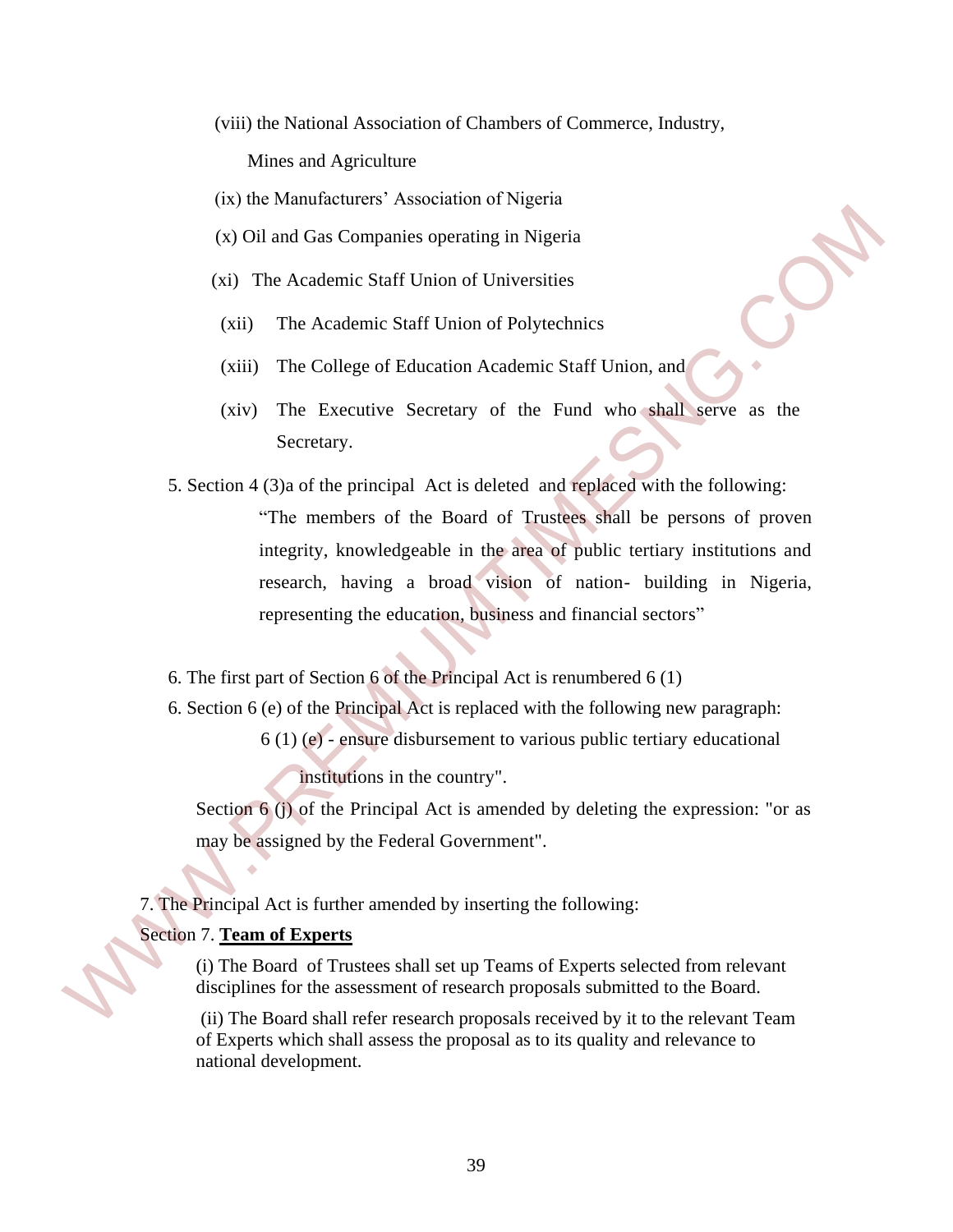8. Section 7 (1) of the Principal Act is replaced with the following and renumbered 8 (1)

> "8 (1)- The Board of Trustees shall administer the tax imposed by this Act and disburse the amount in the Fund to Federal and State tertiary educational institutions to cover the following over time:

Research project deemed important for national development; Inter-Institutional Central Science Laboratory Systems for special research equipment; Procurement and maintenance of research equipment in individual Institutions; Postgraduate Staff Training in Nigeria and abroad; Library Development including the establishment and maintenance of a Central Research Library and a Higher Education Library System; Higher Education Book Development System; Academic Conferences in Nigeria and abroad; International Academic Research Cooperation projects; Establishment of Research Institutes; Establishment of Industrial application linkages and research-based cottage industries by public tertiary institutions; Outstanding Postgraduate Research projects in Public Tertiary Institutions."; Post-Doctoral Research Projects in Public Tertiary Institutions; Basic Research on the biological, physical, social and cultural environment; and Applied Research to resolve human and societal problems of Technology, Agriculture, Medicine, Humanities and the social sciences; Fund tai "Federal and State territory educational<br>
Research project deened inportant for antional<br>
Research project deened inportant for antional<br>
development: Inter-Institutional Central Science<br>
I abbruitry Systems for

(9). Section 7(2) of the Principal Act is replaced with the following

and renumbered 8 (2):

"8 (2) - In distributing the tax between the various levels of higher education

- (a) the University section shall receive fifty percent;
- (b) the Polytechnic section shall receive twenty-five percent ; and
- (c) the Colleges of Education Section shall receive twenty-five percent of the tax collected each".

(10) Section 7(3) of the Principal Act is deleted.

(11) Section 7(4) of the Principal Act is replaced with the following and renumbered 8 (4) ''The Board of Trustees shall administer, manage and disburse the tax imposed by this Act on the basis of the merit of proposals submitted to the Board, and the consideration of the six geo-political zones of the Federation."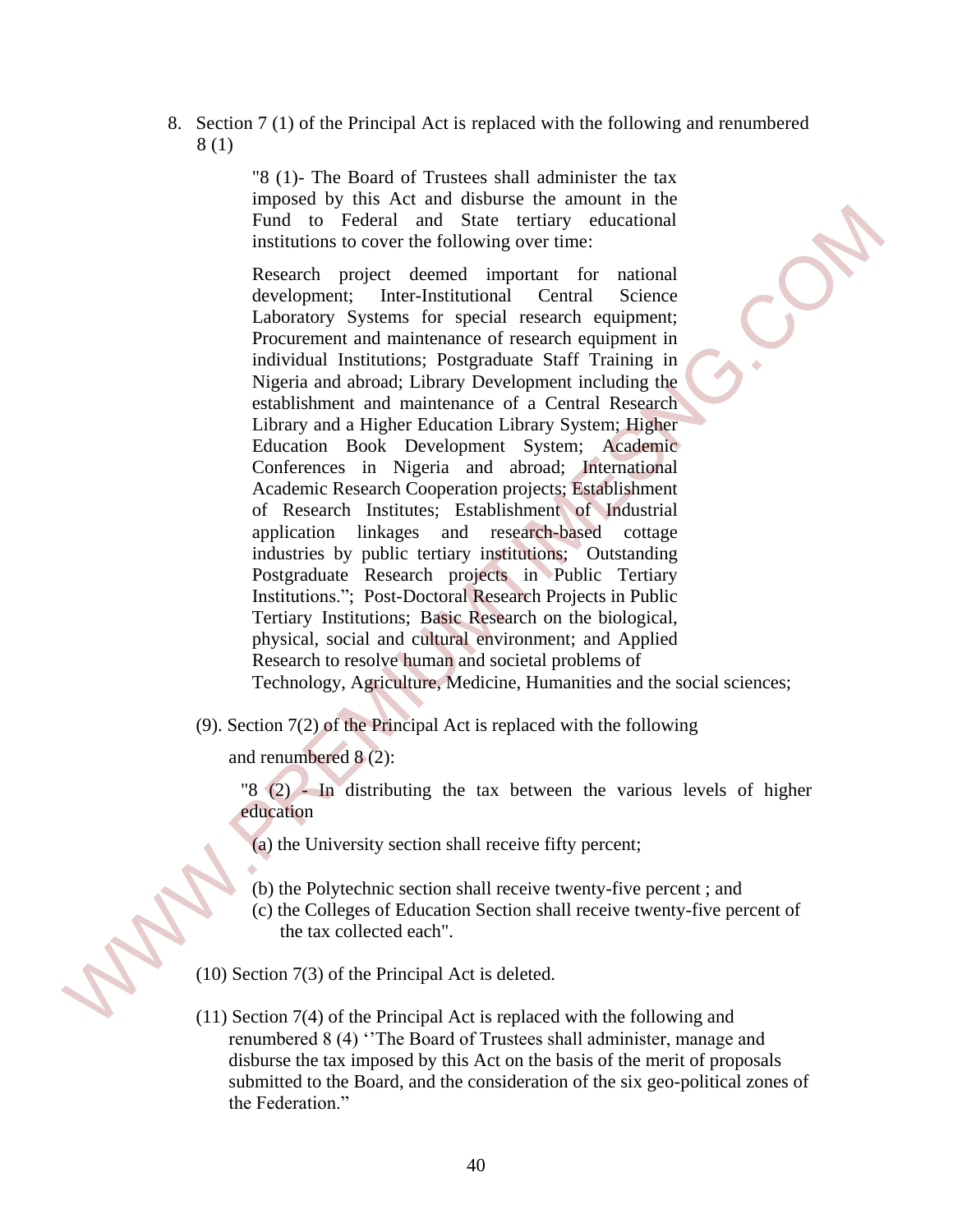(12) Section 7 (5) of the Principal Act is replaced with the following new sub section and renumbered:

"8 (5) - The Board of Trustees, in administering, managing and disbursing the tax imposed by this Act, shall not discriminate against any person or Institution on the basis of ethnic origin, religion or sex"

(13) Section 8(b) of the Principal Act is replaced with the following new paragraph and renumbered 9(b)

 "9 (b) - be a person with a sound academic background and a broad vision of the role of tertiary education and research in national development"

All subsequent sub-sections shall be renumbered accordingly.

(14) Section 18 of the Principal Act is amended by replacing "Education Tax Act" with "Higher Education Tax Act"

### **JUSTIFICATION OF THE PROPOSALS FOR AMENDMENT OF THE EDUCATION TAX ACT**

The Education Tax Act (1993) was the product of the 1993 Agreement between the Federal Government of Nigeria and the Academic Staff Union of Universities ASUU). Initially conceived a Higher Education Tax Act, it was turned into an Education Tax Act (covering Primary, Secondary and Higher Education). The Principal reason why President Ibrahim Babangida regime changed the initial conception was that there was no special intervention fund for any level of education. At the inception of the current Act, there were difficulties in the collection and disbursement of the Fund. The Board of Trustees was unable to perform its responsibilities because there was no money to disburse. The situation changed around 1997/98. The Education Tax Fund thereafter became a major source of intervention in the Education Sector at all levels. dishursing the tax imposed by this Act, shall not discurrimize against any<br>
general or its intuition on the basis of chinic origin, religion or sex<sup>2</sup><br>
(13) Section 8(b) of the Principal Act is replaced with the following

The operation of the Board of Trustees was, however, called into question in 2000 by interested citizens, the Academic Staff Union of Universities, and some legislators who openly alleged mismanagement of the Fund. The complaints and allegations led to an investigation, involving a Public Hearing by the House of Representatives in 2000. The report was written, passed to the Presidency but was never released to the Public.

ETF, as it was operated, had some good effects on the educational system. It did not, however, achieve the level of change which it had the potential to achieve, and which it was meant to achieve. The application of the Fund to all levels of education ensured that it could not be an effective intervention sufficient to **rehabilitate, restore** and **consolidate** education at **any** level – primary, secondary or tertiary.

In the universities, ETF intervention had no effect whatsoever on the rehabilitation of laboratories, procurements and maintenance of equipment, the development of research, development of academic staff, and teaching, whereas these were the most urgent needs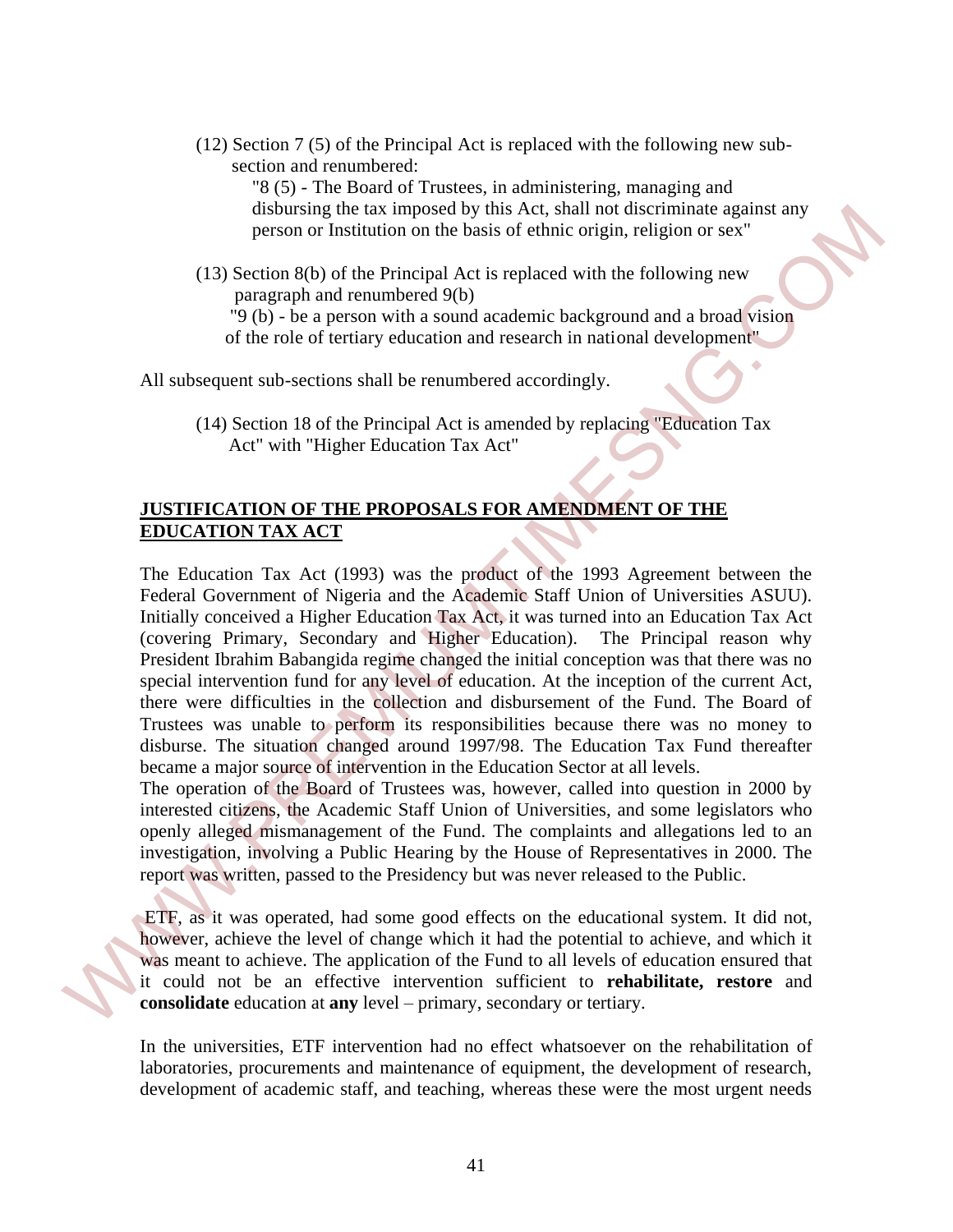of the University System. While universities needed rehabilitation and restoration funds, ETF financed the building of gates, sport centres, some token classrooms, token hostels, sponsored conferences on themes having nothing to do with teaching and research.

As Nigeria is searching for a repositioning of its tertiary education institutions in order to develop into a knowledge-based society in the twenty-first century, the development of **research** ought to be a priority. If our country does not begin to make huge investment in **research,** competing, (even) with the best in Africa, e.g. South Africa, will turn out to be an illusion. The drive towards the funding of research will be sustained, no matter the fluctuations in budgetary allocations, if the Education Tax Act is reformed to apply to tertiary institutions only. While the Polytechnics will contribute essentially to the development of Research in technology, the Colleges of Education will contribute Research into various aspects of Education, including the indigenous **and** contemporary modes of learning, the long-unresolved issues of teaching and learning in indigenous languages, evolution of new approaches to teaching Mathematics, and Science, etc. As Negra is scanching for a represion ong of its terminy chastinon motivations in the control of the specifical control of the specific process of the priori ( $\sim$  10 and  $\sim$  10 and  $\sim$  10 and  $\sim$  10 and  $\sim$  10 and  $\$ 

The chances of effective transformative intervention are much higher if operated with separate funds at separate levels than what obtains according to the present law. The recognition of this principle is tacit in the introduction of separate funding for the Universal Basic Education.

It should be noted, for the avoidance of doubt, that the need to fund primary and secondary education properly is not being under-estimated. On the contrary, it is contended that the needed transformation will not be achieved from ETF funding as it is. It is, in effect, asserted that the UBE, properly organized and operated, is already promising enough intervention.

Primary and secondary level intervention might be improved by further creative intervention as well. The ETF would then be dedicated to providing massive funding intervention aimed at rehabilitating and consolidating Nigerian Tertiary Education Institutions, with a view to transforming them into truly globally competitive centres of learning and research.

The law also needs to be amended to:

- i) Make for a **better representation** in the Board of Trustees;
- ii) Reflect the qualities of the persons who can be members of the Board of Trustees;
- iii) Reflect the proportion of disbursement of the funds between the Universities, Polytechnics and Colleges of Education; and,
- iv) Provide a procedure for assessment of all proposals to the Board of Trustees.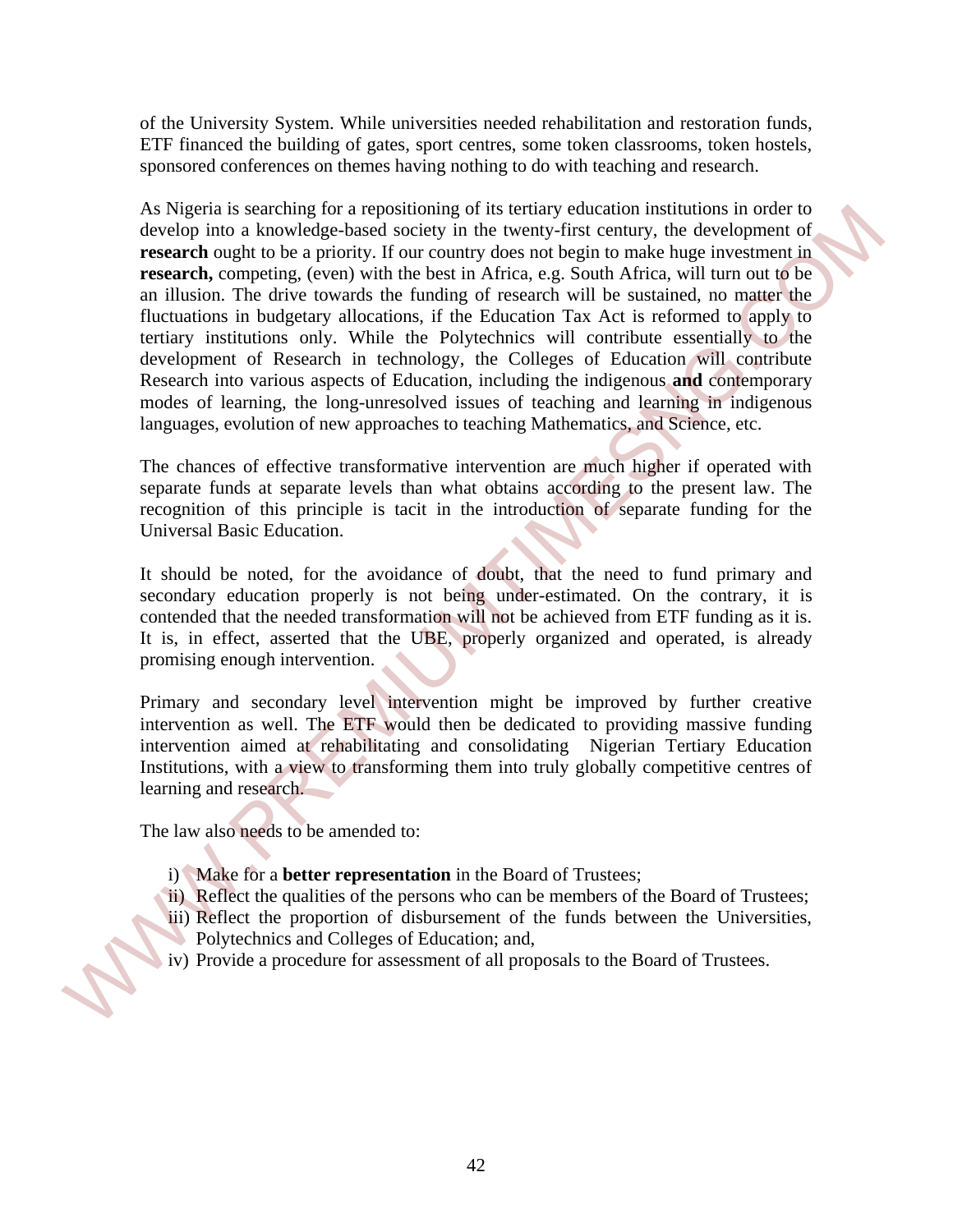### **JUSTIFICATION OF SPECIFIC SUGGESTED AMENDMENTS TO THE ETF AMENDMENT ACT (2003)**

• 4 (1) Matters concerning the management of the Fund, in so far as they involve the research needs of Nigerian universities, polytechnics, and Colleges of Education should involve the coordinating centres of the University, Polytechnics and Colleges of Education respectively (i.e. NUC, NBTE, and NCCE).

• The inclusion of a representative of oil and gas companies is intended to reflect the need for participation of the sector from which, perhaps, the largest contribution to the fund is derived. Such participation would enhance the effectiveness of getting funds into the ETF; this important contributing sector would have an inside understanding of the need for and the use of funding through membership in the Board of Trustees. The same argument that applies to the oil and gas also applies to the Manufacturers' Associations of Nigeria (MAN) and NACCIMA.

• The existing Education Tax Fund Act (Amendment 2003) Act N0 17 already includes ASUU, ASUP and COEASU in the membership. (Section 4 (1)). The membership of NUT and ANCOPSS would no longer be necessary since the Fund would now be directed only at Higher Education.

Past experience has shown that members of its Board of Trustees need to be of **proven** integrity. Besides, since the Fund is intended for only tertiary institutions, the members of the Board of Trustees must be persons knowledgeable in the history and nature of tertiary institutions, and should have been involved at some level in their operation e.g. as a Chairman of a Governing Council, a Vice-Chancellor, a Professor, a Reader or a Senior Lecturer in a university, or their equivalent in the Colleges of Education and the Polytechnics. Such citizens are to be found in various sectors – in education, business and finance, and the professions. This is the basis of the proposal for the amendment of Section 4 (3) Education should involve the contrinuing centres of the University, Polytechnics<br>
and Colleges of Education respectively (*i* o. WIC, WIFT, and NCCE).<br>
The inclusion of a representative of oil and gas companies is introd

### **The Team of Experts**

In the new Section 7, the constitution of a **Team of Experts** by the Board of Trustees is proposed. The function of the Committee is to assess all proposals submitted and make recommendations to the Board according to set criteria. The rationale for this is that assessment of the proposals should be reasonably **independent** of the Board. This would ensure knowledge-driven assessment, and will enhance confidence in the objectivity of the outcome. The assessment of received proposals should be done by an organ close to what a RESEARCH Committee does in the Higher Education Institutions. **The Board will only be responsible for disbursing the funds after the Team of Experts has concluded its work and made the appropriate recommendations.** The Board will, of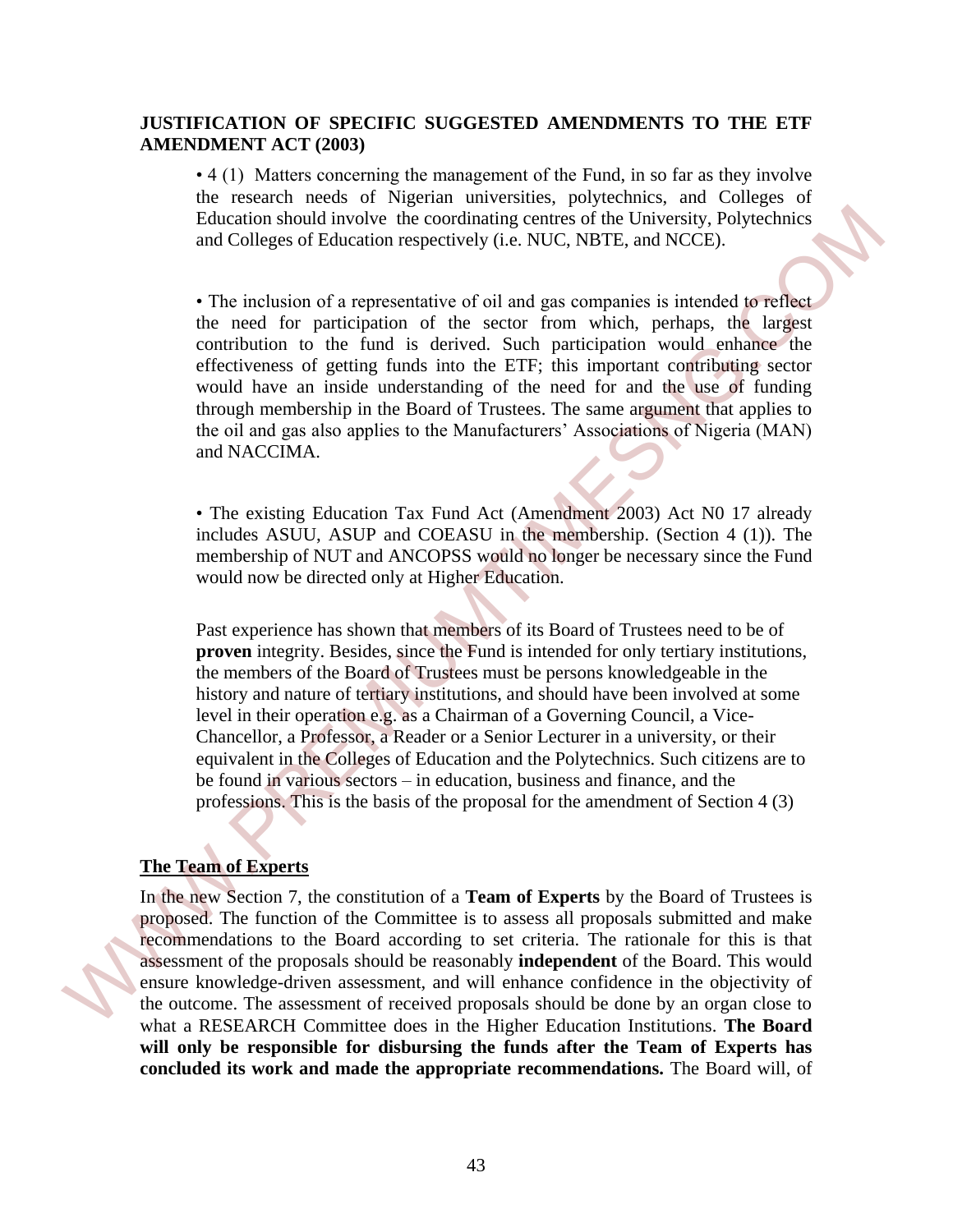course, be free to invite to its meeting a representative (or representatives) of the Team of Experts, whenever necessary.

It is proposed that " as may be assigned by the Federal Government" be deleted, from the existing Section 6j, leaving the Board of Trustees with the responsibility of doing what other things are necessary or incidental to **the objects of the Fund**. (The ETF, being meant to develop education, must not be used for **political purposes** - for party or personal patronage). It is desirable to safeguard the independence and integrity of the Board.

In the amendment of Section 7 (1), now renumbered Section 8(1), the specific areas of funding for which the ETF may be disbursed is proposed. These reflect the areas of intervention that will really make a difference, with focus in the rehabilitation and restoration of tertiary institutions.

In Section 7 (2), now renumbered Section 8 (2), the  $50\% - 25\%$  -25% (Universities-Polytechnic-Colleges of Education) distribution reflects the structure of the existing proportion of the fund that goes to each of the three components - 2.1.1 Universities, Polytechnics and Colleges of Education.

Section 7 (4), now renumbered Section 8 (4), substitutes for the old section, a new subsection which will make for better achievement of the goal of rehabilitating and restoring tertiary education. Tertiary institutions that do quality research exist in all parts of the country and the amendment makes the potential impacts of proposed projects on the well being of the country an important criterion in assessing proposals. However, the inclusion of State and Local Government Councils as **criteria** for the award of funds for research would be unnecessary. Local Governments do not establish tertiary institutions. The "State within Zones" criterion would leave too many states unsatisfied. Zonal criterion makes for manageable distribution, apart from the criterion of merit. other things are recessary or incidental to the objects of the Fund. (The ETF, heing<br>
meant to develop education, must not be used for **political purposes** - for party or<br>
personal partomage.). It is desirable to safegure

Section 7 (5), now renumbered Section 8 (5), has been substituted to forbid irrelevant discrimination on the grounds of ethnic origin, religious or sex. The consideration of geopolitical zones is already taken care of in Section 7 (4) renumbered Section 8 (4). Reference to different levels of evaluation is no more necessary.

Section 8(b), renumbered Section 9(b) has been amended because it is inadequate, **as it stands**, for the tasks before the Executive Secretary. More than good knowledge in administrative matters is needed. The Executive Secretary should be a person with a sound academic background with a broad vision of the role of tertiary education in national development.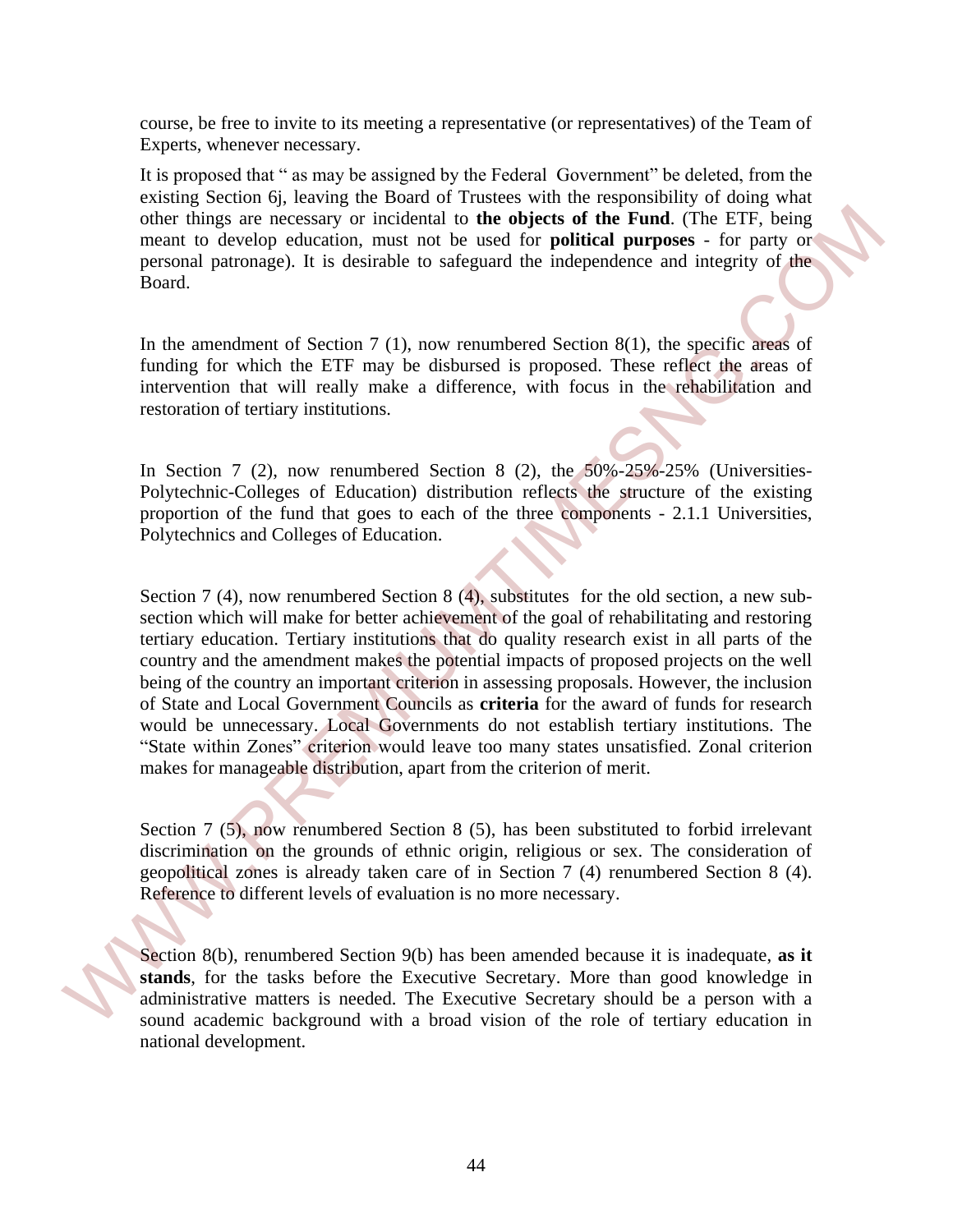### **Appendix III**

### **SUGGESTED BILL FOR AN ACT TO AMEND THE JOINT ADMISSION AND MATRICULATION BOARD ACT**

Enacted by the National Assembly of the Federal Republic of Nigeria.

- 1. The Joint Admission and Matriculation Board Act (in this Act referred to as "the Principal Act") is amended as set out in this Act:
- 2. Section 5 of the Principal Act is replaced by the following:

5 (1) The Board shall be responsible for –

(a). the general control of the conduct of matriculation examinations for admissions into all Universities, Polytechnics (by whatever name called) and Colleges of Education (by whatever named called) in Nigeria;

(b). the appointment of examiners, moderators, invigilators, members of subject panels and committees and other persons with respect to matriculation examinations and any other matter incidental thereto or connected therewith; Financial by the National Assembly of the Federal Republic of Nigeria.<br>
1. The Joint Admission and Matriculation Board Act (in this Act referred to as the Principal Act") is amended as set out in this Act:<br>
2. Section 5 o

(c). the collection and dissemination of information on all matters relating to admissions into tertiary institutions or to any other matter relevant to the discharge of the functions of the Board under this Act;

(d). the carrying out of such other activities as are necessary or expedient for the full discharge of all or any of the functions conferred on it under or pursuant to this Act; and,

(e). such other matters as the Board may be directed by the Minister to consider, or the Board itself may consider appropriate in the circumstances.

### 5.2 (1) The Joint Admissions and Matriculation Board shall:

(i). advertise the vacancies available in each tertiary institution having obtained such information from the universities;

(ii) conduct the matriculation examinations for admissions as in  $5(1)$ 

(iii). send to each university the guidelines approved for each tertiary institution by its proprietor or other competent authority;

(iv). send to each university the preferences expressed or otherwise indicated by candidates for certain tertiary institutions and course

(v). send the results of the matriculation examinations to each university.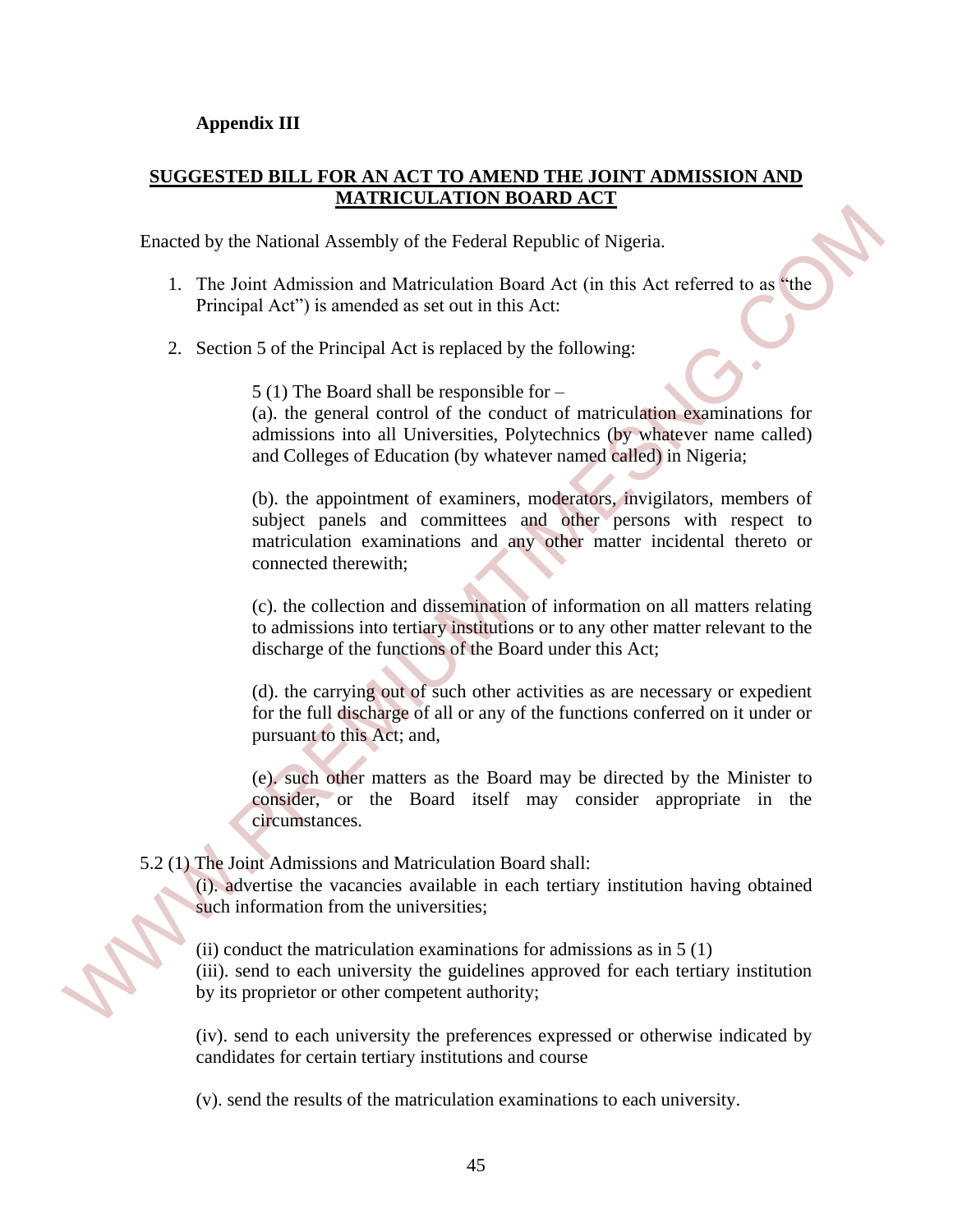- 5.(2) (2) Each university shall:
	- (i) admit students taking account, as appropriate, the results of the matriculation examinations, the guidelines approved for it by its proprietor or other competent authority, and the candidates' preferences.
- 5 (2) (3) (i) Each university shall send a comprehensive list of the successful candidates to the Joint Admission and Matriculation Board, and
	- (ii) The Joint Admission and Matriculation Board and the University shall jointly ascertain the conformity or other wise of the admission process to the established guidelines.
- 5.3 For the avoidance of doubt, the Board shall be responsible for conducting matriculation examinations leading to undergraduate admissions and also for admissions to National Diploma and the National Certificate in Education courses, without prejudice to discretionary powers of the Senate of Universities and related organs of other tertiary institutions to conduct a screening process, including **further tests**, for the selection of their candidates. The Board shall not be responsible for examinations or any other selection process for post graduate courses or any other courses offered by the tertiary institutions. or uther completed authority, and the candednics' preferences.<br>
5.(2) (3) (Beach university shall are all comprehensive list of the successful candidates<br>
in the fouri Admission and Matriculation Board and the University

### **JUSTIFICATION OF SUGGESTED AMENDMENT TO THE JOINT ADMISSIONS AND MATRICULATION BOARD ACT**

### **1. Section 5 (2) of the Principal Act: Matriculation Requirements**

The provision that JAMB has the power to determine matriculation requirements encroaches on the autonomy of the universities. The Statute of each university confers on Senate unfettered authority with regard to **all** academic matters in the University, including the regulation of admissions, and the conditions for qualifying for matriculation and admissions to the various titles, degrees, distinctions and other awards offered by the University.

### **2. Section 5 (2): Additional Tests**

The Senate of each university, being responsible as the final authority in academic matters, including admissions, should expressly have the power to administer further tests as part of the screening process. The amendment of section 5 provides for this and incontrovertibly legitimizes what has become the practice since 2005 when Post-UME tests were introduced by **Ministerial** directive. The Ministerial directive could not have the force of the law which conferred only on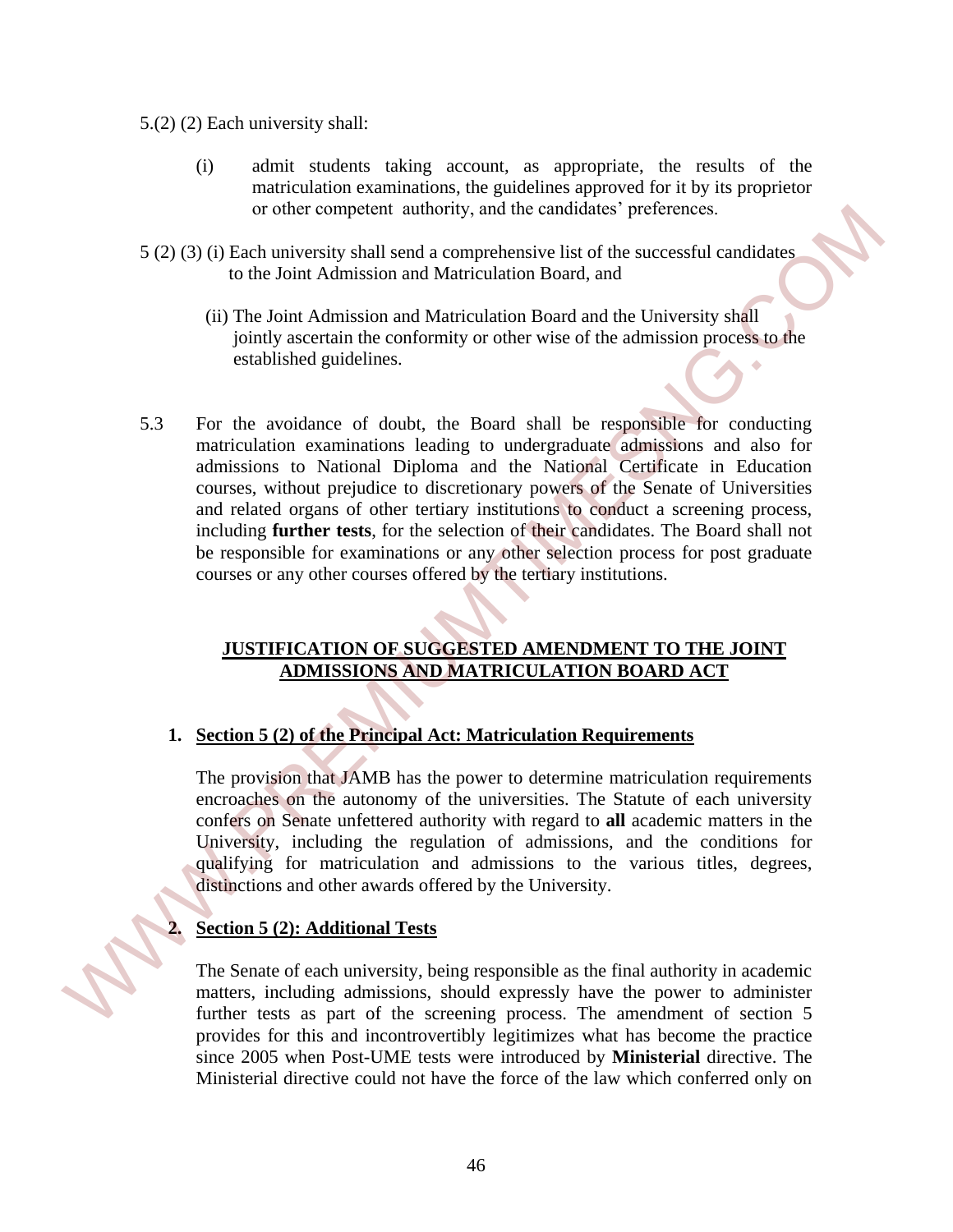JAMB the power to conduct examinations for the purpose of admissions into tertiary institutions.

The proposal that the Act be amended to provide for further tests as part of the Senate-directed screening exercise (or screening directed by whatever is the highest academic body in the tertiary institution concerned) for admission is to bring the law in line with the existing practice, whose anchor in the law is, to say the least, unclear. Post-UME tests that are done in virtually all universities exist only on a stretched and forced interpretation of the law.

To safeguard the autonomy of universities and the powers of University Senate over admissions all academic matters including admissions. JAMB, should not be invested with unqualified power to **place** students. Essential and necessary collaboration of JAMB with the universities and other tertiary institutions in the process of admission should be sustained according to express provisions of the law. Simulate-directed screening exercute (or screening directed by whatever is the physical statement of the law in the with the existing practice, whose anchor in the laws is to say the law. To singular the law in the law si

Section 17 (2) is not compatible with the autonomy of the university. At any rate, the amendments proposed remove the sources of conflict between JAMB Laws and University Statutes.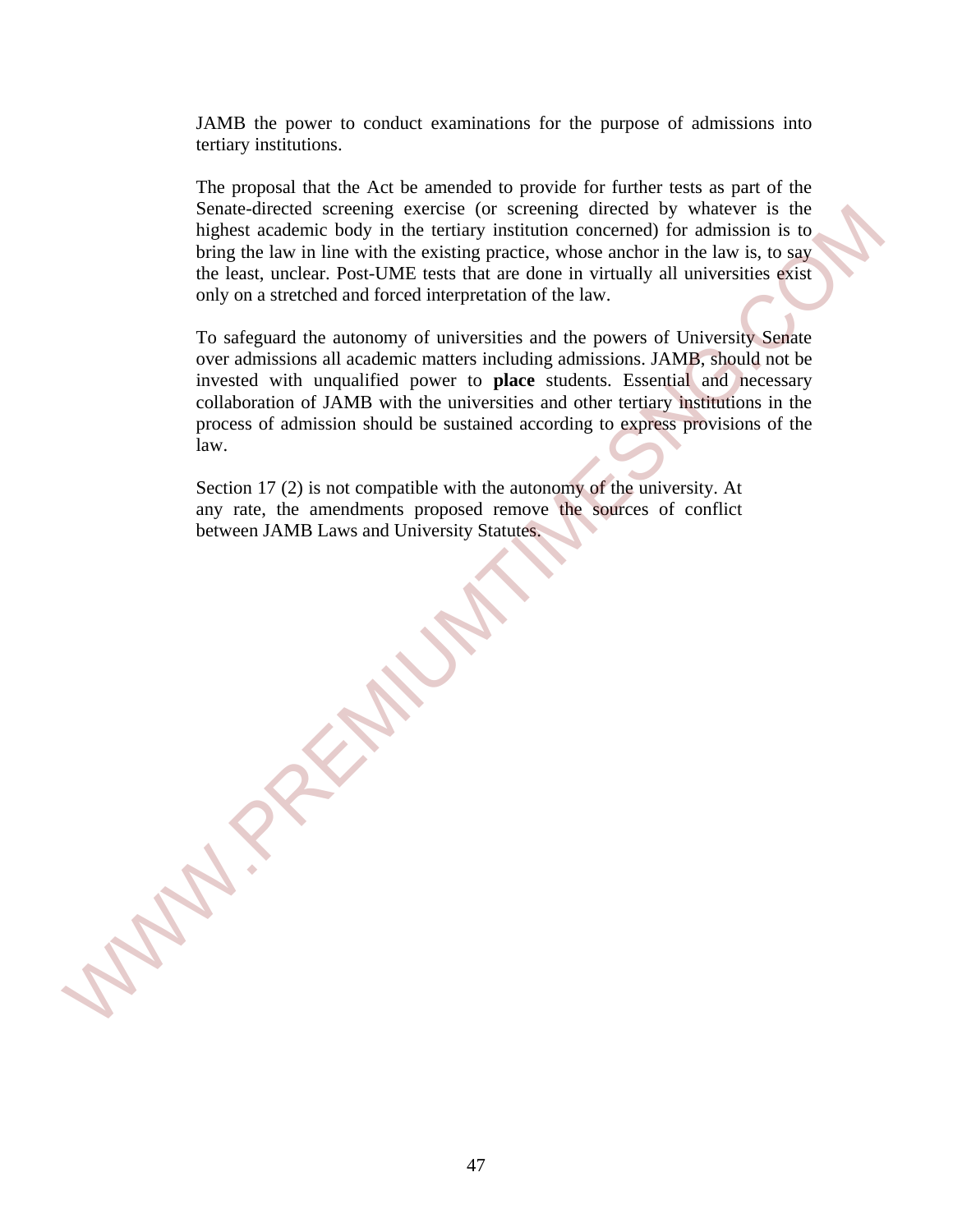### **Appendix IV**

### **SUGGESTED BILL FOR AN ACT TO AMEND THE NATIONAL UNIVERSITIES COMMISSION ACT**

- 2. The National Universities Commission Act (referred to as the Principal Act) is amended as set out in the Act.
- 3. The Principal Act shall be amended by deleting 4 (1) b (iii).
- 4. The Principal Act shall be amended by deleting section 4 (1) f and substituting for 4 (i) f the following:

*The NUC shall coordinate budgetary processes for the universities. Grants to universities shall, however, be disbursed direct to Universities.* 

- 5. The Principal Act shall be amended by deleting Section 4 (1) (i). All subsequent sub-sections shall be renumbered.
- **6.** The Principal Act shall be amended by deleting Section 4 (i) k. All subsequent sub-sections shall be renumbered.
- **7.** The Principal Act shall be amended by deleting Section 4 (m). An amendment of the Education (National Minimum Standards and Establishment of Institutions Act), from which this section is derived is proposed in 5.2.3.
- **8.** The Principal Act shall be amended by deleting "directives" and replacing it with "advice"

### **Justification of the Suggested Amendment of the National Universities Commission Act**

- 1. The amendment to remove the function of receiving block grants from the NUC and allocating them to Federal Universities 4. 1(f) is in line with the existing practice, and is in better tune with the autonomy of the Universities and their **Governing Councils**. 2. The National Universities Commission Act (referred to as the Principal Act) is<br>amended as set out in the Act.<br>
3. The Principal Act shall be amended by deleting 4 (1) b (iii).<br>
4. The Principal Act shall be amended by
	- 2. Section 4 (1) (b) (iii), which gives the power of approval or disapproval of proposals to establish new academic units to NUC is incompatible with the supreme authority of University Senates on all academic matters. It should, therefore, be removed.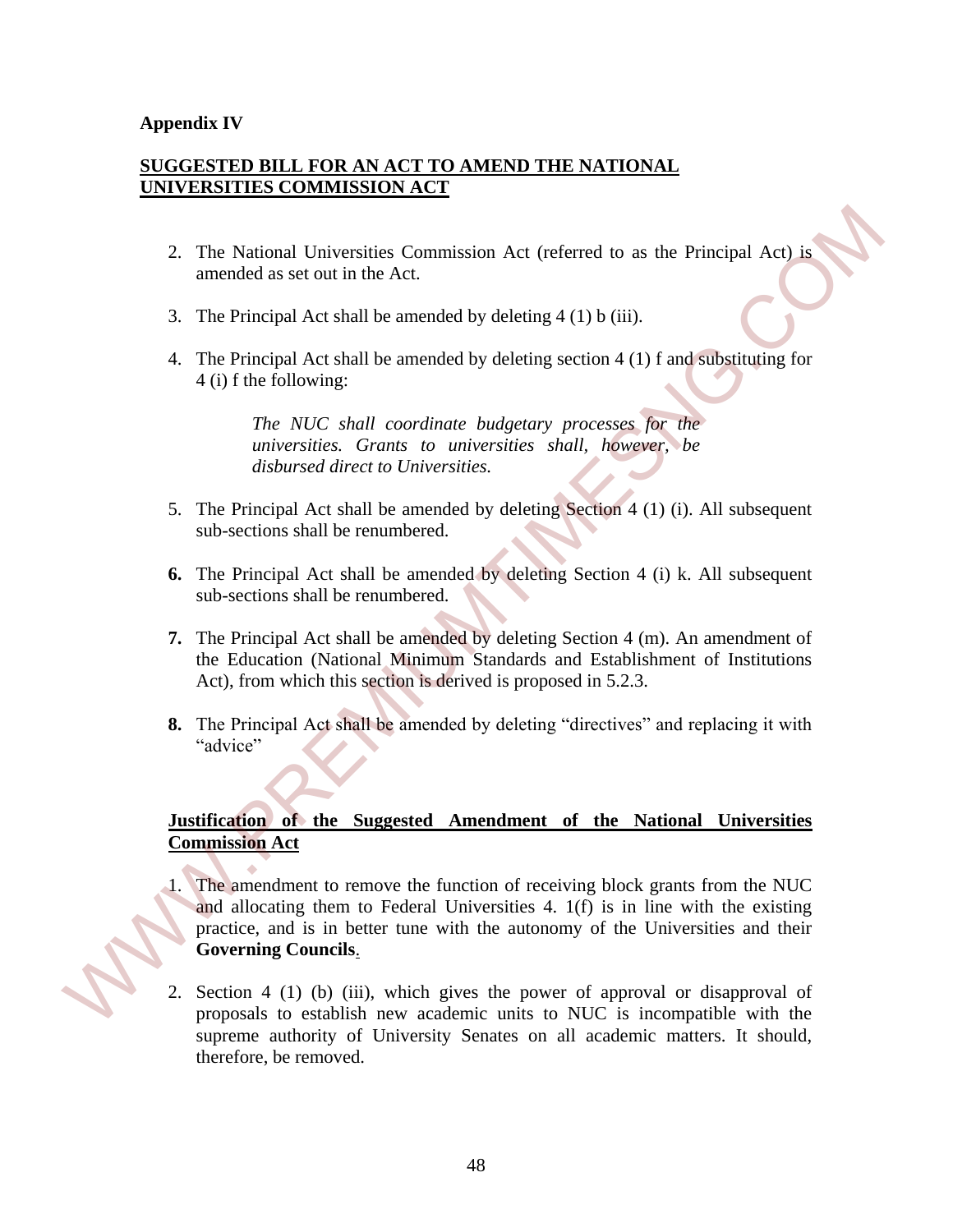- 3. Subsection 4(1)(i), which gives the NUC the power to undertake reviews of the condition of service of university staff, is a violation of the powers of Governing Councils and their autonomy.
- 4. Subsection 4(1)k, which gives NUC the power to act as the agency for channeling all external aid to the universities in Nigeria, is a violation of the powers of the Councils and the appropriate internal university organs.
- 5. The Minister's overriding power of the Minister's directive to the NUC is a potential threat to the functioning of the NUC according to its own law. It is open to political interference with the operation of the NUC. "Directives" should be replaced by "advice". A Subsection 4(1), which gives NIC the power to act as the agency for channeling<br>all external aid to the universities in Nigeria, is a violation of the powers of the<br>Councils and the appropriate intental university organs
	- 6. A proposal on the role of the NUC in the establishment of minimum standards and on accreditation is contained in the proposed Amendment of the Education (National Minimum Standards and Establishment of Institutions Act).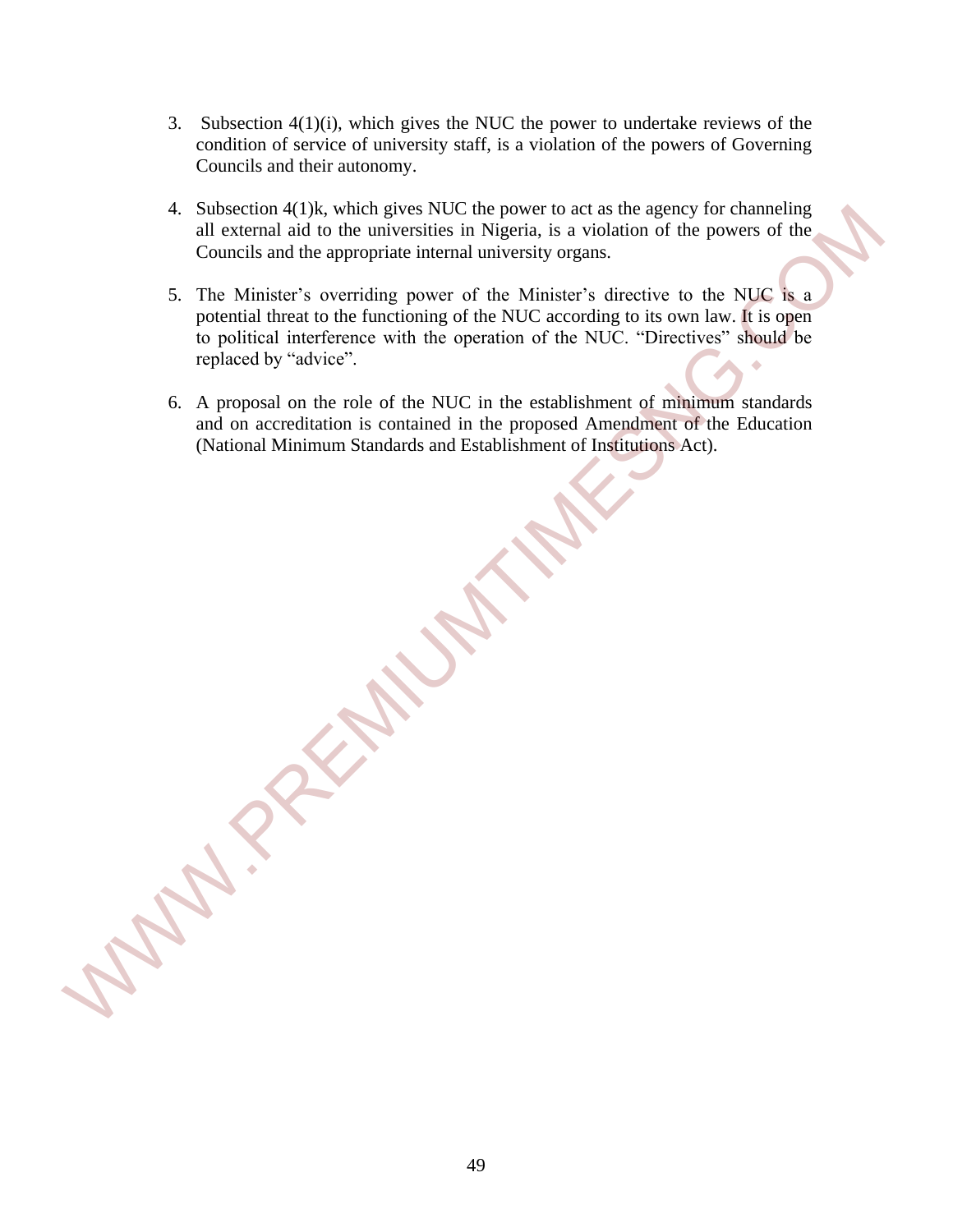### **Appendix V**

### **SUGGESTED BILL FOR AN ACT TO AMEND THE EDUCATION (NATIONAL MINIMUM STANDARDS AND ESTABLISHMENT OF INSTITUTIONS) ACT**

- 1. The Education (National Minimum Standards and Establishment of Institutions) Act is amended as set out in this Act.
- 2. Section 10 of the Principal Act is deleted and in its place the following is substituted:
- (i) "The Power to lay down minimum standards and other institutions of higher learning in the Federation and the accreditation of their degrees and other academic awards is hereby vested in the **National Universities Commission in collaboration with the Academies and Professional Bodies** recognised by the Federal Government, in formal consultation with the Universities for that purpose, after obtaining prior approval therefore through the Minister, from the President." 1. The Education (National Minimum Standards and Establishment of<br>
Institutions) Act is amended as set out in this Act.<br>
2. Section 10 of the Principal Act is deleted and in its place the following is<br>
substituted:<br>
(i) T
	- (ii) For the purpose of collaboration:
		- a. The National Universities Commission shall select the Accrediting Body – The Academy of Arts and the Academy of Science, or the relevant Professional Body, and arrange the accreditation exercise as appropriate.
		- **b.** The Accrediting Body shall send a Preliminary Report to the National Universities Commission, which shall send the Preliminary Report to the universities. The National Universities Commission shall require each university to return to the National Universities Commission for its comments on the Preliminary Report sent to it, at a reasonable time, **after approval by the University's Senate.**
		- c. Upon receipt of the University's comments, the National Universities Commission shall send them back to the Accrediting Bodies for a Final Report.
		- d. The National Universities Commission shall send to each university the Final Report of its accreditation exercise.
	- The Principal Act is amended by inserting in Part ii 'Point of Inspection', subsection 15 (2) (e), the following:

"(e) The foregoing provisions shall not apply to the Institutions of Higher Learning."